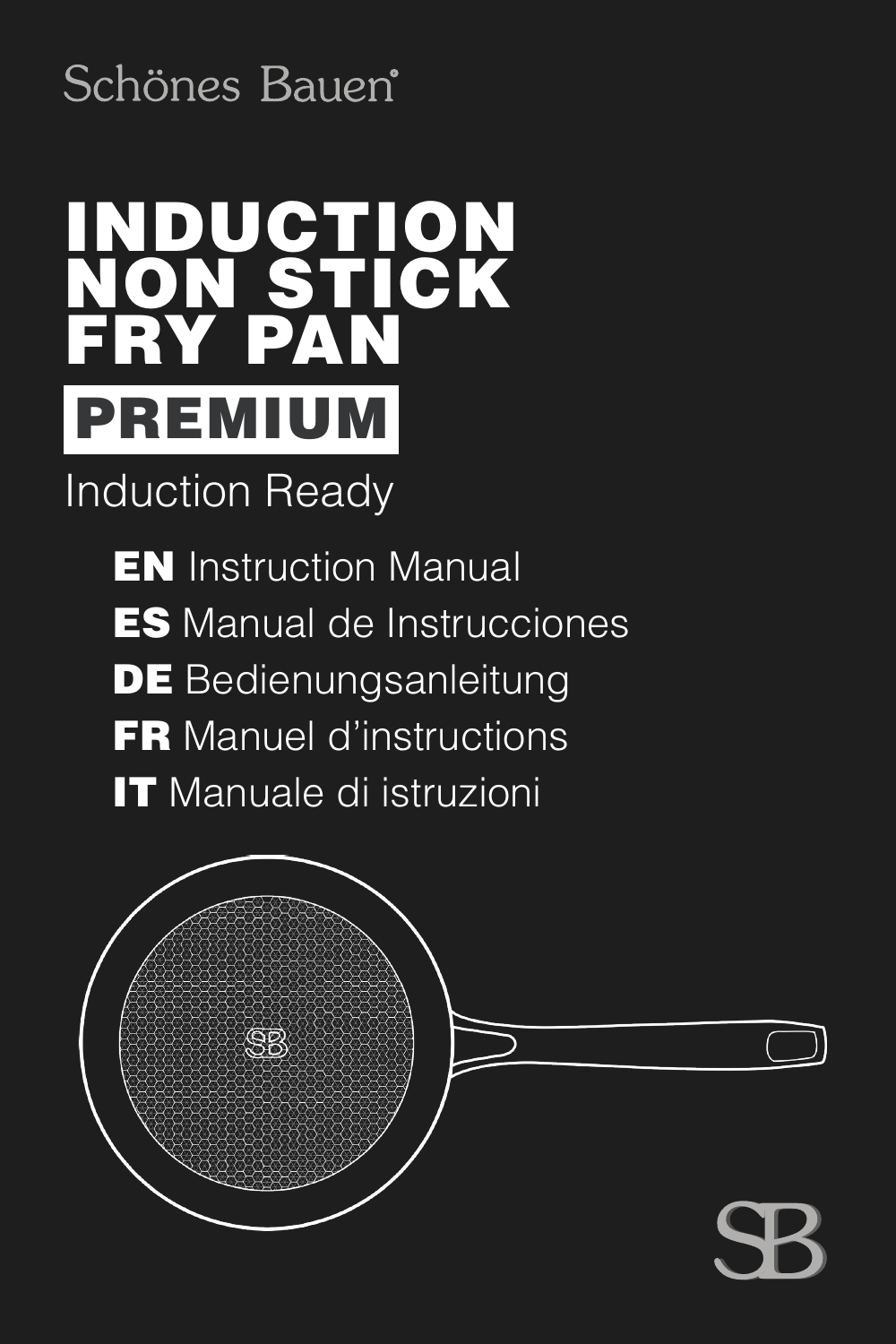# **CONTENT**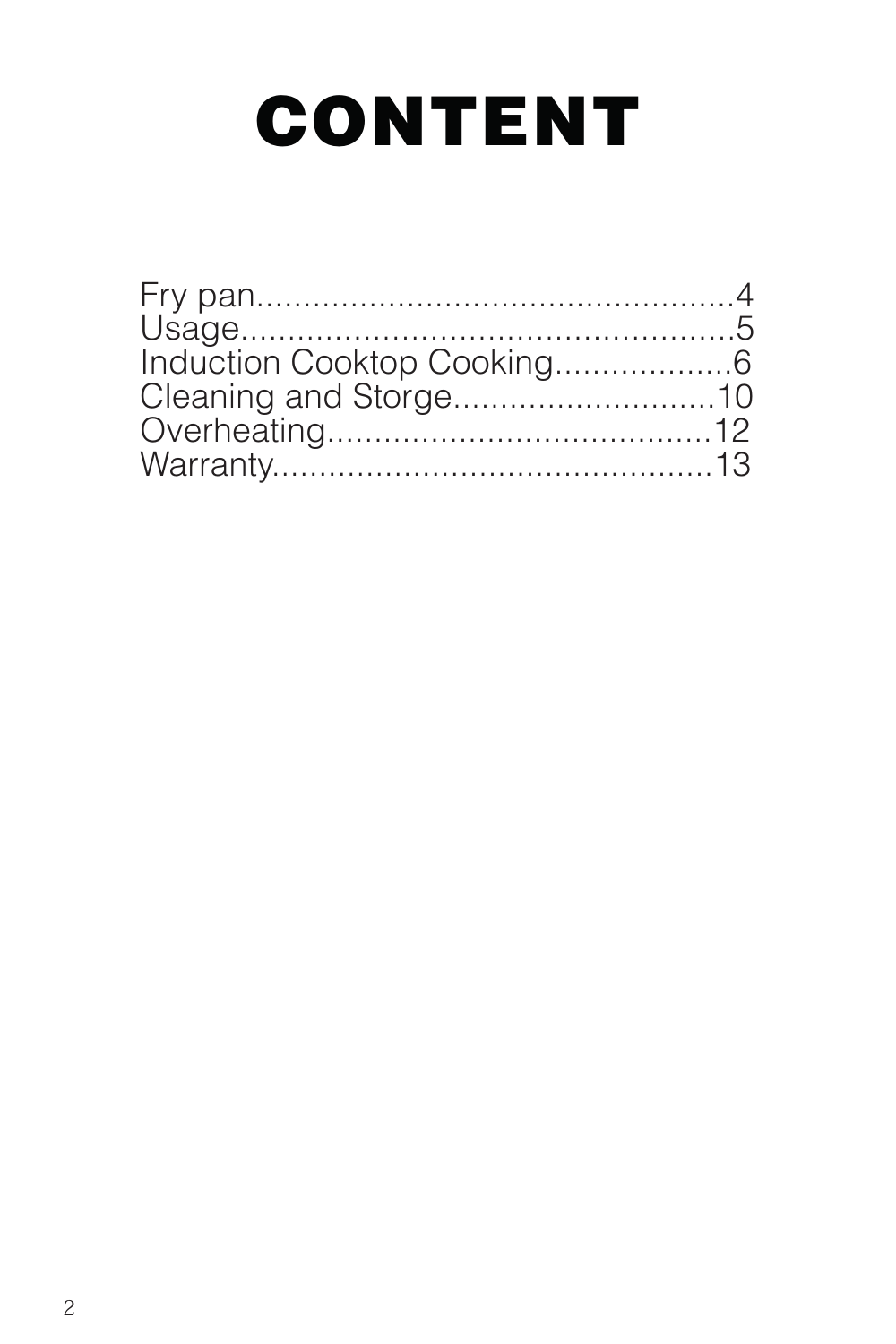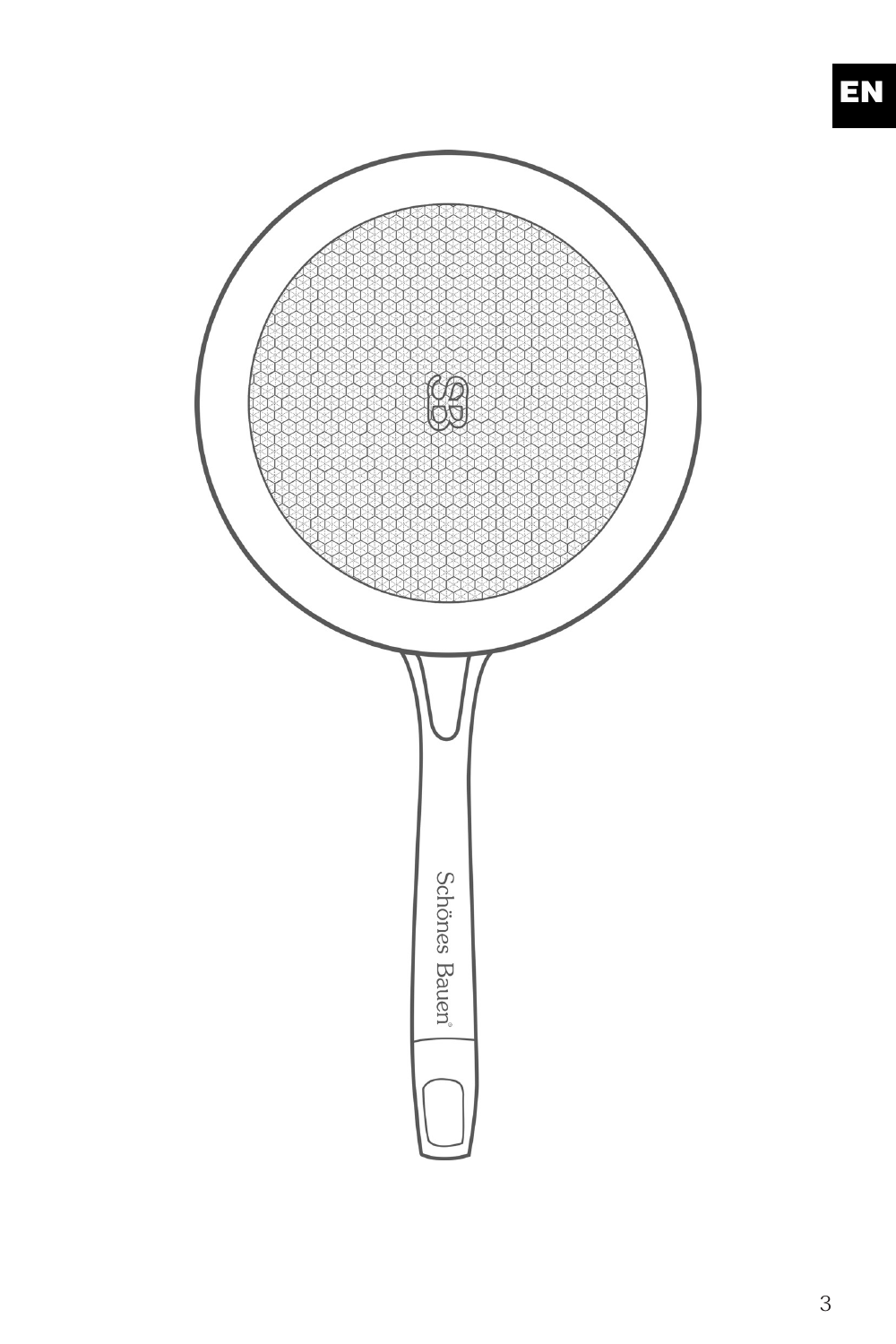## INDUCTION NON-STICK FRY PAN

Remove all packaging and labels, wash the pan in hot soapy water, rinse and dry thoroughly.

For items with a non-stick coating we recommend conditioning the non-stick surface before using for the first time. Rub a film of vegetable or corn oil over the entire cooking surface using a pad of kitchen paper towels. Rinse with hot water, dry thoroughly. The pan is now ready for use. Occasional re-conditioning after this will help to protect the surface and promote longer life.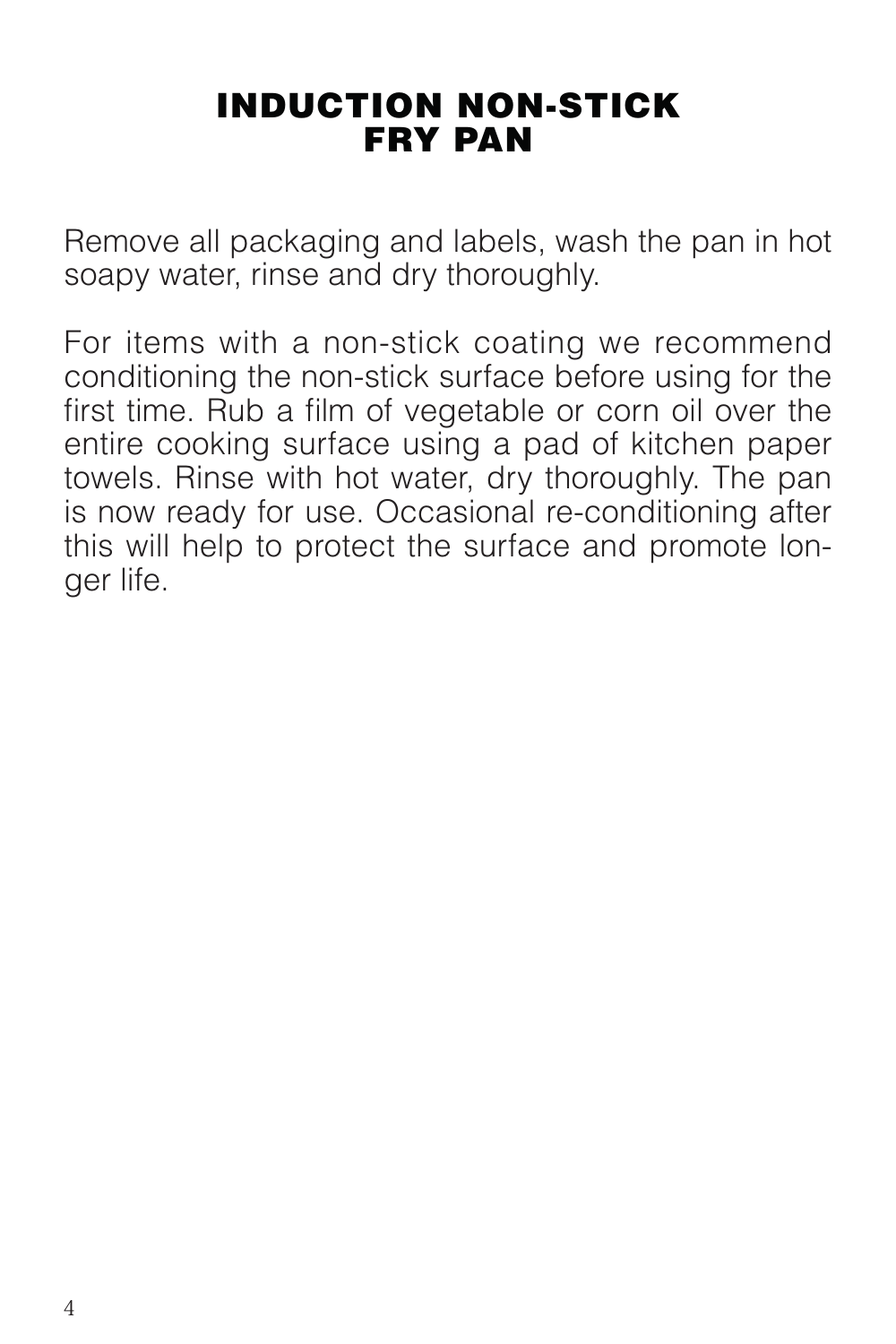# USAGE

Heat Zones & Sources

3-ply stainless steel pans are:

- Suitable for use on all hobs, including induction. They can also be used in all types of conventional ovens.
- The 3-ply construction of the pans means you do not need to cook on high heat settings. **Only MEDIUM to LOW** heat is needed for most cooking, including frying and searing.
- ALWAYS match the pan base size to the hob heat zone it is to be used on. Gas flames must always be confined to the base area and NEVER extend up around the side walls of the pan
- On any glass-topped hob always lift the pan on and off, or across the surface. Never slide the pan as this may cause damage to the pan base as well as to the glass.
- NEVER heat an empty pan
- If using salt, always add it to the hot cooking liquid or food so that it can dissolve thoroughly. Never pour directly onto the stainless steel surface as it may cause pitting.

To protect and prevent damage to the surface of Nonstick pansNon-stick pans - to protect and prevent damage to the surface, use only MEDIUM and LOW heats for all cooking. NEVER use high heats.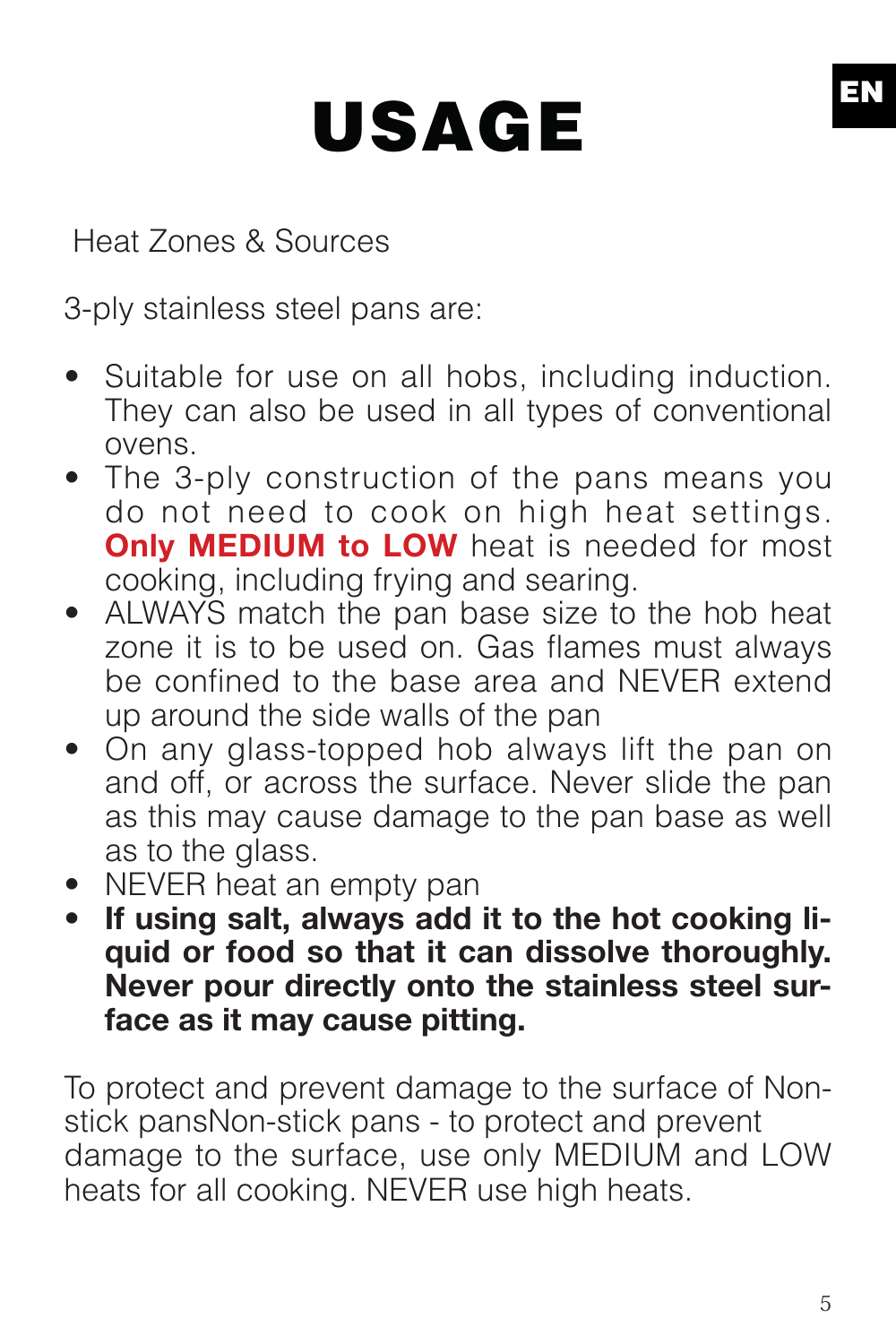## INDUCTION COOKTOP COOKING

Always match the diameter of the pan base to the induction hob cooking zone

Using a pan with a small base diameter on a large cooking zone may result in a weaker magnetic field being created and reduced heat output. In some cases the hob may not "recognise" the pan and no heat will be generated.

DO NOT use the boost function for longer than is required to bring the pan's contents to a boil. The boost function should only be used for rapid heating of large quantities of water e.g. for boiling pasta or vegetables.

During cooking, you may notice some slight noise being generated in the pan by the induction hob. This will not damage the pan or affect cooking performance.

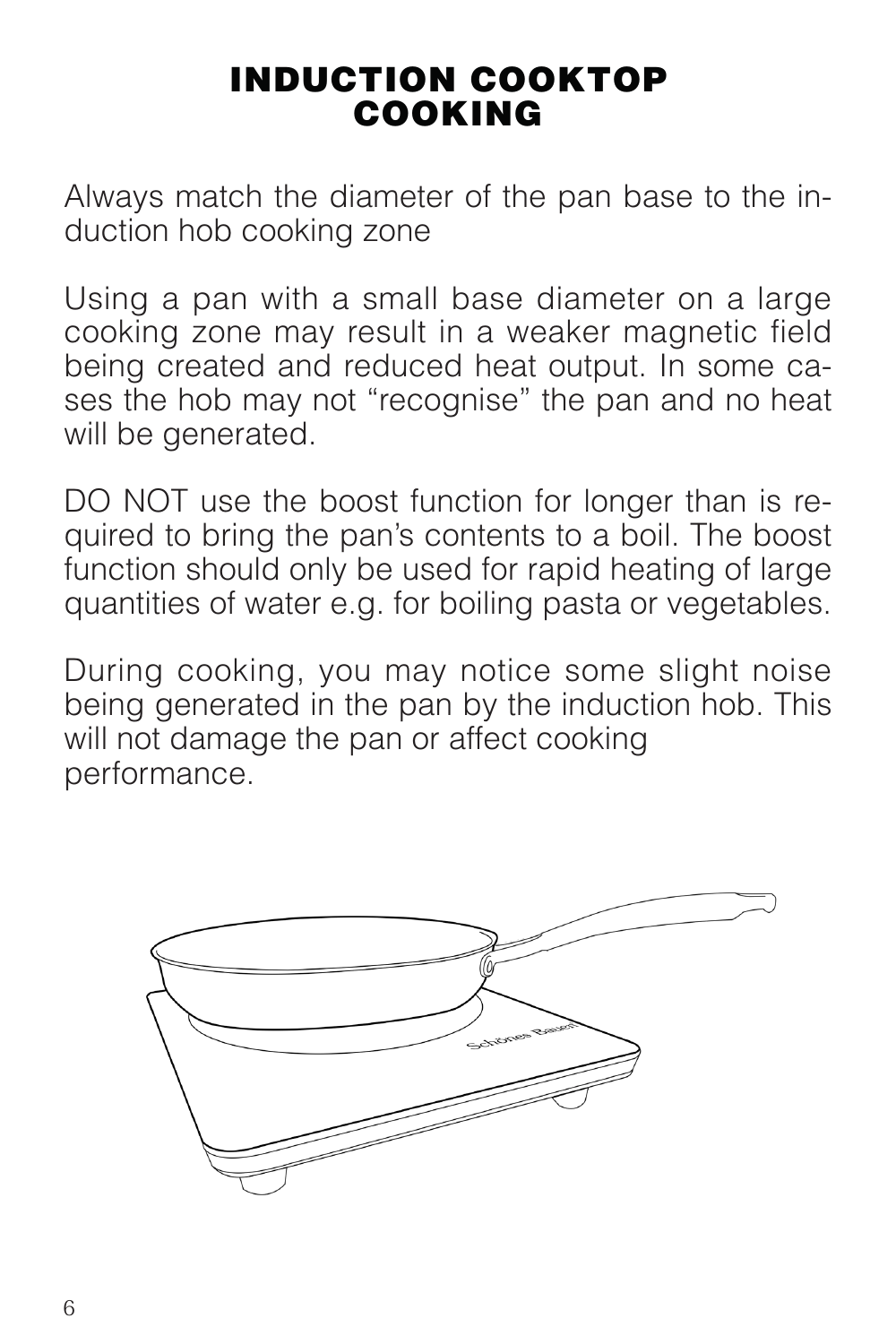## FAT-FREE COOKING (NON-STICK PANS ONLY)

When cooking with no added fat or oil, pre-heat the pan on a medium setting for approximately 2 minutes before adding the food.

DO NOT leave the pan unattended during this time or allow the dry non-stick surface to overheat as permanent damage may occur.

## REDUCED-WATER COOKING

The even heat distribution and excellent heat retention qualities of 3-ply Stainless Steel cookware allows cooking with very little liquid. This method is ideal for vegetables and fruit where flavour can be concentrated and nutrients retained.

Place the food and liquid into a cold pan. In 16-20cm pans allow 100ml water for a 20-30 minute cook. In a 24cm pan allow 150ml water.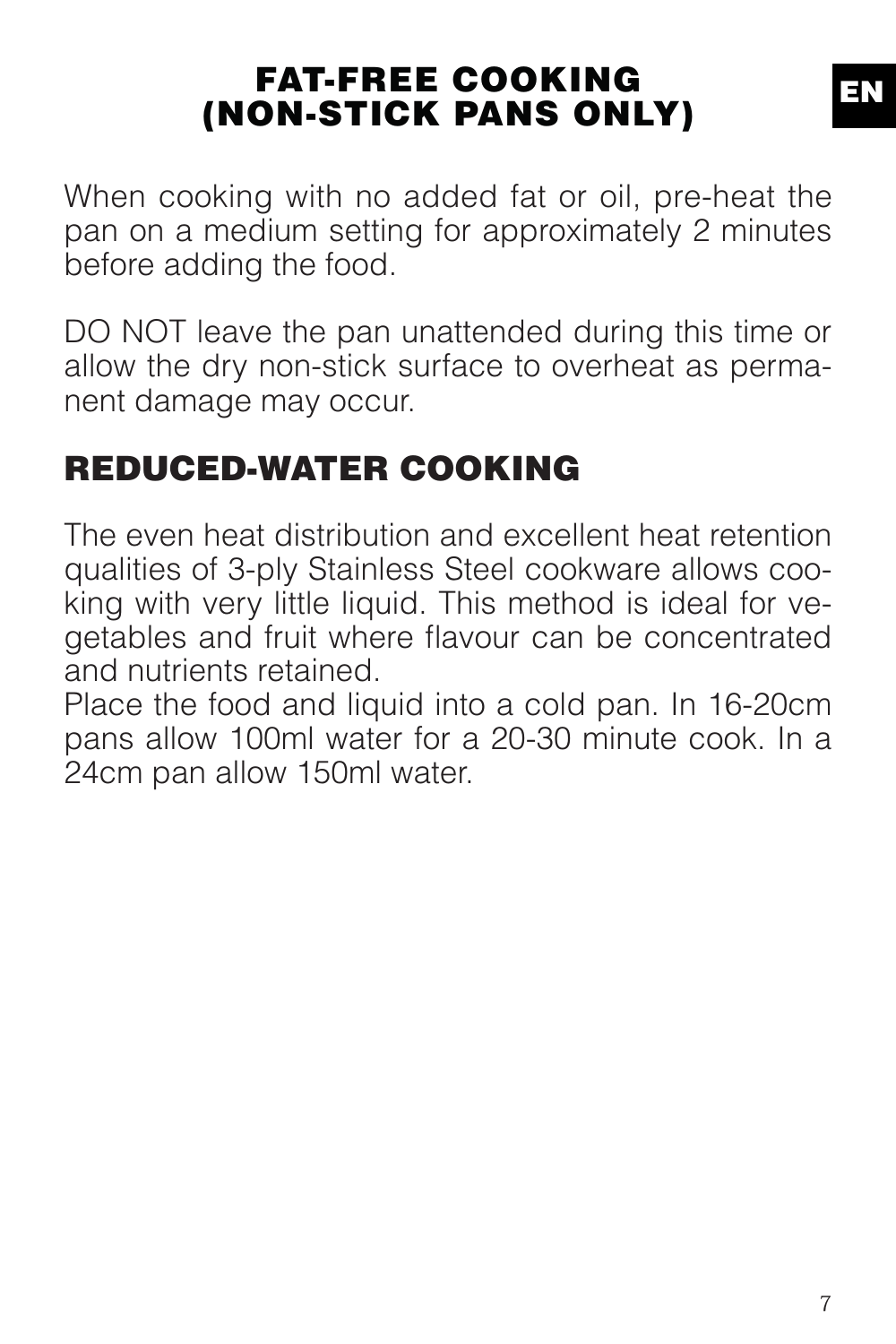## FOOD STORAGE AND MARINATING

Do not store raw, marinating or cooked foods in the pans. Ingredients may cause damage to the surface.

#### TOOLS TO USE

To protect your pans we recommend using silicone, heat-resistant plastic or wooden tools in both uncoated and non-stick coated pans.

However, metal tools, spoons or balloon whisks may be used with care, but should not be used harshly or scraped over the surface.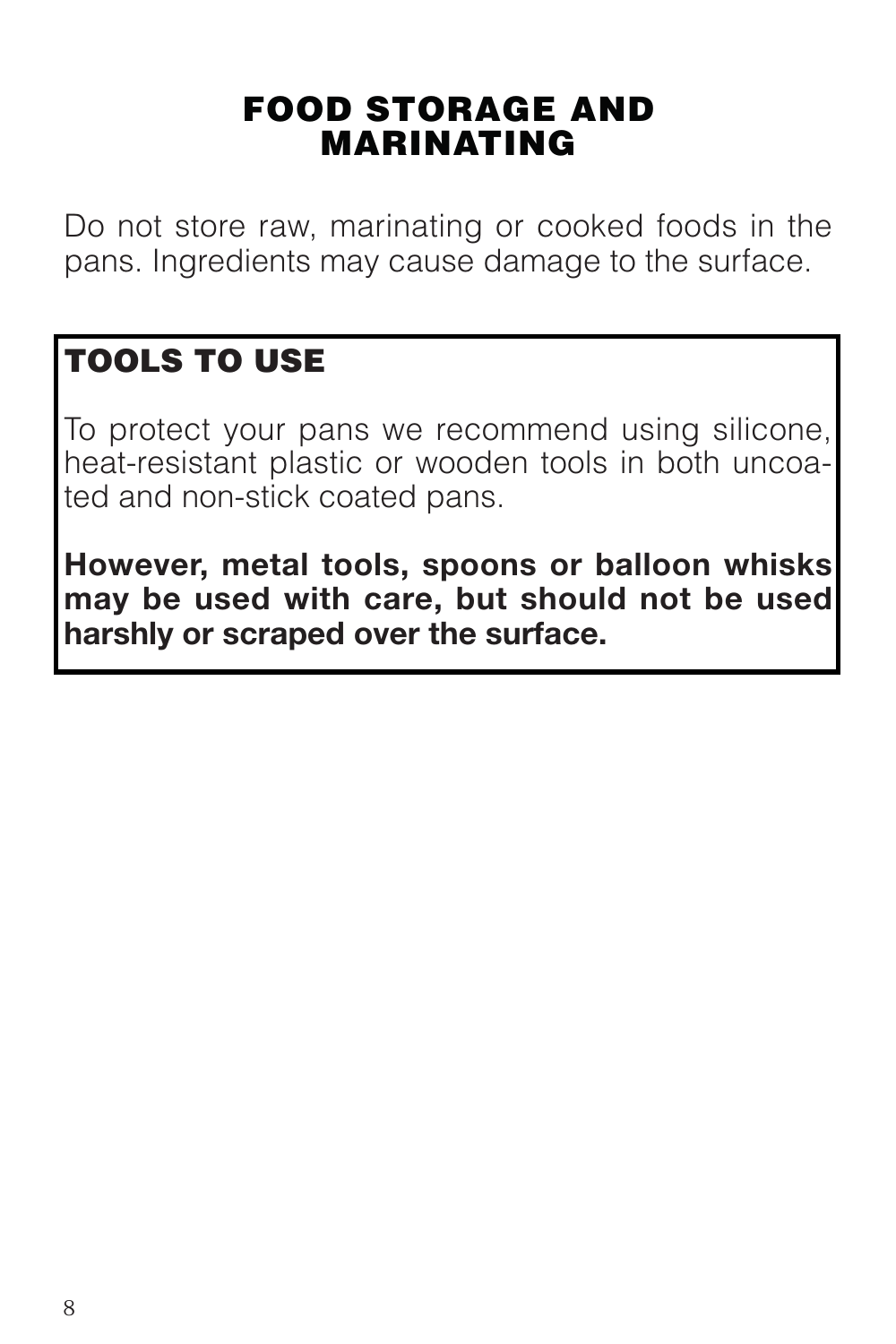## OVEN USE

Suitable for use in all types of conventional ovens Suitable for use in air types or correction.<br>(not suitable for microwave ovens).

Oven safe to 260°C

### GRILL USE

Shallow shapes can be used under the grill.

When using a non-stick pan under a hot grill there should be a minimum distance of 5cm between the heat source and the top rim of the pan.

#### **HANDLES**

Handles are secured to each pan with stainless steel rivets.

Always use a dry oven glove or cloth when handling hot pans during and after cooking.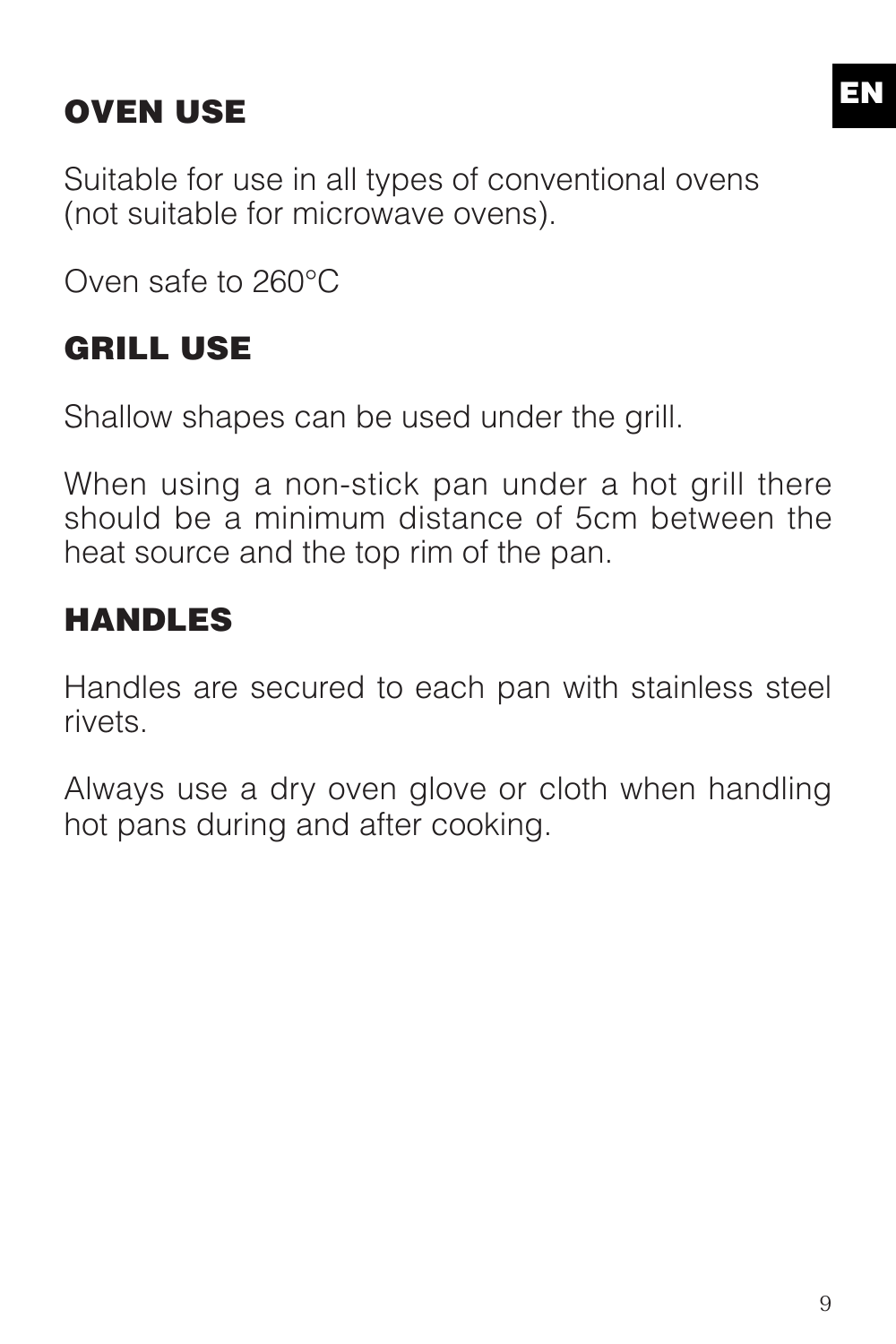## CLEANING AND STORAGE

Cool pans for a few minutes before washing in hot soapy water, rinse and dry thoroughly or clean in the dishwasher.

For more stubborn residues fill the pan with warm water and leave to soak for 10-15 minutes.

#### Do not fill hot pans with or plunge into cold **water**

Use only soft, nylon pads or brushes for removing stubborn residues. Do not use any harsh abrasive pads or cleaning agents on any of the surfaces as they may cause damage.

A stainless steel cleaner can be used to remove hard water lime scale deposits and other marks. It can also be used to condition, polish and protect the inner ands).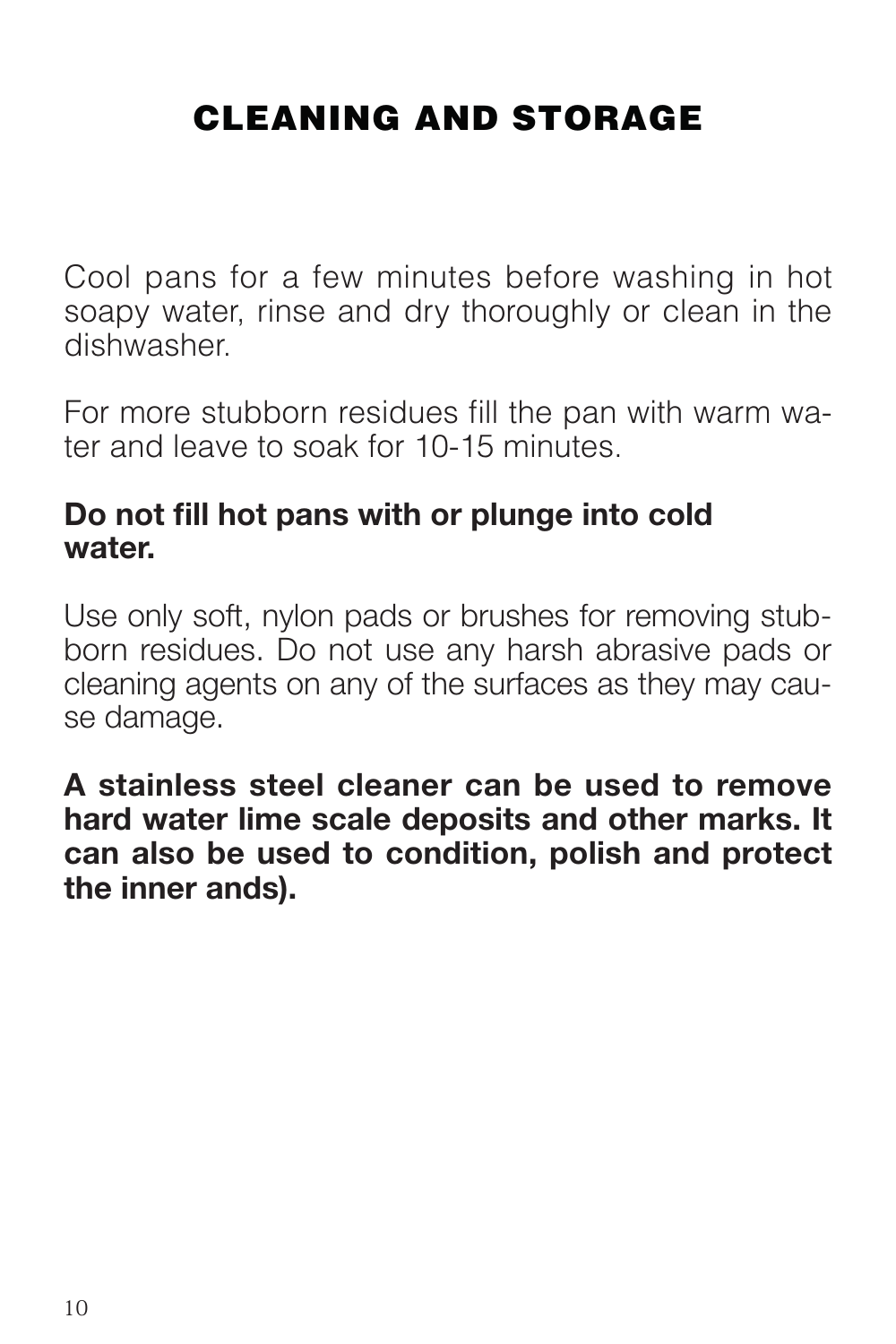## CLEANING NON-STICK PANS

After each use, cool the pan for a few minutes before cleaning then wash thoroughly.

The tough, reinforced non-stick coating offers excellent food release and is therefore very easy to clean. To maintain the appearance and performance of the non-stick coating, we recommend washing by hand in hot soapy water rather than cleaning in the dishwasher. This will prolong the life of the non-stick surface and enhance cooking performance.

If the non-stick pan is cleaned in the dishwasher:

- Use only domestic strength dishwashing detergent (we recommend non-lemon varieties)
- The cooking surface should be re-conditioned with vegetable or corn oil before each subsequent use.
- Please note, prolonged, regular dishwashing may eventually mark or discolour any item of cookware and affect the release properties of non-stick surfaces. This regarded as normal wear and tear and is not covered by the Lifetime Guarantee.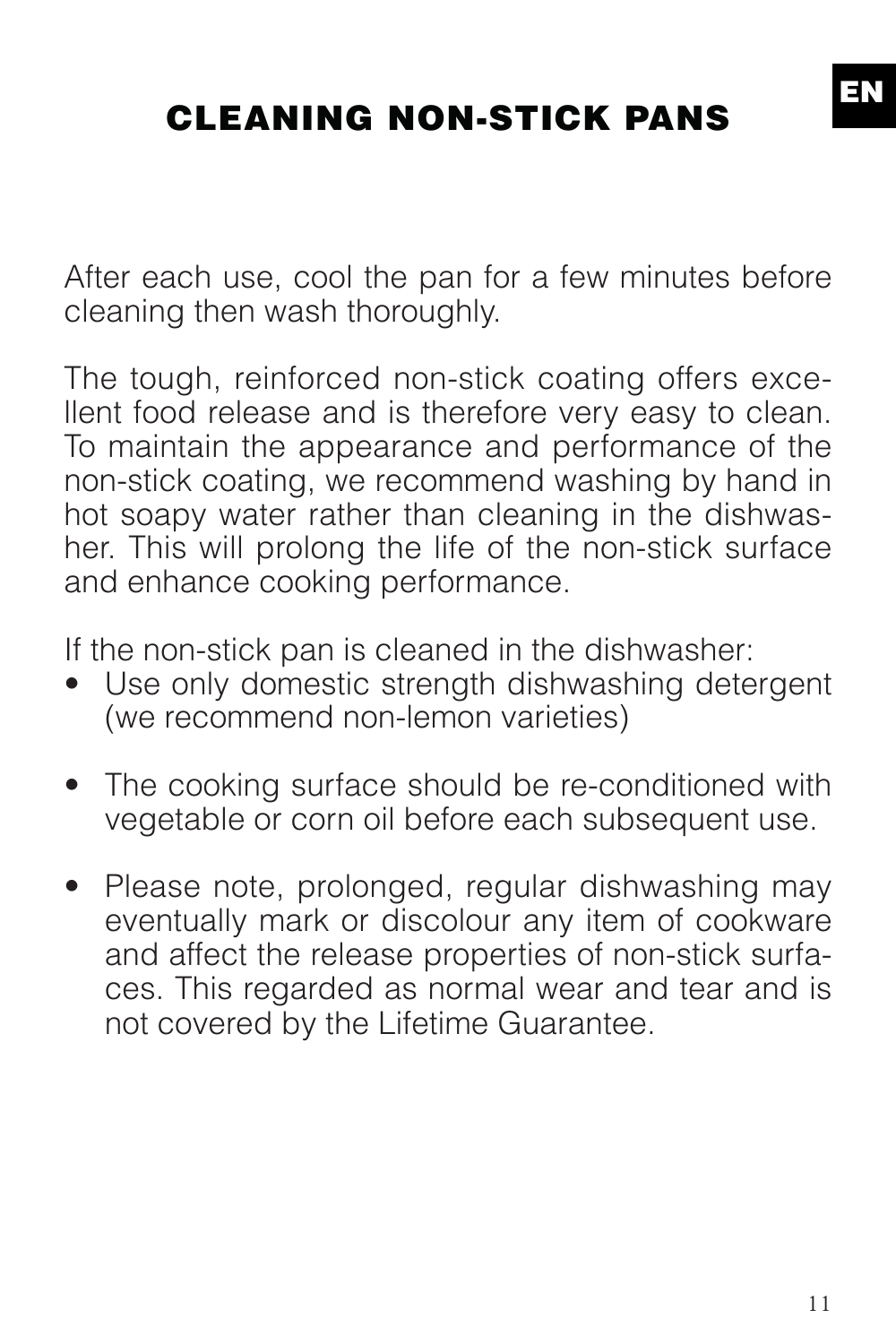## OVERHEATING

Damage from overheating is instantly recognisable as the stainless steel surface may change colour producing a golden/brown/blue appearance. This is not reversible and cannot be cleaned off. However it will not alter performance in any way.

Items with a non-stick surface may also become discoloured and in severe cases the coating may detach from the pan in the form of blistering or peeling.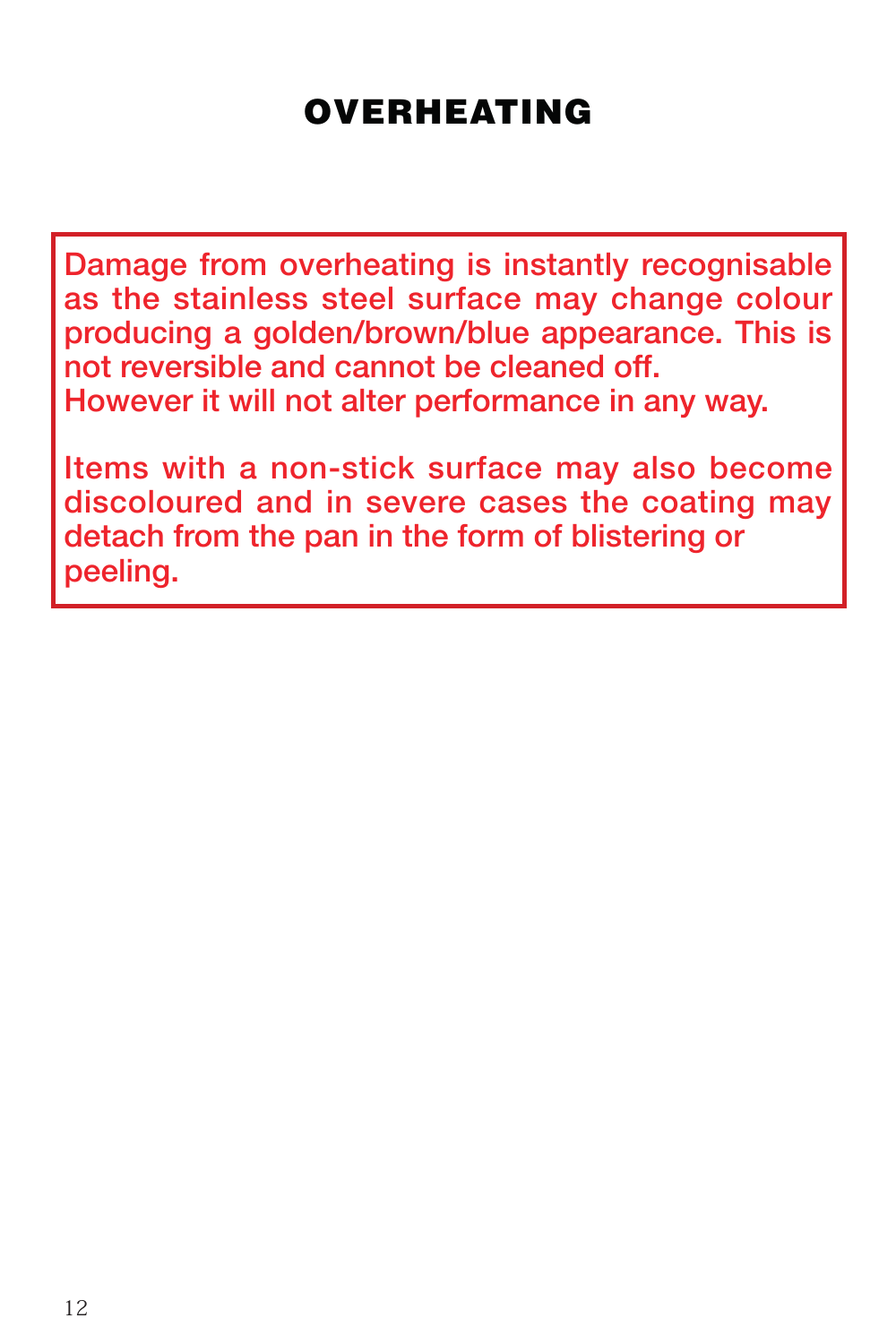## INTERNATIONAL GUARANTEE POLICY

## Distributed and Imported in EU by:

Astor Warehouse Europe GmbH, Goerzalle 299, 14167 Berlin, Germany

**Product:** Induction non stick fry pan **Brand: Schönes Bauen** Model: TPHFP28JR-F2/TPHFP24JR-F2/TPHFP20JR-F2

For any clarification or doubt of its use, please contact the following numbers:

- UK (+44) 2392160813
- GER (+49) 303977387
- Email: soporte@astor.mx

#### To make the warranty valid, you must fill in the following information

email: soporte@astor.mx Customer's name: Address: Phone: Email: Ticket or proof of purchase: Model: Serial:



Shop Warranty Seal

EN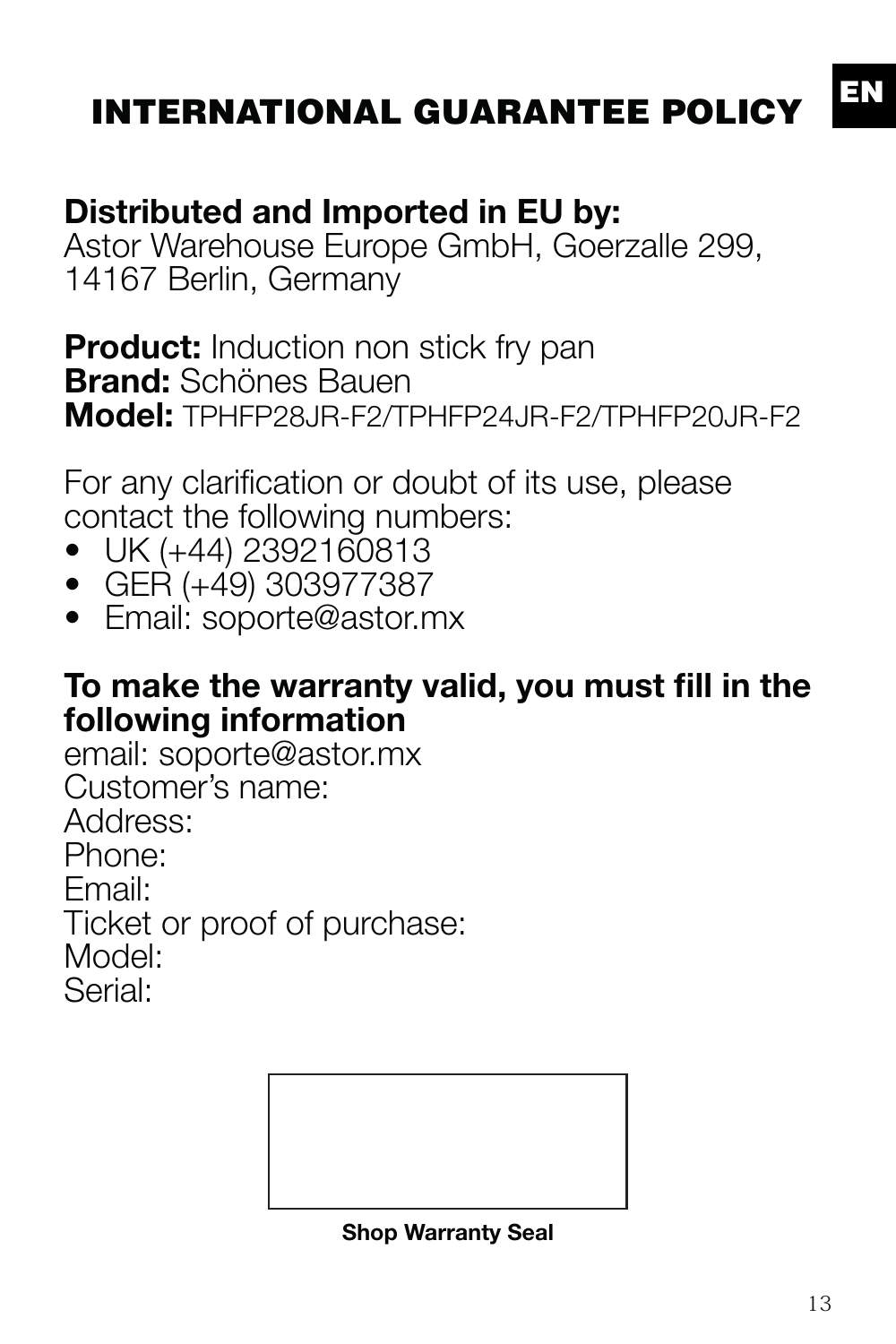## INTERNATIONAL GUARANTEE POLICY

**Importer in USA by:** Astor Warehouse S.A de C.V. Av. Jorge jiménez Cantú Lote 14, Col. Rancho Viejo, Atizapán de Zaragoza, Estado de México, México. CP 52930 RFC AWA100224BI8.

**Product:** Induction non stick fry pan Brand: Schönes Bauen Model: TPHFP28JR-F2/TPHFP24JR-F2/TPHFP20JR-F2

For any clarification or doubt of its use, please contact the following numbers:

- USA (+1) 2064 5236 01

- Email: soporte@astor.mx

#### To make the warranty valid, you must fill in the following information

email: soporte@astor.mx Customer's name: Address: Phone: Email: Ticket or proof of purchase: Model: Serial:



Shop Warranty Seal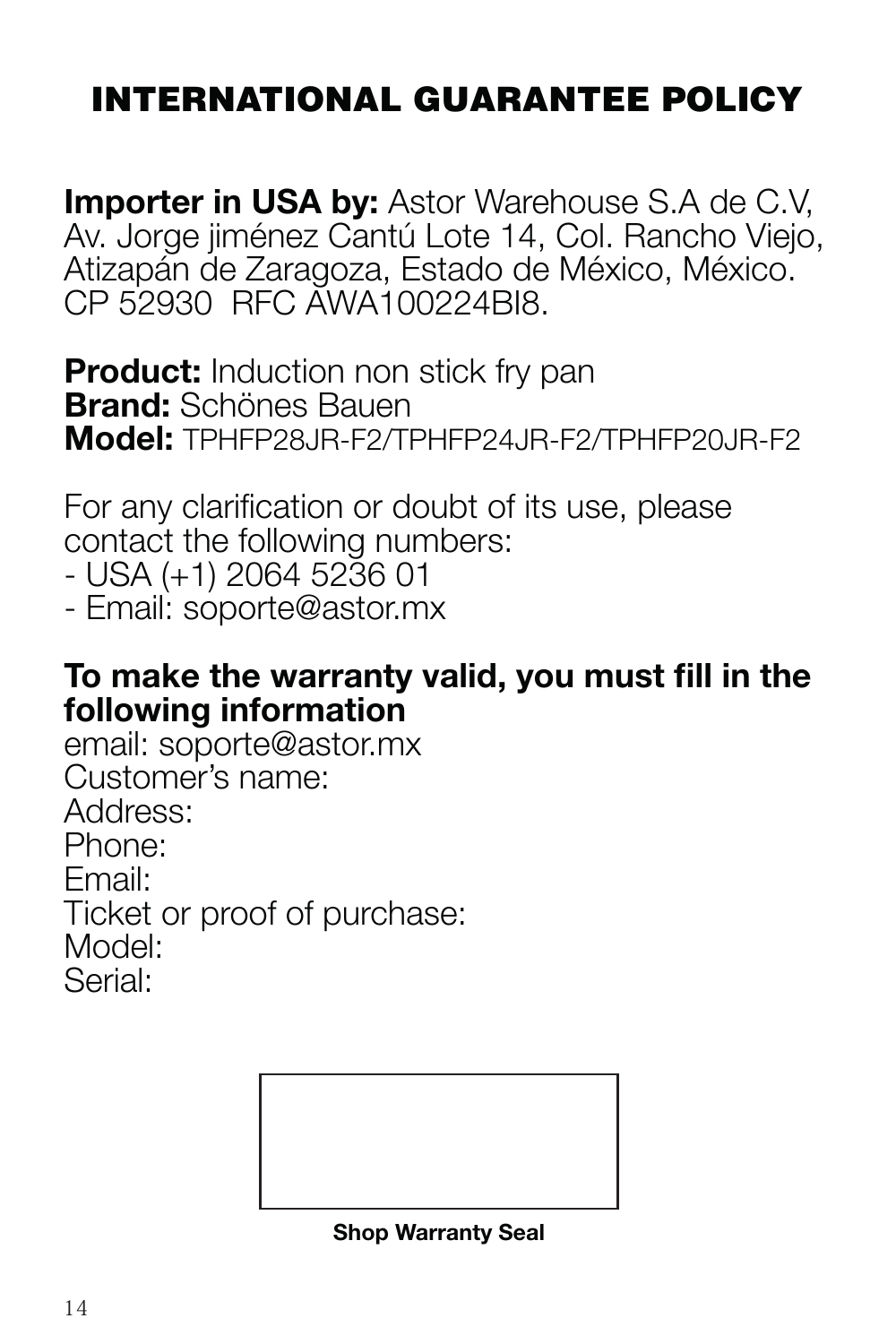## EN

## This warranty covers the following points:

- Manufacturing defects that prevent all or part of the proper operation of the zl, which are presented within the term of surveillance of this warranty
- Labor and transportation costs arising from the fulfillment of the guarantee within our service network
- Repair, replacement of parts and components

Requirements to validate your warranty:

1. have previously read the warranty manual to know in which cases no longer applies the same.

2. Have a ticket or proof of purchase.

3. Enter within the time indicated to validate the warranty (2 years).

#### Astor Warehouse S.A de C.V/ Astor Warehouse Europe GmbH guarantees all parts and accesories that the unit contains.

This warranty will be void in the following cases: When the warranty has expired

- If the product has any impact, scratches or breaks.
- If the product was altered or repaired by persons not authorized by the manufacturer.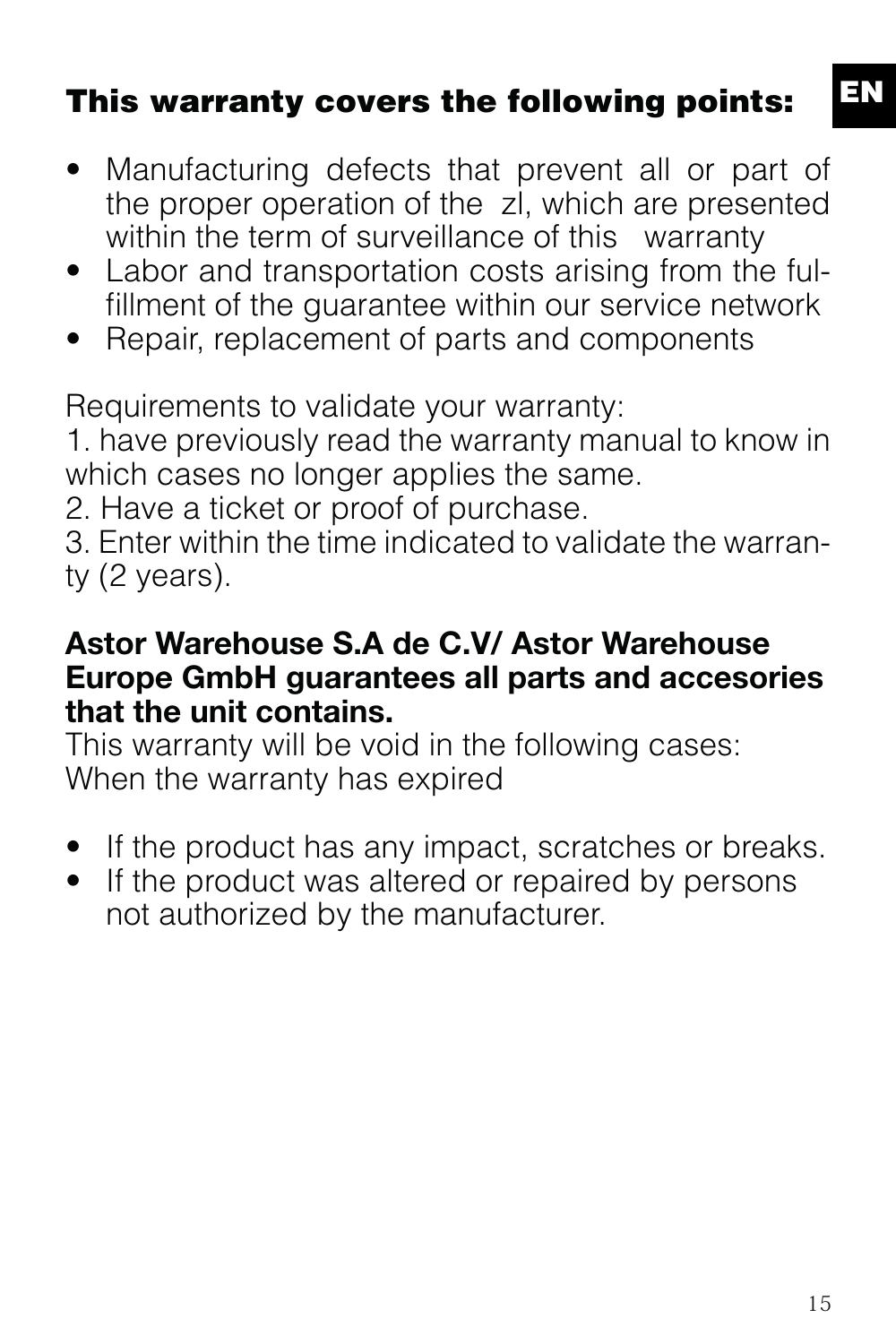# ÍNDICE

| Cocinar en Estufa de Inducción20 |  |
|----------------------------------|--|
| Limpieza y almacenamiento24      |  |
|                                  |  |
|                                  |  |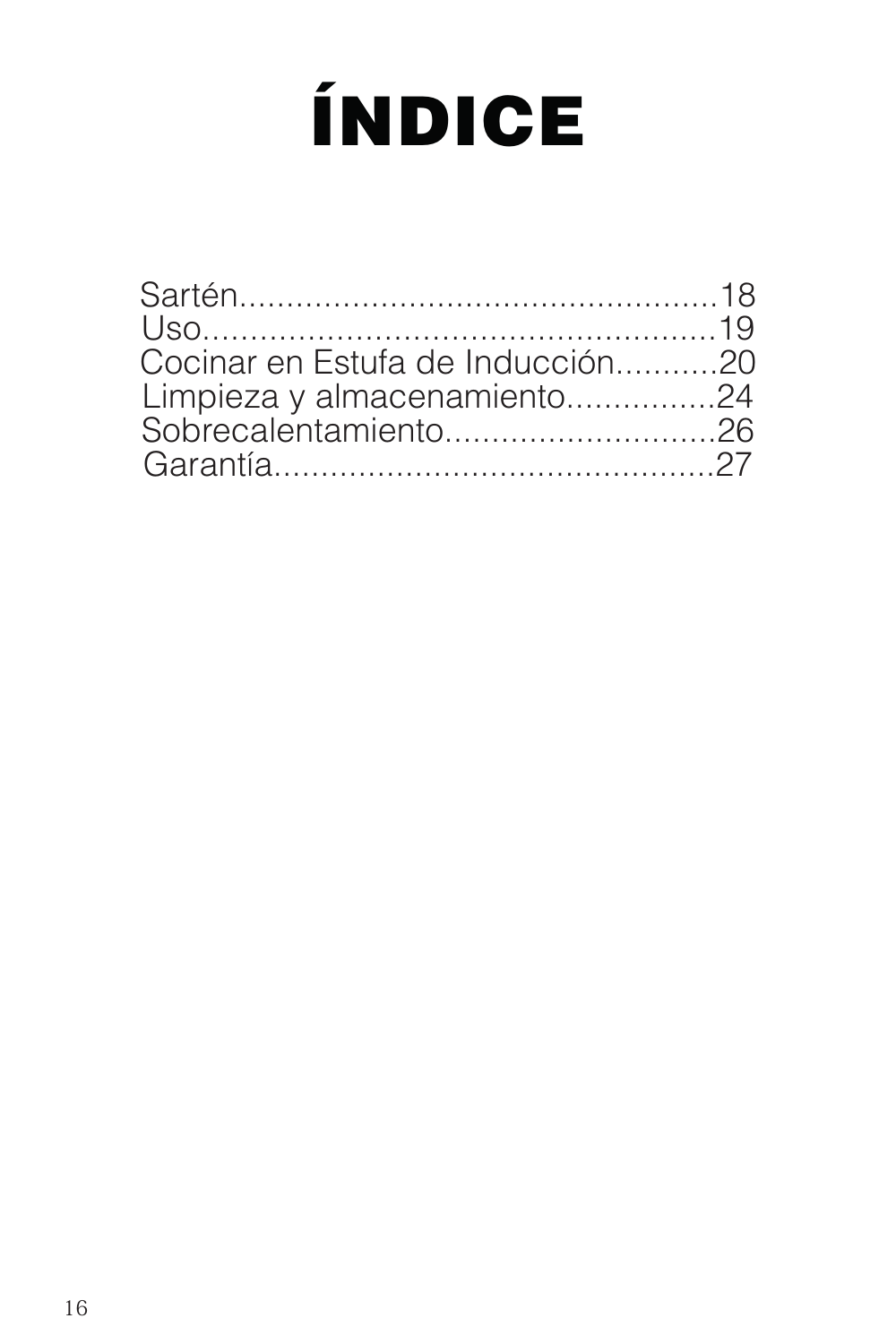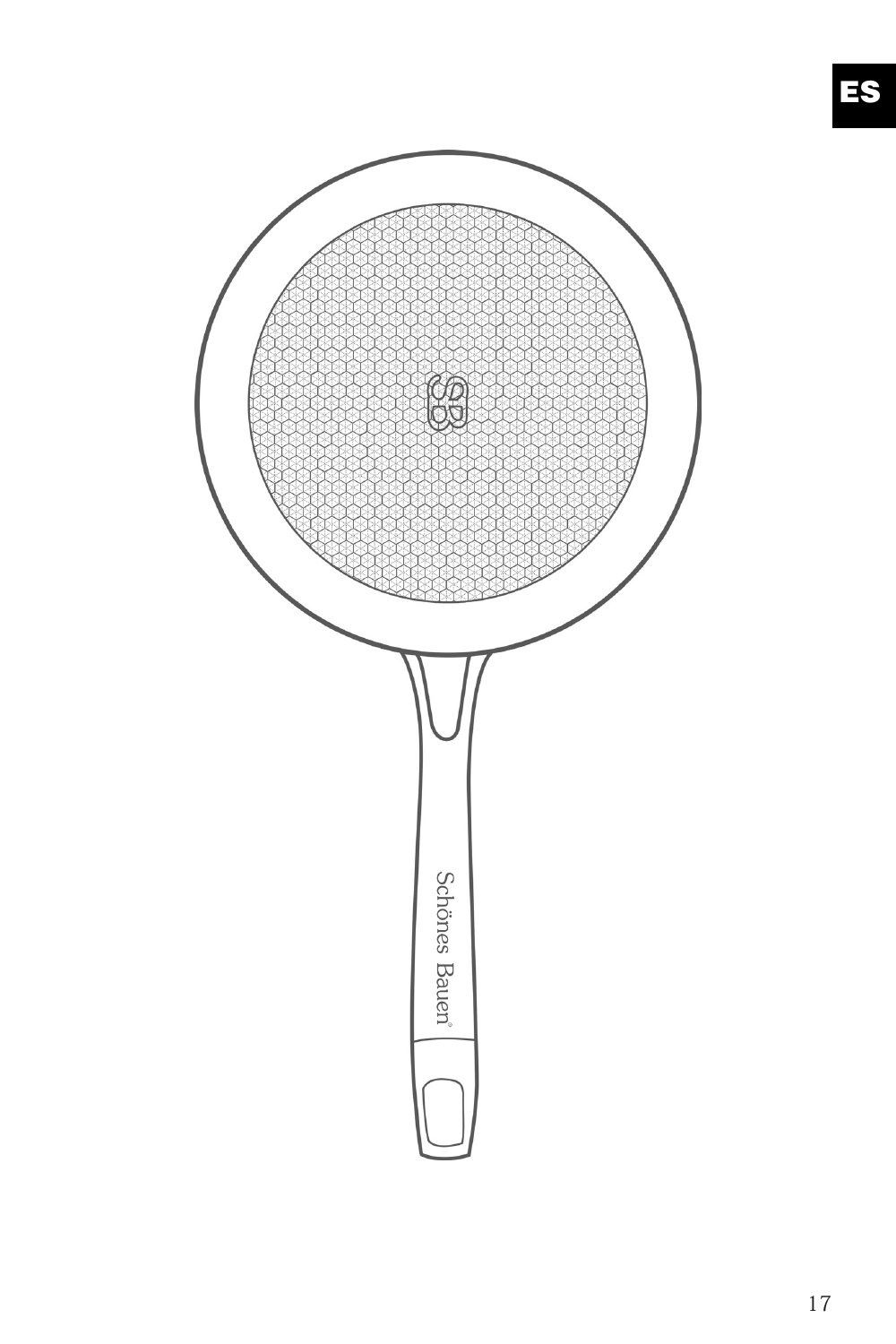## SARTÉN ANTIADHERENTE

Retire todo el embalaje y las etiquetas, lave la sartén con agua y jabón caliente, enjuague y seque completamente.

Para artículos con un revestimiento antiadherente, recomendamos acondicionar la superficie antiadherente antes de usar por primera vez. Frote una película de aceite vegetal o de maíz sobre toda la superficie de cocción con una almohadilla de papel. Enjuague con agua caliente, seque completamente y el sartén estará listo para usar. Repetir este paso ocasional mente ayudará a proteger la superficie y promover una vida más larga.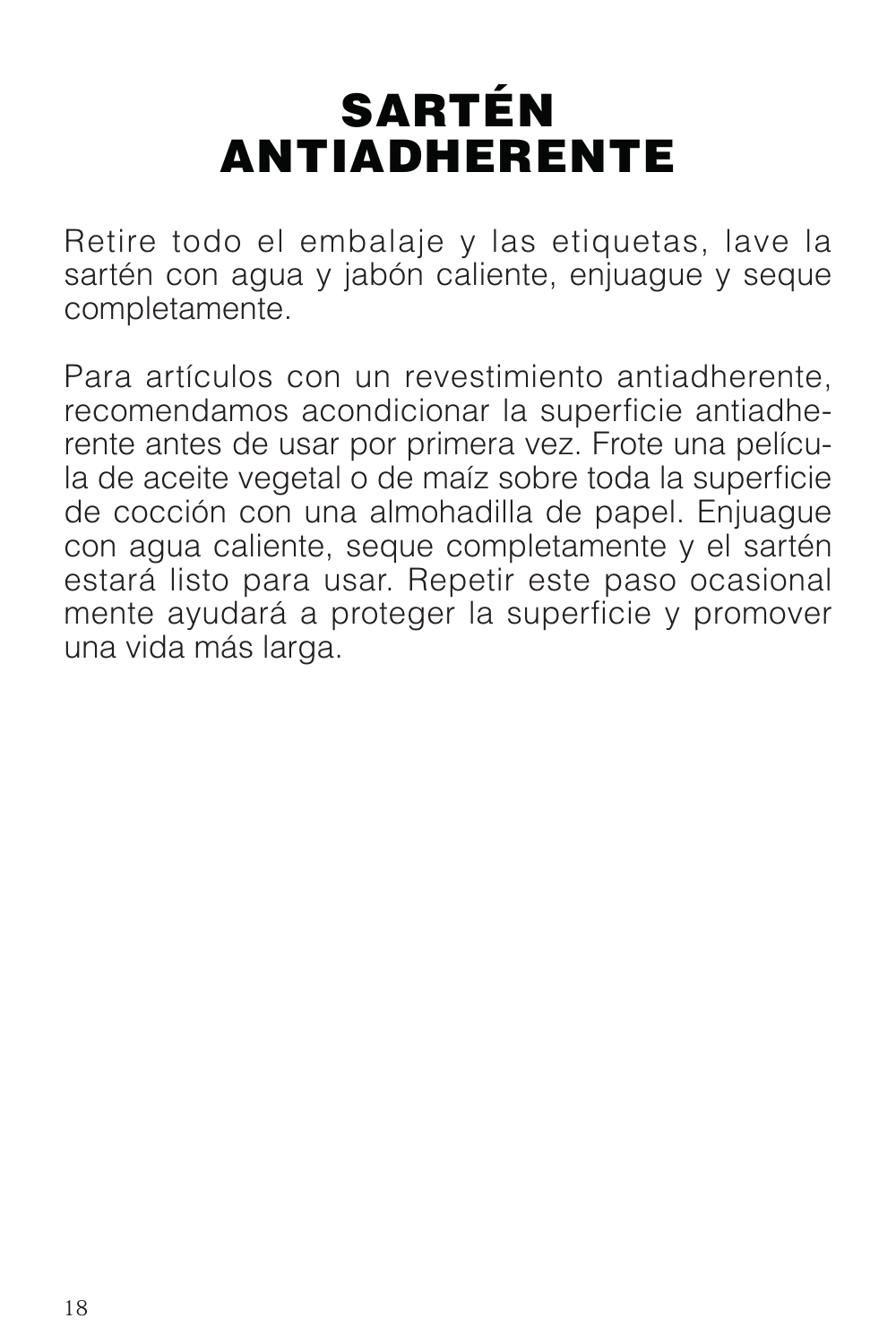# USO

Los sartenes antiadherentes de acero inoxidable de 3 capas son:

- Aptos para su uso en todas las estufas, incluidas las estufas de inducción. También se pueden usar en todo tipo de hornos convencionales.
- La construcción de 3 capas de los sartenes hace que no es necesario cocinar a altas temperaturas. Solo se necesita calor **MEDIO a BAJO** para la mayoría de las cocciones, incluidas las frituras y asado.
- SIEMPRE haga coincidir el tamaño de la base de la sartén con la zona de calor de la estufa en la que se va a utilizar. Las llamas de gas siempre deben limitarse al área de la base y NUNCA se extiendan alrededor de las paredes laterales del sartén.
- En cualquier estufa de vidrioceramica siempre coloque el sartén cuidadosamente sobre la superficie. Nunca deslice la sartén ya que esto puede dañar la base de la sartén y el vidrio.
- NUNCA caliente una sartén vació.
- Si usa sal, siempre agréguela al líquido de cocción o comida caliente para que se disuelva completamente. Nunca vierta directamente sobre la superficie de acero inoxidable, ya que puede causar picaduras.

Para proteger y prevenir daños a la superficie del sartén antiadherente Sartenes antiadherentes: use solo calores **MEDIO y BAJO** para toda la cocción. NUNCA use altas temperaturas.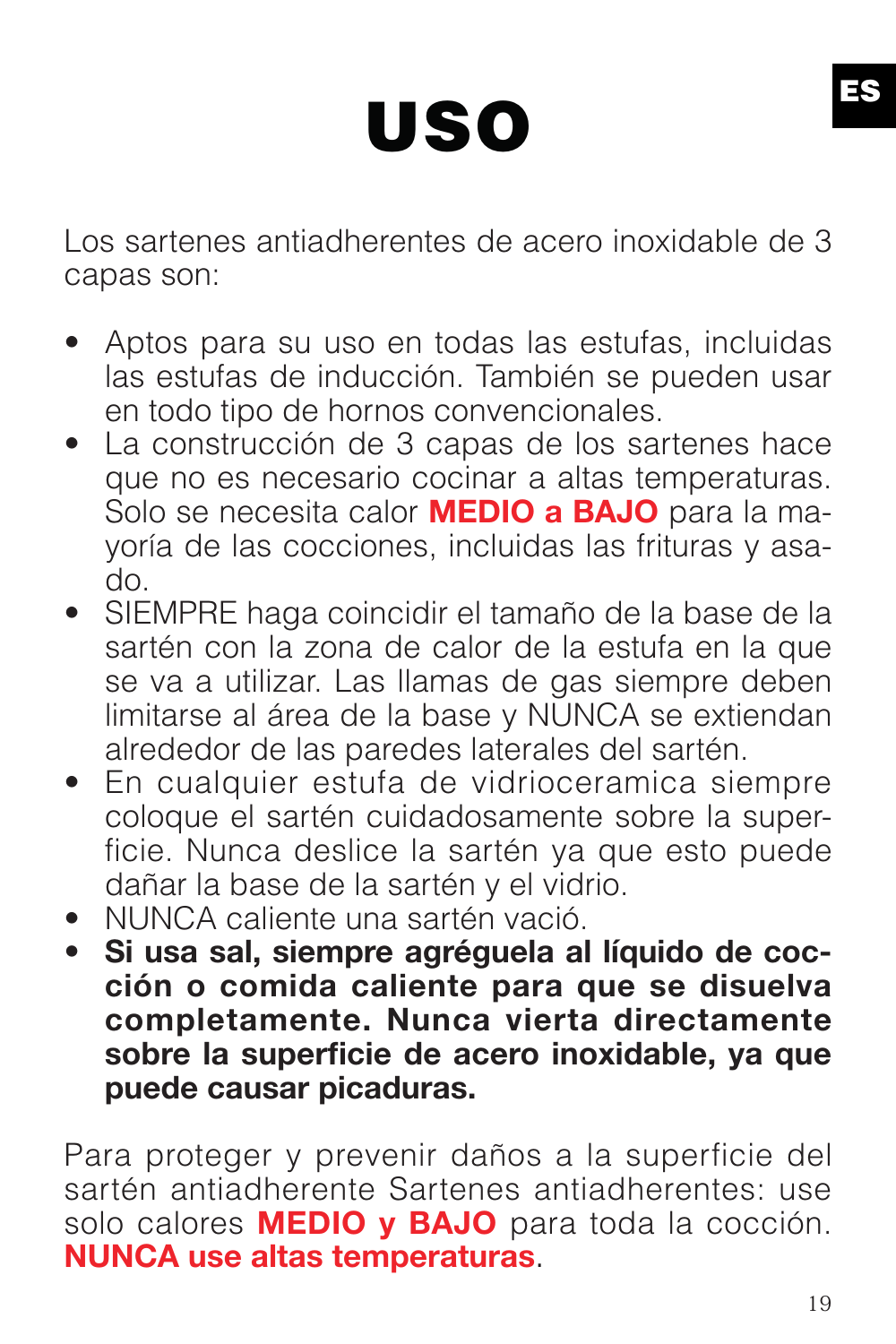## COCINAR EN ESTUFA DE INDUCCIÓN MAGNÉTICA

Haga coincidir siempre el diámetro de la base de la sartén con la zona de cocción de la estufa de inducción magnética.

El uso de una sartén con un diámetro de base pequeña en una zona de inducción más grande puede generar un campo magnético más débil y reducir la producción de calor. En algunos casos, la estufa puede no "reconocer" el sartén y no se qenerará calor.

NO use la función de Boost por más tiempo del necesario para hervir el contenido de la sartén. La función Boost solo debe usarse para el calentamiento rápido de grandes cantidades de agua, para hervir pasta o verduras.

Durante la cocción, es posible que la placa de inducción genere un ligero ruido en la sartén. Esto no dañará el sartén ni afectará la cocción.

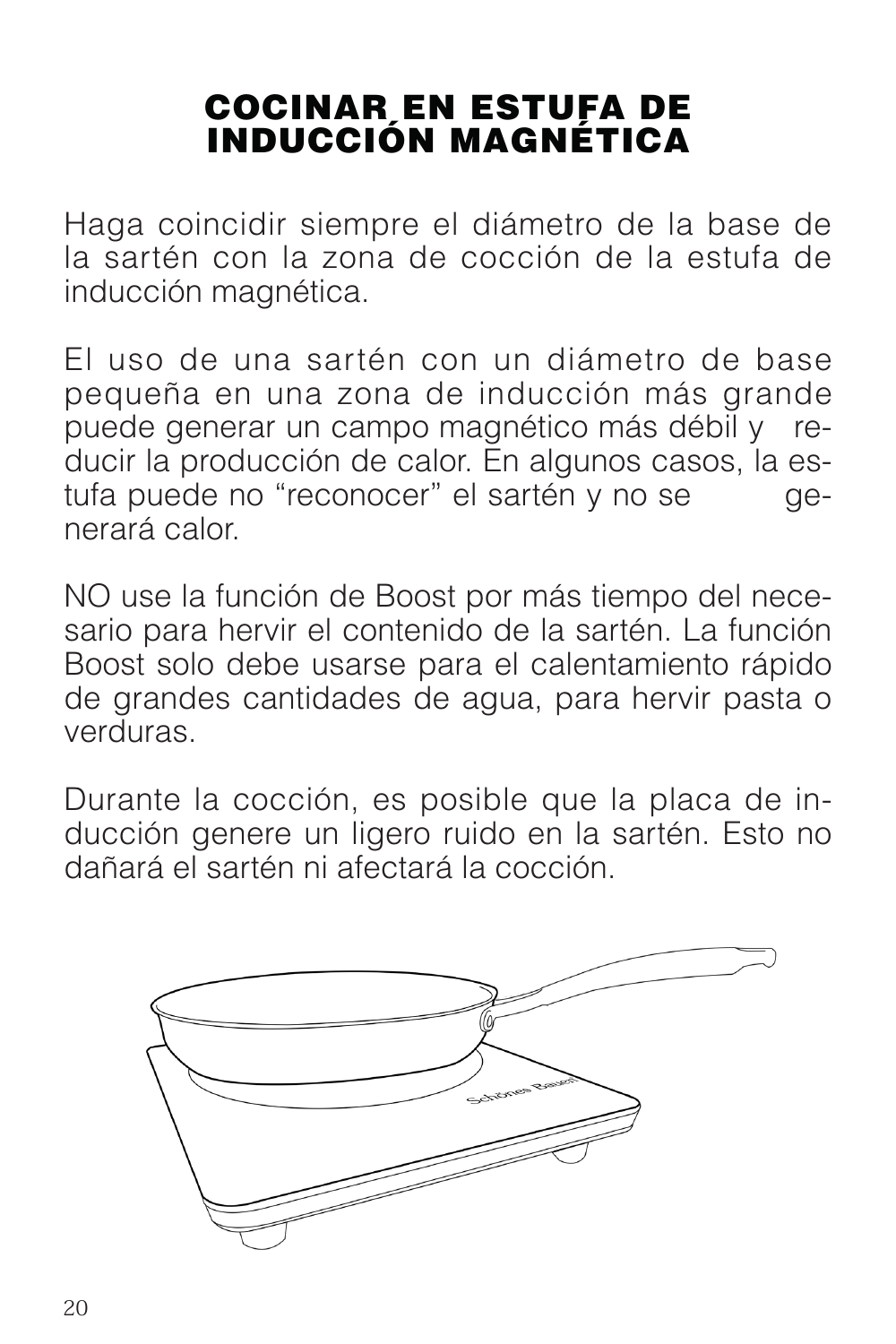## COCCIÓN SIN ACEITE

Cuando cocine sin grasa ni aceite, precaliente el sartén a temperatura media durante aproximadamente 2 minutos antes de agregar la comida.

NO deje el sartén desatendido durante este tiempo ni permita que la superficie antiadherente se sobrecaliente ya que puede sufrir daños permanentes.

## COCCIÓN CON POCA AGUA

La distribución uniforme del calor y las excelentes cualidades de retención de calor del sartén de acero inoxidable Schönes Bauen permiten cocinar con muy poco líquido. Este método es ideal para vegetales y frutas donde se puede concentrar el sabor y retener los nutrientes.

Coloque la comida y el líquido en una sartén fría. En sartenes de 16-20cm, permita 100ml de agua para una cocción de 20-30 minutos. En una sartén de 24cm, deje 150ml de agua.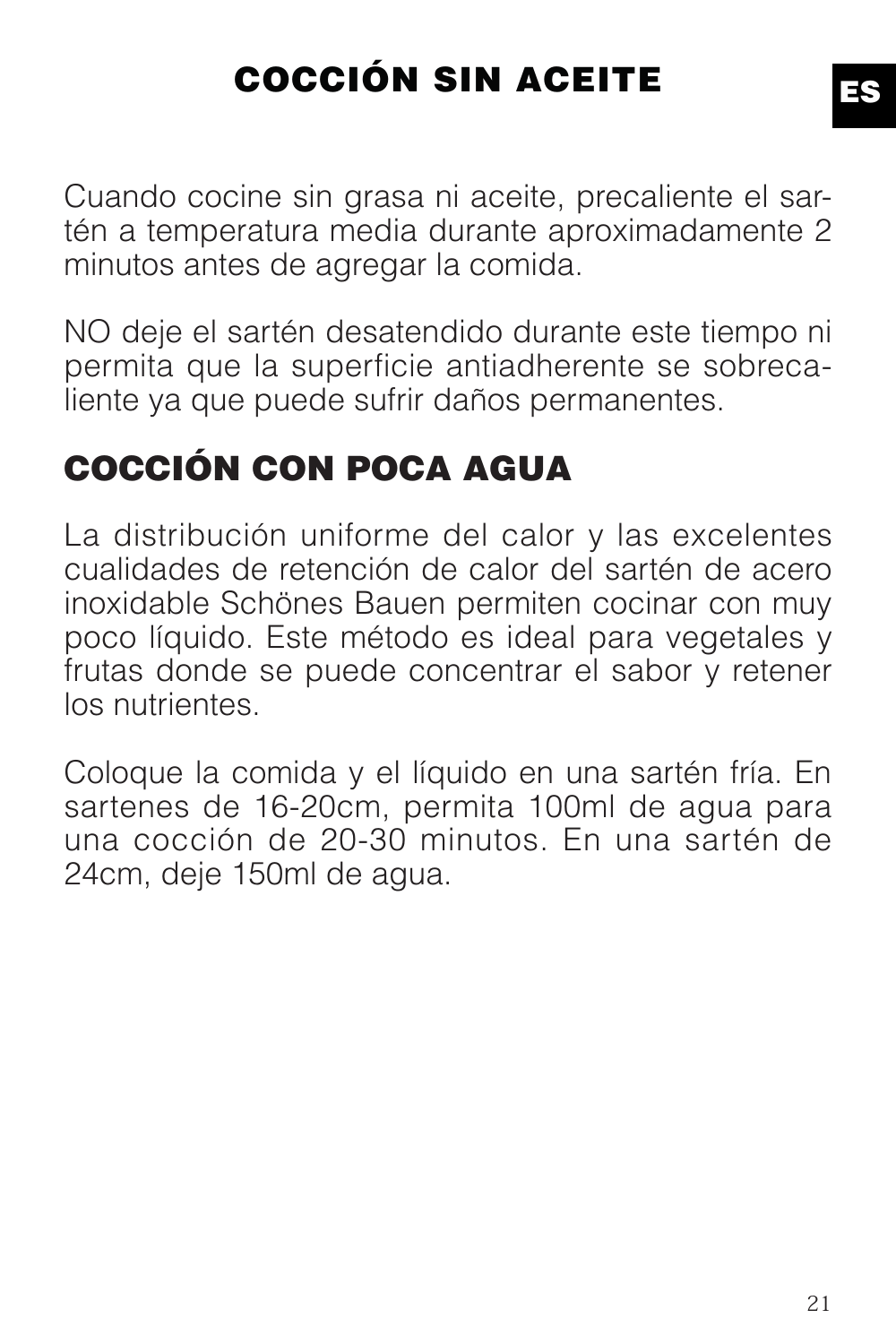## ALMACENAMIENTO Y MARINADO

No almacene alimentos crudos, marinados o cocidos en las sartenes. Los ingredientes pueden causar daños a la superficie.

#### ÷ USO DE UTENSILIOS

Para proteger sus sartenes, recomendamos usar silicona, plástico resistente al calor o herramientas de madera en sartenes sin recubrimiento y con recubrimiento antiadherente.

Sin embargo, las herramientas de metal, las cucharas o los batidores de globo se pueden usar con cuidado, pero no se deben usar con fuerza o raspar sobre la superficie.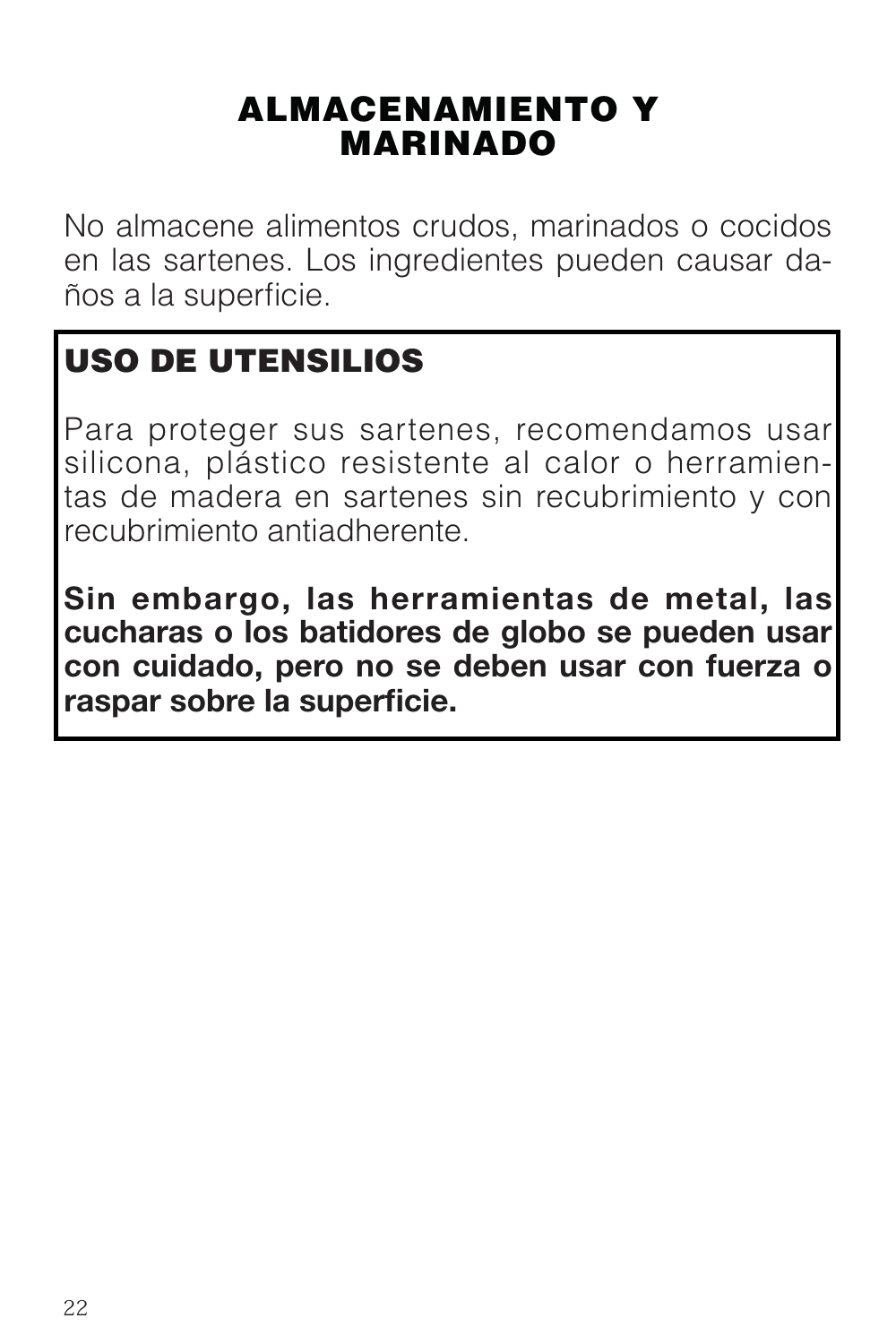## USO EN EL HORNO

Apto para su uso en todo tipo de hornos Apto para st<br>convencionales. (no apto para hornos microondas).

Horno seguro a 260°C

## USO EN PARRILLA

Cuando utilice el sartén antiadherente en una parrilla caliente, debe haber una distancia mínima de 5 cm entre la fuente de calor y el borde superior de la sartén.

### MANGO DEL SARTÉN

El mango está asegurado a cada sartén con remaches de acero inoxidable.

Siempre use un guante o paño seco para horno cuando manipule el sartén caliente durante y después de cocinar.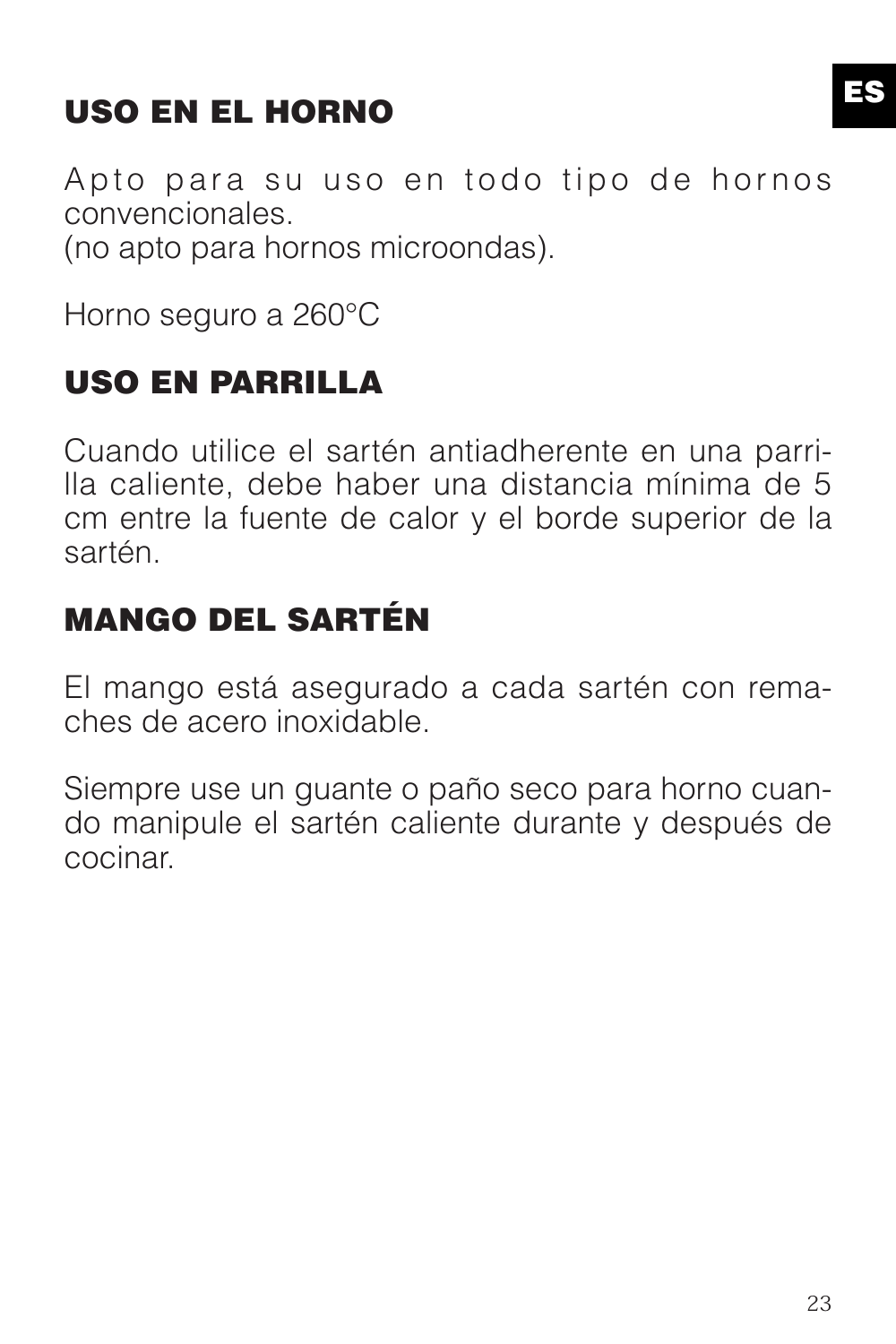## LIMPIEZA Y ALMACENAMIENTO

Enfríe el sartén durante unos minutos antes de lavarlo con agua jabonosa caliente, enjuague y seque bien o limpie en el lavavajillas.

Para residuos más difíciles, llene la sartén con agua tibia y déjela en remojo durante 10-15 minutos.

#### No llene sartenes calientes ni lo sumerja en agua fría.

Use solo almohadillas o cepillos suaves de nylon para eliminar los residuos difíciles. No use almohadillas abrasivas fuertes ni agentes de limpieza en ninguna de las superficies, ya que pueden causar daños.

Se puede usar un limpiador de acero inoxidable para eliminar depósitos de cal dura y otras marcas. También se puede usar para acondicionar, pulir y proteger el interior y el exterior.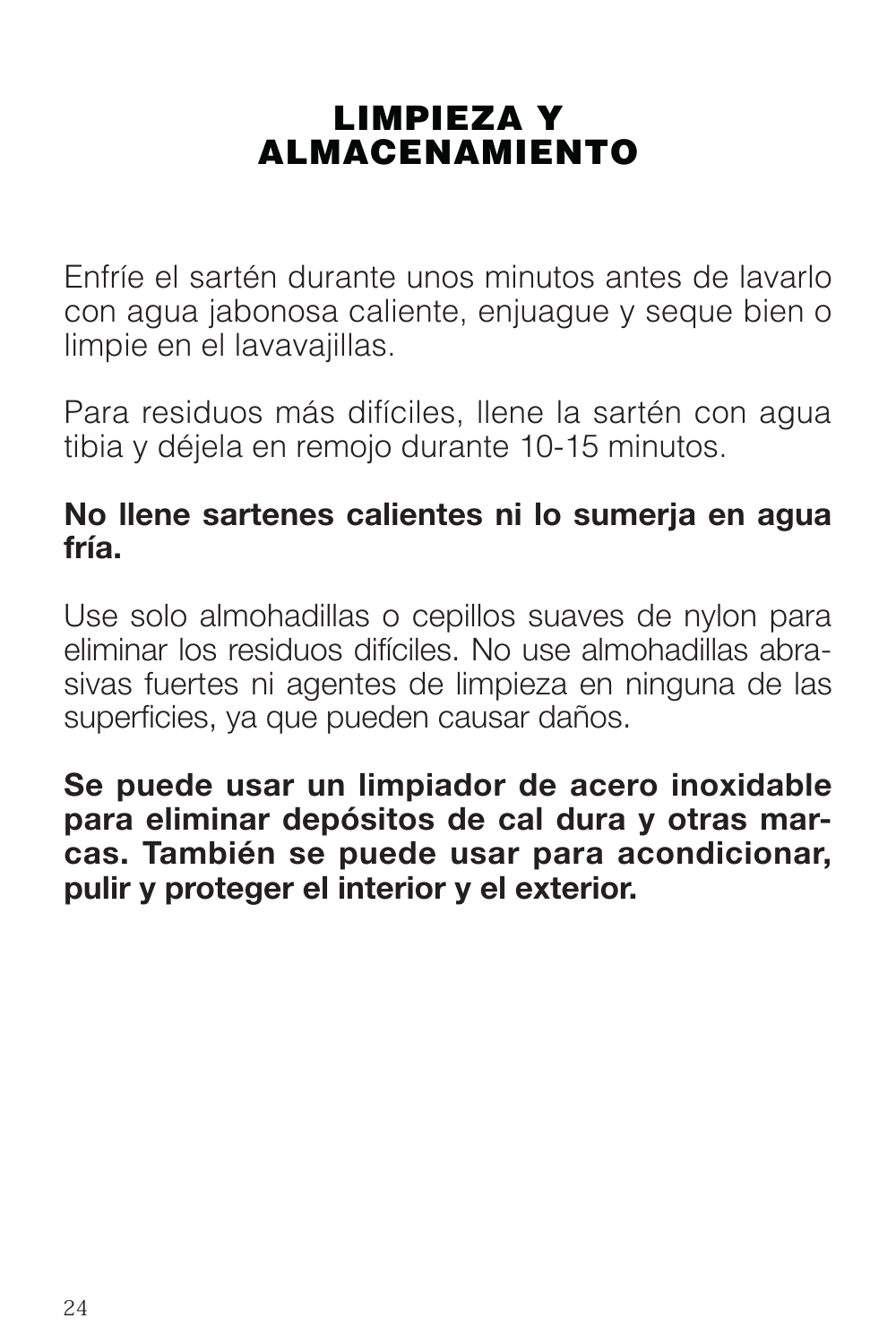## LIMPIEZA DE LA SUPERFICIE ANTIADHERENTE

Después de cada uso, enfríe el sartén durante unos minutos antes de limpiarla y luego lávela bien.

El resistente revestimiento antiadherente reforzado evita que se peguen los alimentos y, por lo tanto, es muy fácil de limpiar. Para mantener la apariencia y el rendimiento del revestimiento antiadherente, recomendamos lavarlo a mano con agua jabonosa caliente en lugar de limpiarlo en el lavavajillas. Esto prolongará la vida útil de la superficie antiadherente y mejorará el rendimiento de cocción.

Si el sartén antiadherente se limpia en el lavavajillas:

- Use solo detergente doméstico para lavar platos (recomendamos variedades que no sean de limón)
- La superficie de cocción debe volver a acondicionarse con aceite vegetal o de maíz antes de cada uso posterior.
- Tenga en cuenta que un lavado de platos prolongado y regular puede eventualmente marcar o decolorar cualquier artículo de utensilios de cocina y afectar las propiedades de liberación de las superficies antiadherentes. Esto se considera como desgaste normal y no está cubierto por la Garantía de por vida.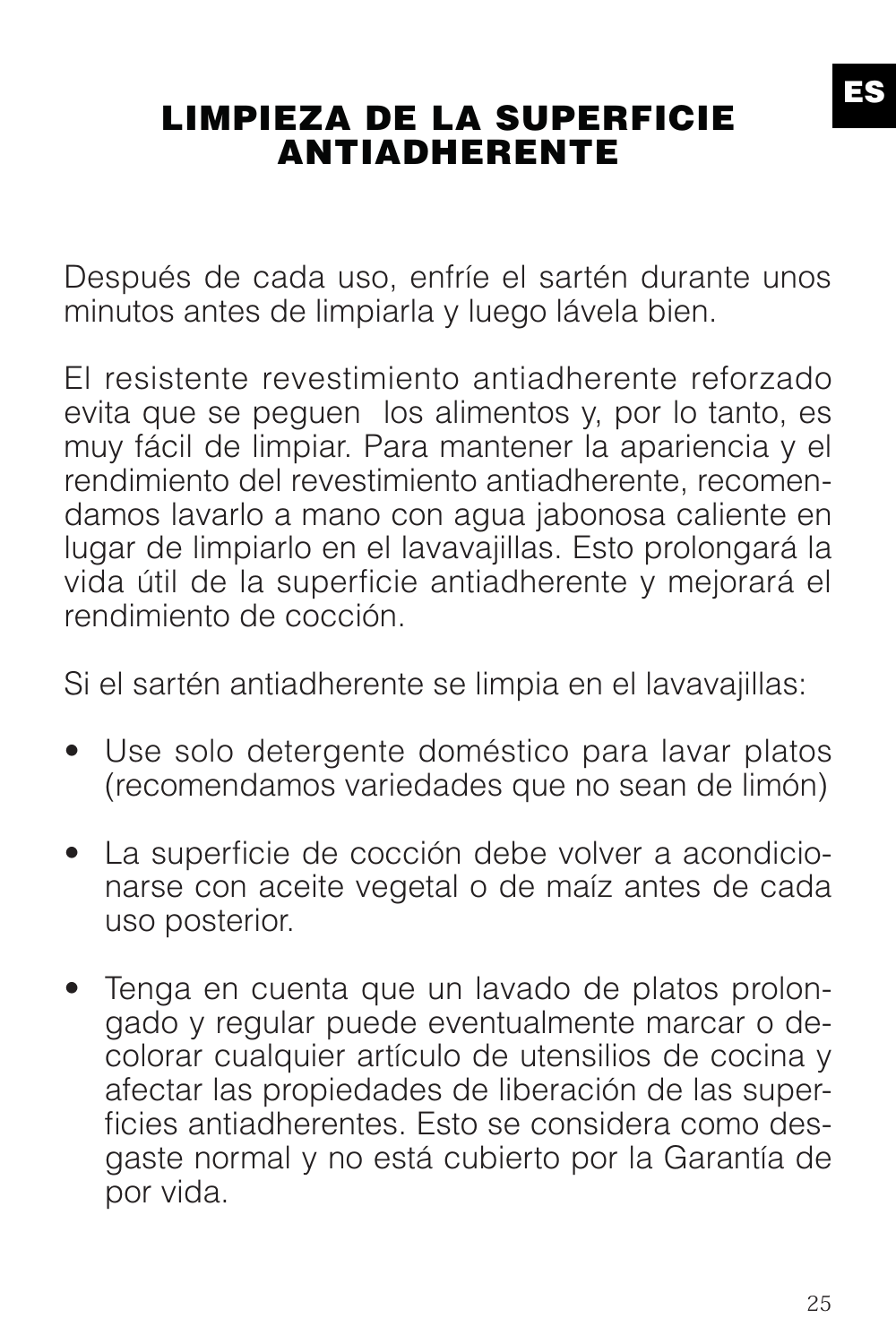## SOBRECALENTAMIENTO

El daño por sobrecalentamiento es instantáneamente reconocible ya que la superficie de acero inoxidable puede cambiar de color produciendo una apariencia dorada/marrón/azul. Esto no es reversible y no se puede limpiar.

Sin embargo, no alterará el rendimiento de ninguna manera.

Los artículos con una superficie antiadherente también pueden decolorarse y, en casos graves, el revestimiento puede desprenderse de la sartén en forma de ampollas o peladuras.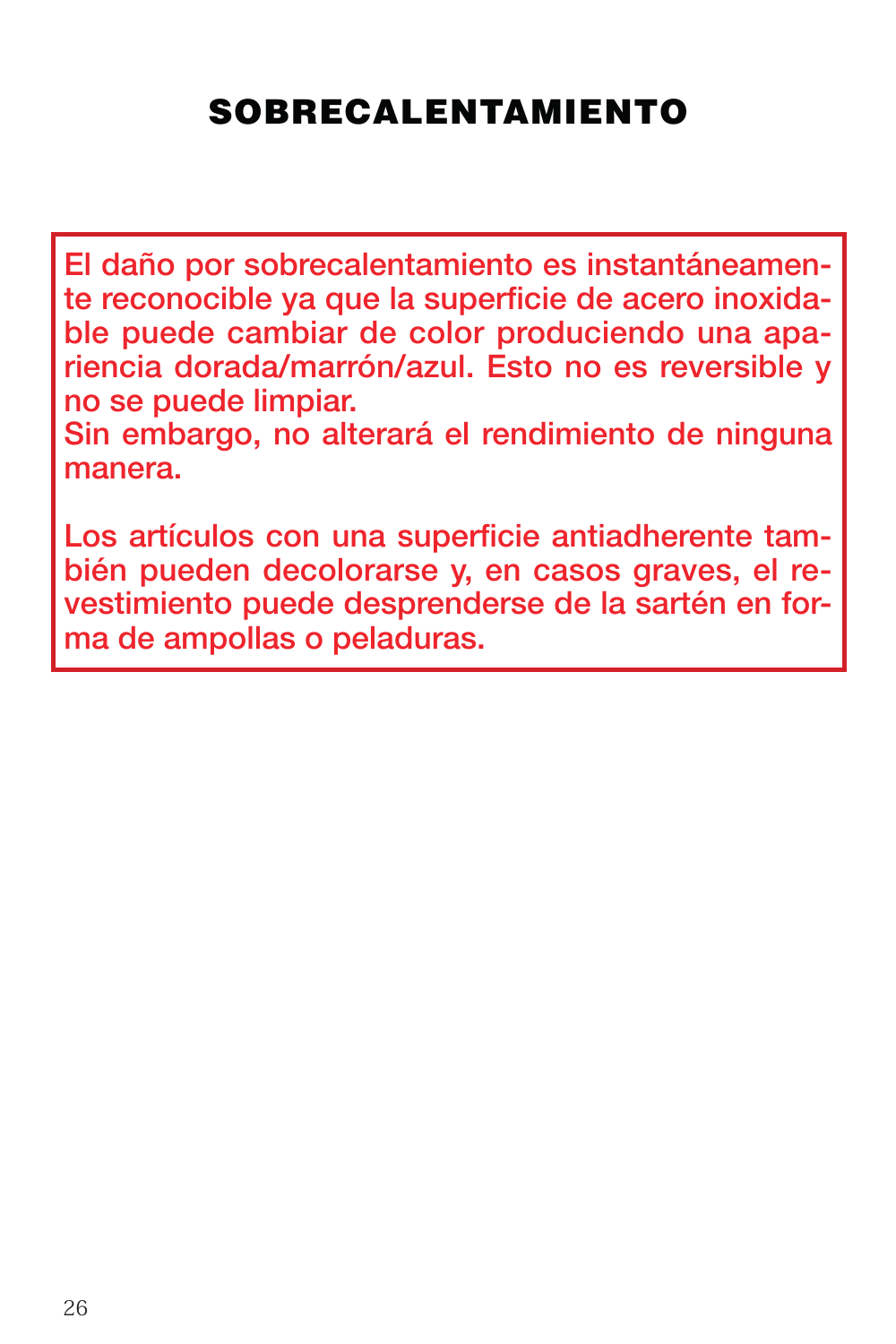## POLÍTICA DE GARANTÍA INTERNACIONAL

#### Importado y Distribuido en la UE por:

Astor Warehouse Europe GmbH, Goerzalle 299, 14167 Berlin, Germany.

**Producto:** Induction non stick fry pan Marca: Schönes Bauen Modelo: TPHFP28, IR-F2/TPHFP24, IR-F2/TPHFP20, IR-F2

Para alguna aclaración o duda sobre el uso del producto por favor contactar el siguiente numero: (+49) 3039773874 Email: soporte@astor.mx

## Para que la garantía sea válida, debe comple- tar la siguiente información al siguiente correo:

email: soporte@astor.mx Nombre: Dirección: Teléfono: Email: Numero de la compra: Modelo: Serial:



Sello de Garantía de la tienda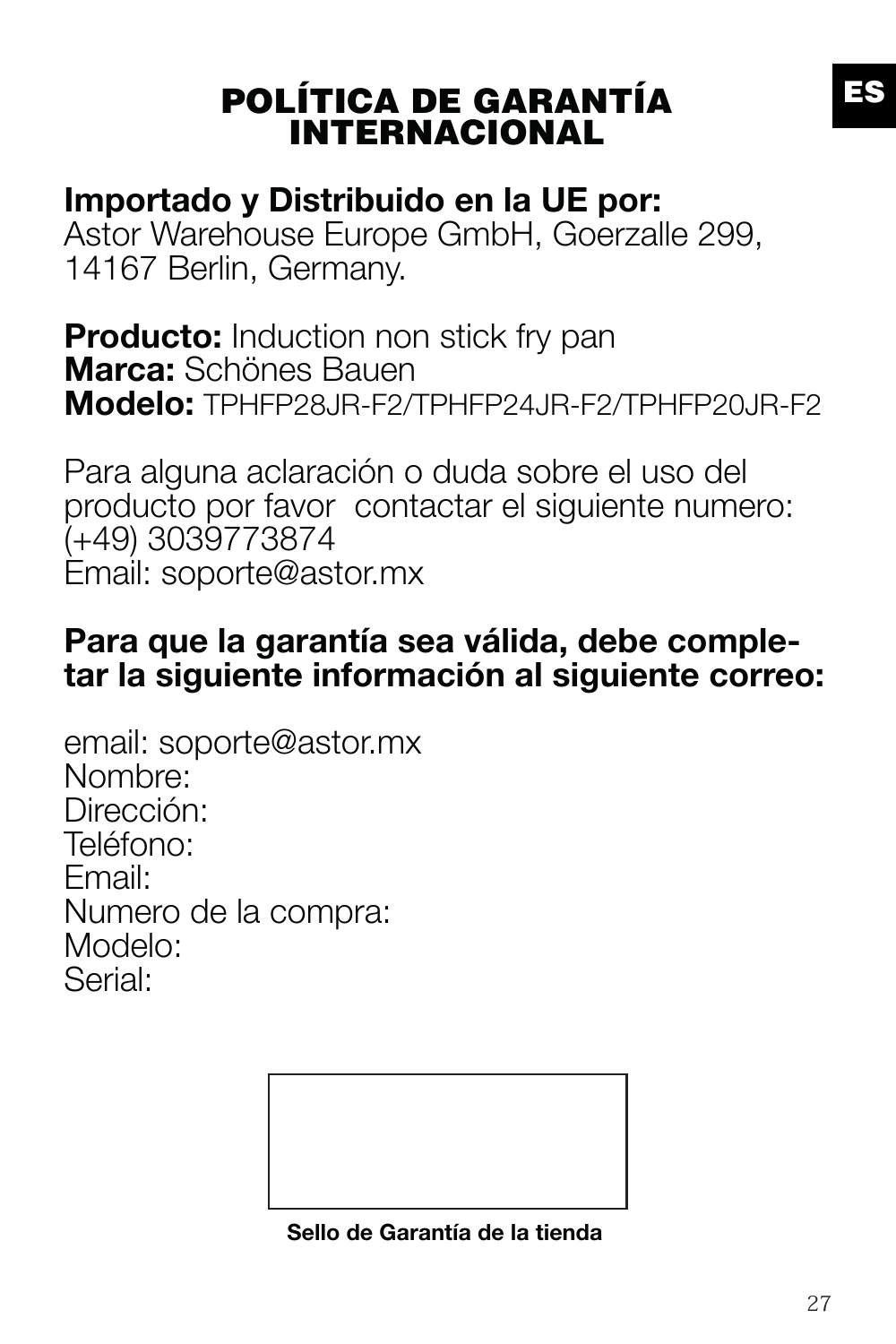## IPOLÍTICA DE GARANTÍA INTERNACIONAL

**Importado en México por:** Astor Warehouse S.A<br>de C.V. Av. Jorge jiménez Cantú Lote 14, Col. Rancho Viejo, Atizapán de Zaragoza, Estado de México, México. CP 52930 RFC AWA100224BI8.

**Producto:** Induction non stick fry pan Marca: Schönes Bauen Modelo: TPHFP28JR-F2/TPHFP24JR-F2/TPHFP20JR-F2

Para alguna aclaración o duda sobre el uso del producto por favor contactar el siguiente numero: (+49) 3039773874 Email: soporte@astor.mx

## Para que la garantía sea válida, debe comple- tar la siguiente información al siguiente correo:

Email soporte@astor.mx Teléfono desde el CDMX o área metropolitana: 53087099 o 53059076 Teléfono desde el interior: 01 800 (WH ASTOR) 9427867 Nombre: Dirección: Teléfono: Email: Numero de la compra: Modelo:

Serial:



Sello de Garantía de la tienda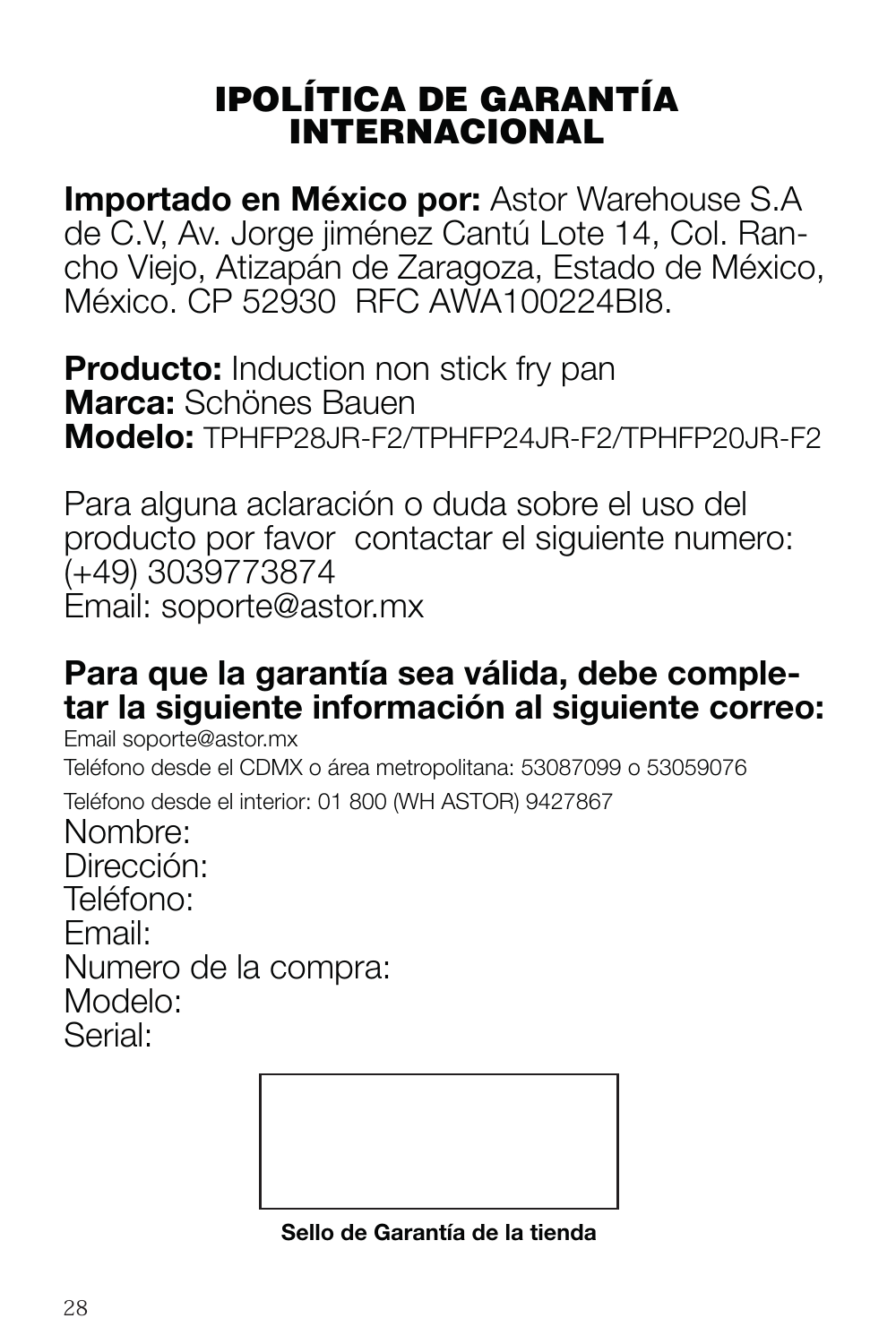## Esta garantía cubre los siguientes puntos:

- Defectos de fabricación que impiden todo o parte del correcto funcionamiento del sartén, que se presentan dentro del plazo de vigilancia de esta garantía.
- Costos de mano de obra y transporte derivados del cumplimiento de la garantía dentro de nuestra red de servicios.
- Reparación, sustitución de piezas y componentes.

Requisitos para validar su garantía:

- 1. He leído previamente el manual de garantía para saber en qué casos ya no se aplica lo mismo.
- 2. Tener un boleto o comprobante de compra.
- 3. Ingrese dentro del tiempo indicado para validar la garantía.

#### Astor Warehouse S.A de C.V / Astor Warehouse Europe GmbH garantiza todas las piezas y accesorios que contiene la unidad.

Esta garantía será nula en los siguientes casos: Cuando la garantía ha expirado

- Si el producto tiene algún impacto, arañazos o roturas.
- Si el producto fue alterado o reparado por personas no autorizadas por el fabricante.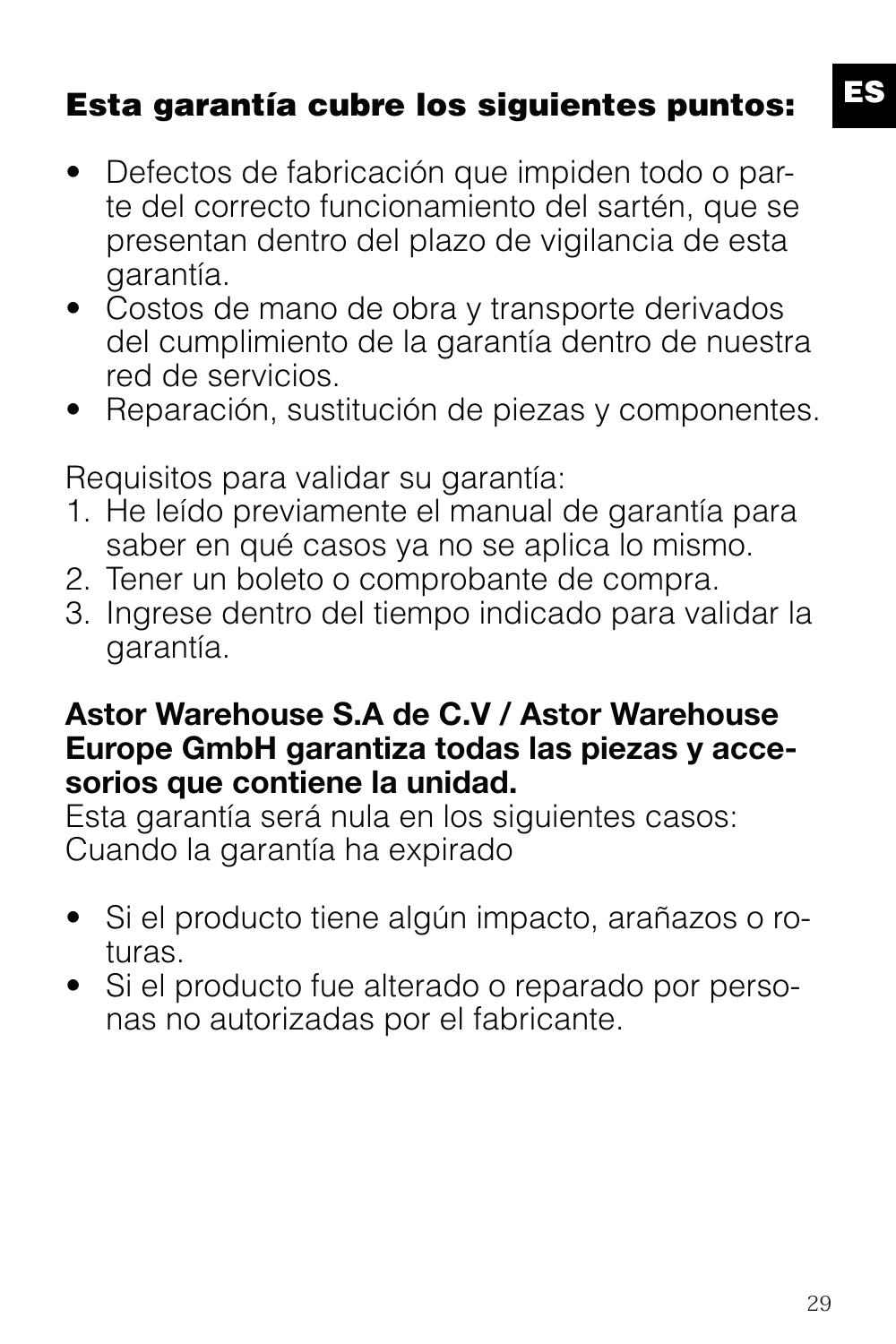## INDEX

| Kochen Mit Induktionsherden34 |  |
|-------------------------------|--|
| Reinigung Und Aufbewahrung38  |  |
|                               |  |
| Garantieerklärung41           |  |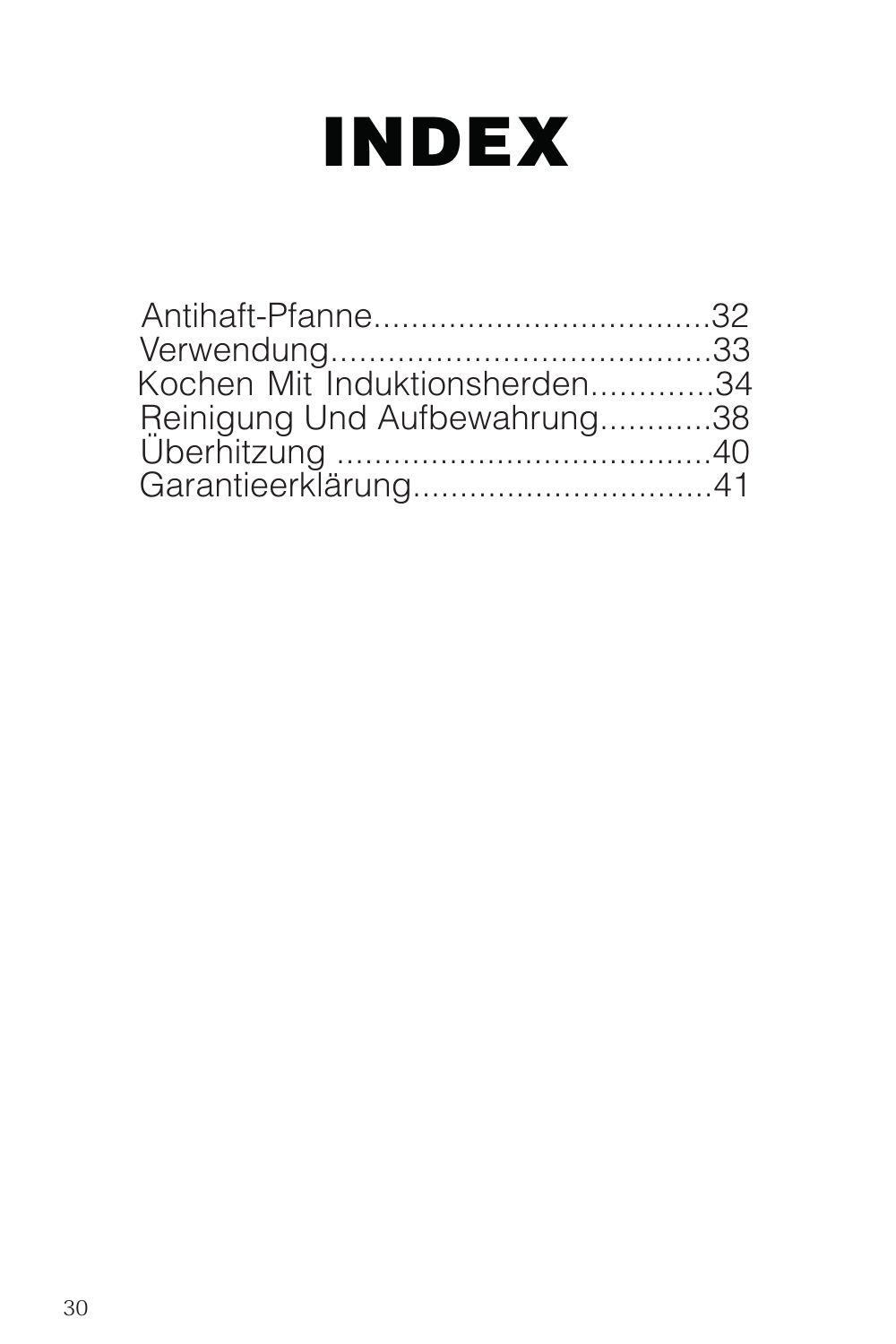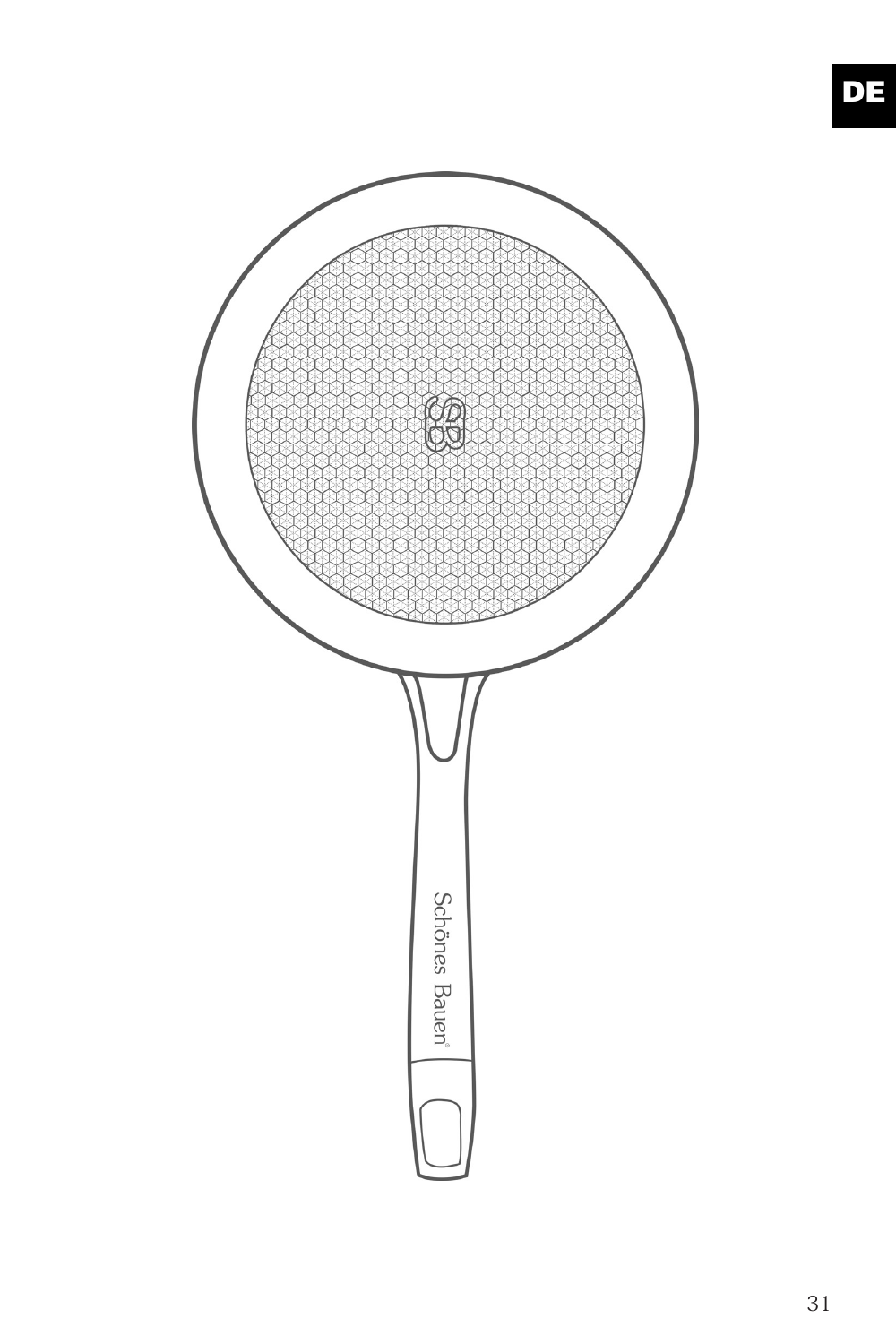## ANTIHAFT-PFANNE FÜR INDUKTIONSHERDE

Alle Verpackungsmaterialien und Etiketten entfernen, die Pfanne in heißem Wasser mit Spülmittel reinigen, abspülen und gründlich trocknen. Für Artikel mit Antihaftbeschichtung empfehlen wir, die Antihaftbeschichtung vor der ersten Verwendung der Pfanne vorzubehandeln. Auf die gesamte Garfläche mit einem Schwamm oder Küchenpapier einen Film aus Pflanzen- oder Maiskeimöl auftragen. Mit heißem Wasser ausspülen, gründlich trocknen. Jetzt ist die Pfanne einsatzbereit. Eine gelegentliche Wiederholung dieser Behandlung trägt zum Schutz der Oberfläche bei und verlängert die Lebensdauer.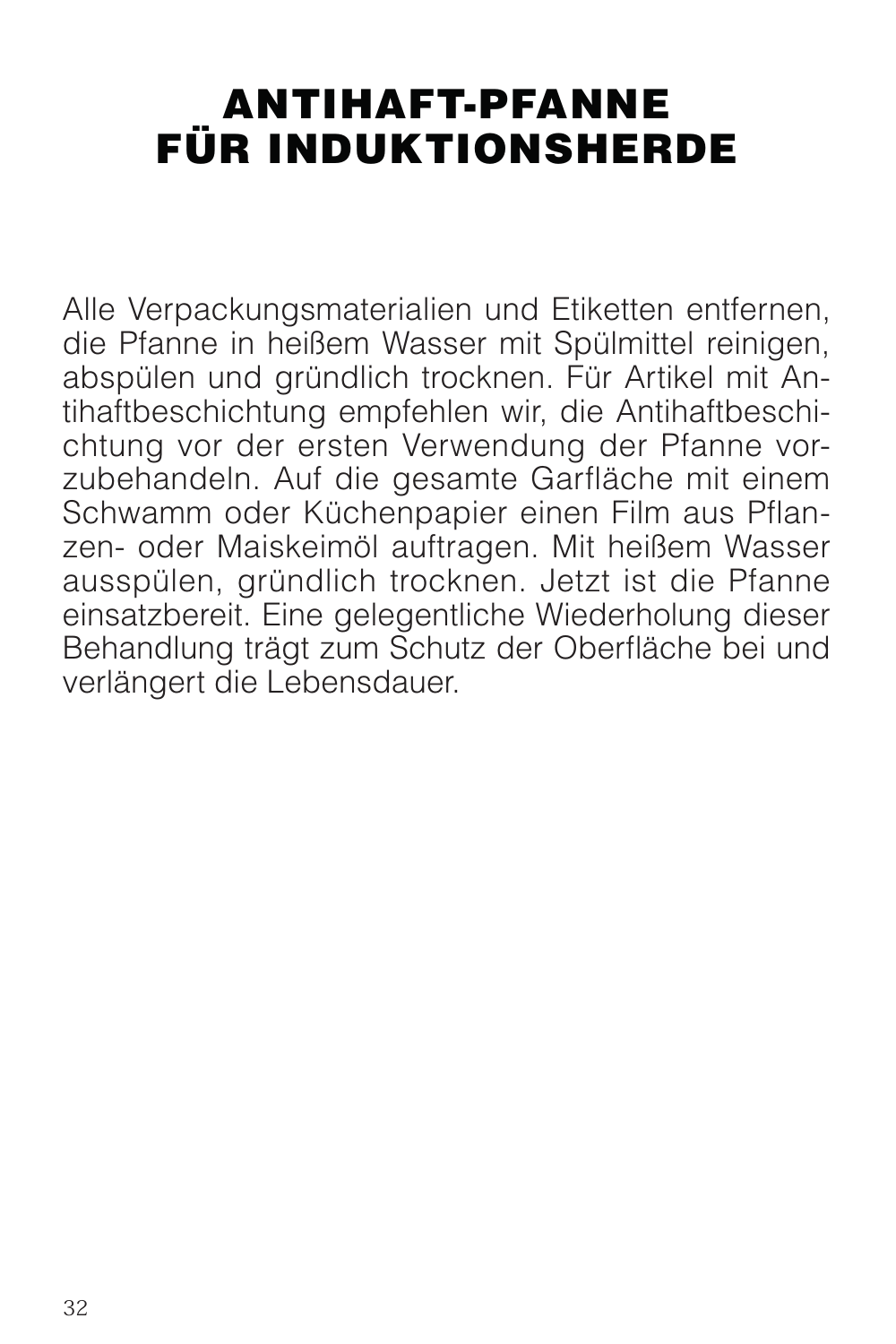# VERWENDUNG **DE**

Hitzezonen & Heizquellen

Dreischichtige Edelstahlpfannen sind:

- Für alle Herdarten geeignet, auch für Induktionsherde. Sie können auch auf konventionellen Herden jeder Art verwendet werden.
- Dank der dreischichtigen Konstruktion der Pfannen können Sie auf hohe Hitzeeinstellungen verzichten.

Für die meisten Garmethoden, Braten und Anbraten eingeschlossen, sind nur MITTLERE und GERINGE Hitze nötig.

- Wählen Sie IMMER eine Pfanne, deren Boden zur Größe des verwendeten Kochfeldes passt. Gasflammen müssen immer auf den Bereich des Bodens beschränkt sein und dürfen NIEMALS bis zu den Seitenwänden der Pfanne reichen
- Auf glasbeschichteten Kochfeldern die Pfanne immer auf den Herd und vom Herd oder von einer Stelle des Herdes zu einer anderen heben. Die Pfanne niemals ziehen, weil das sowohl am Pfannenboden als auch am Glas Schäden verursachen kann.
- NIEMALS eine leere Pfanne erhitzen
- Salz immer in die heiße Kochflüssigkeit oder das heiße Ge- richt geben, damit es sich gut auflösen kann. Salz niemals direkt auf die Edelstahlfläche geben, da das Lochfraß verursachen kann.

Schutz und Vermeidung von Schäden an der Oberfläche von Antihaft-Pfannen.

Antihaft-Pfannen - um ihre Oberfläche zu schützen und Schäden daran zu vermeiden, bei allen Garmethoden nur MITT-LERE und GERINGE Hitze verwenden. NIEMALS starke Hitze verwenden.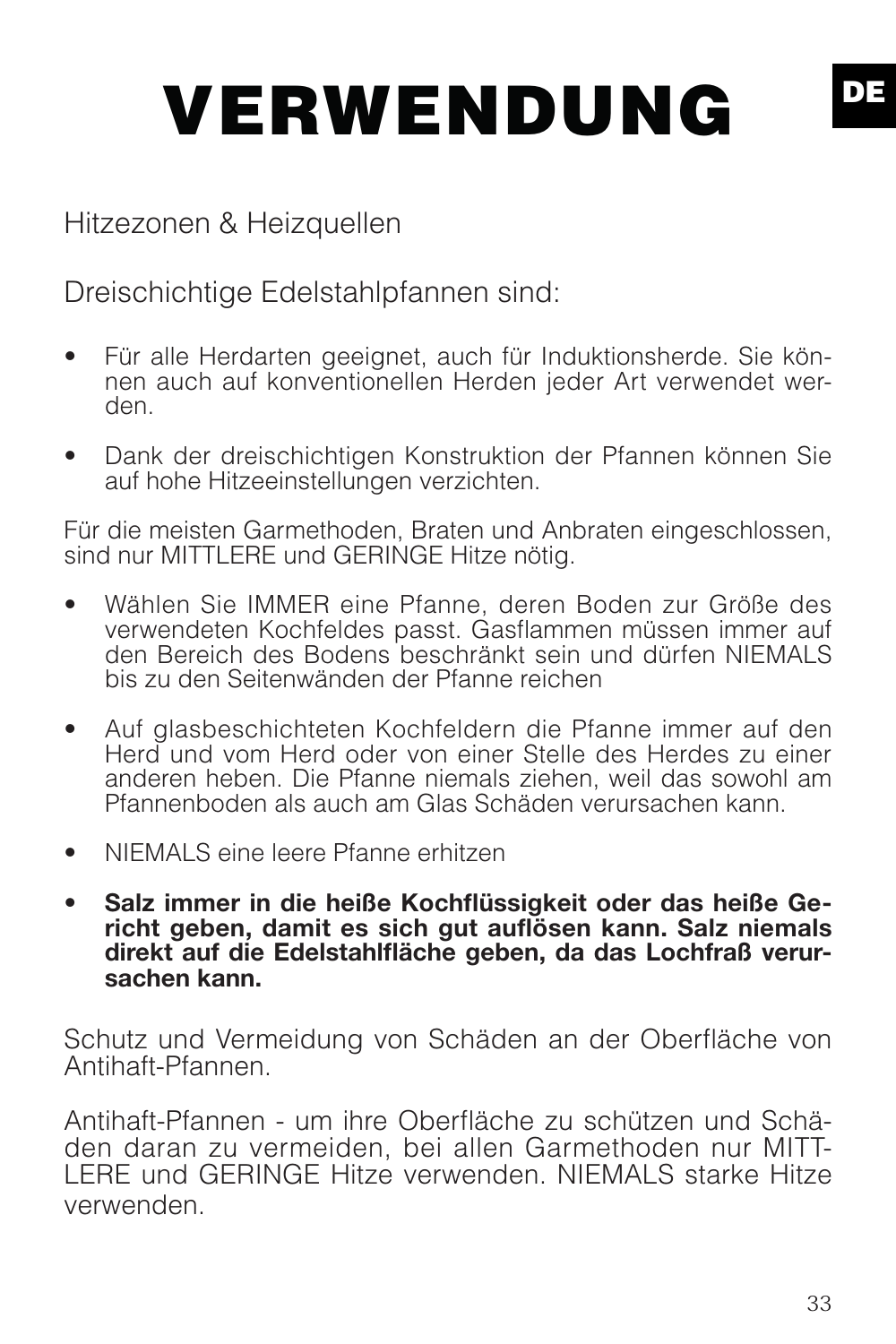## KOCHEN MIT INDUKTIONSHERDEN

Den Durchmesser des Pfannenbodens immer passend zum Induktionskochfeld wählen. Eine Pfanne mit kleinem Bodendurchmesser auf einem großen Kochfeld zu verwenden, kann zu einem schwächeren Magnetfeld und damit zu verminderter Wärmeleistung führen. In einigen Fällen "erkennt" das Kochfeld die Pfanne vielleicht nicht, und dann wird keine Hitze erzeugt.

Die Boostfunktion NICHT länger verwenden als nötig, um den Pfanneninhalt zum Kochen zu bringen. Die Boostfunktion sollte nur zum schnellen Erhitzen großer Wassermengen verwendet werden, z.B. um Nudeln oder Gemüse zu kochen.

Während des Garens ist eventuell ein leises Geräusch zu hören, das vom Induktionsfeld in der Pfanne verursacht wird. Die Pfanne wird dadurch nicht beschädigt, und auch die Garleistung leidet nicht.

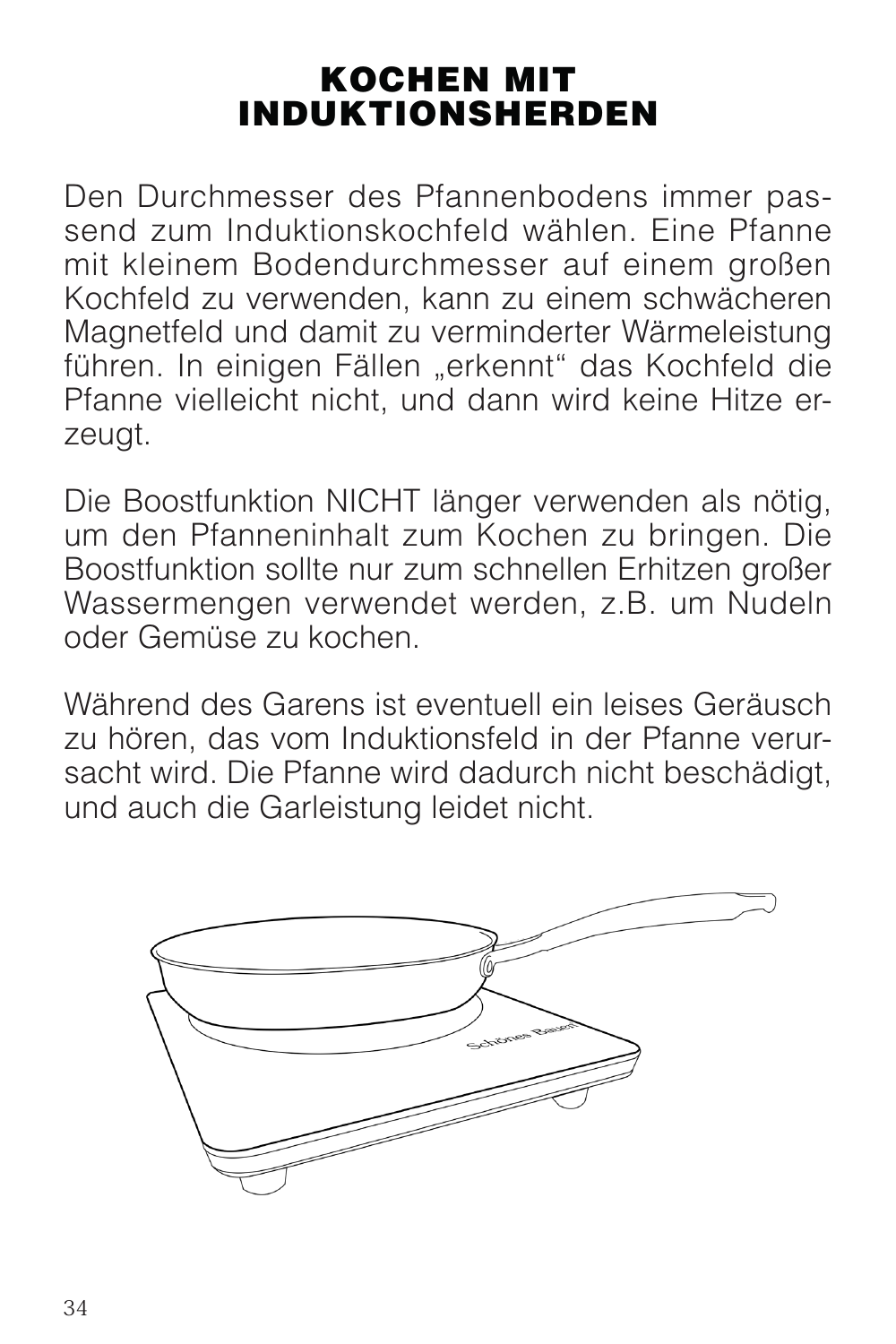## FETTFREIES GAREN (NUR ANTIHAFT-PFANNEN)

Beim Garen ohne zusätzliches Fett oder Öl die Pfanne vor dem Hineingeben der Zutaten ca. 2 Minuten lang auf mittlerer Hitze vorwärmen.

Die Pfanne in dieser Zeit NICHT unbeaufsichtigt lassen und die trockene Antihaftbeschichtung nicht überhitzen, da dies bleibende Schäden verursachen kann.

## WASSERARMES GAREN

Die gleichmäßige Hitzeverteilung und die hervorragende Wärmespeicherung von dreischichtigem Edelstahlkochgeschirr ermöglicht das Garen mit sehr wenig Flüssigkeit. Diese Methode ist ideal für Gemüse und Früchte, wobei ein konzentriertes Aroma erreicht werden kann und Nährstoffe erhalten bleiben.

Lebensmittel und Flüssigkeit in eine kalte Pfanne geben. In Pfannen mit 16-20cm Durchmesser 100ml Wasser 20-30 Minuten kochen lassen. In einer Pfanne mit 24cm Durchmesser sind 150ml Wasser erforderlich.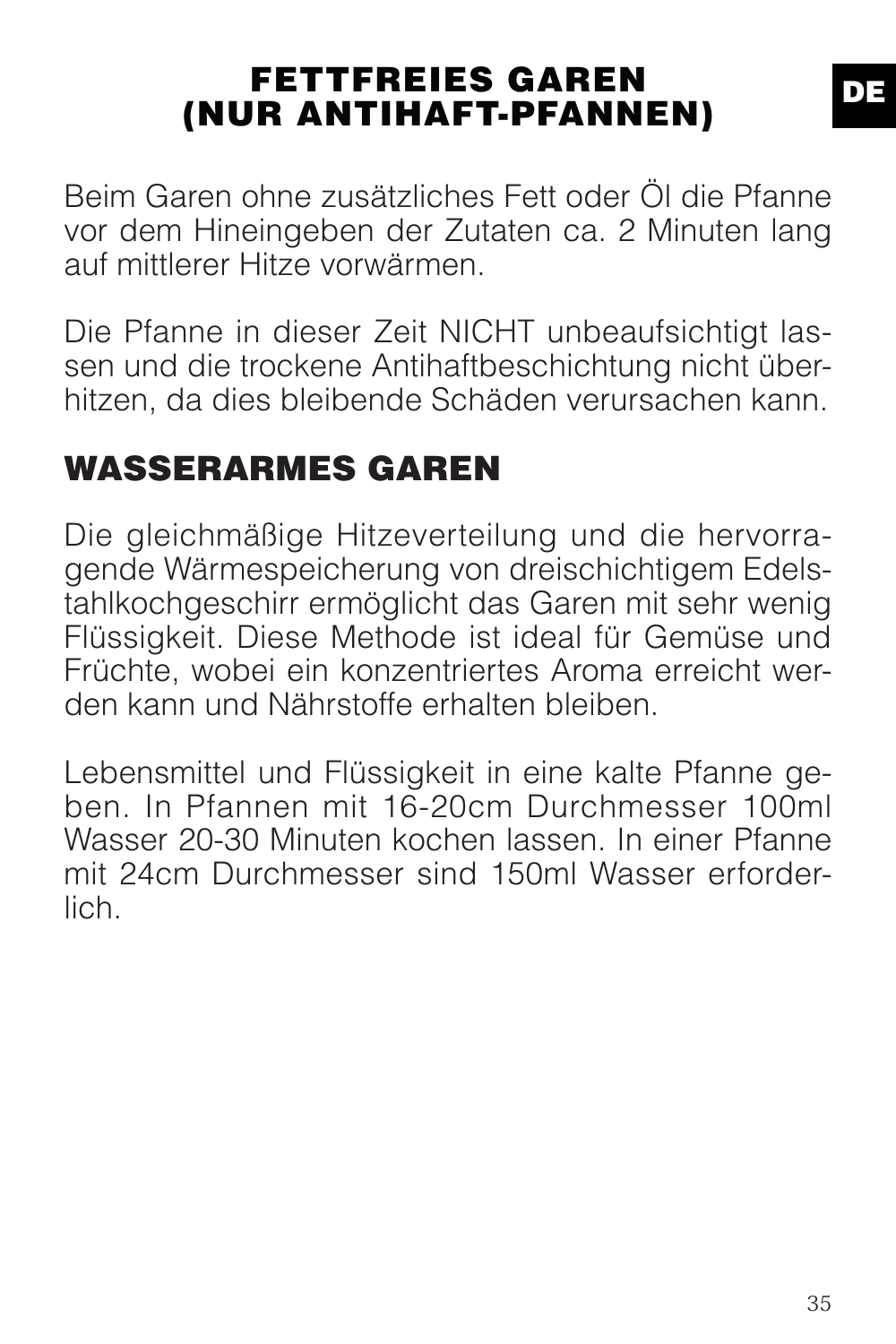## LAGERN UND MARINIEREN VON LEBENSMITTELN

Keine rohen, marinierenden oder gegarten Lebensmitteln in den Pfannen aufbewahren. Die Zutaten könnten Schäden an der Oberfläche verursachen.

#### -ZU VERWENDENDE UTENSILIEN

Zum Schutz Ihrer Pfannen empfehlen wir die Verwendung von Utensilien aus Silikon, hitzebeständigem Kunststoff oder Holz sowohl für unbeschichtete Pfannen als auch für Pfannen mit Antihaftbeschichtung.

Utensilien, Löffel oder Schneebesen aus Metall können aber vorsichtig verwendet werden, sie sollten jedoch nicht unsanft eingesetzt oder kratzend über die Oberfläche gezogen werden.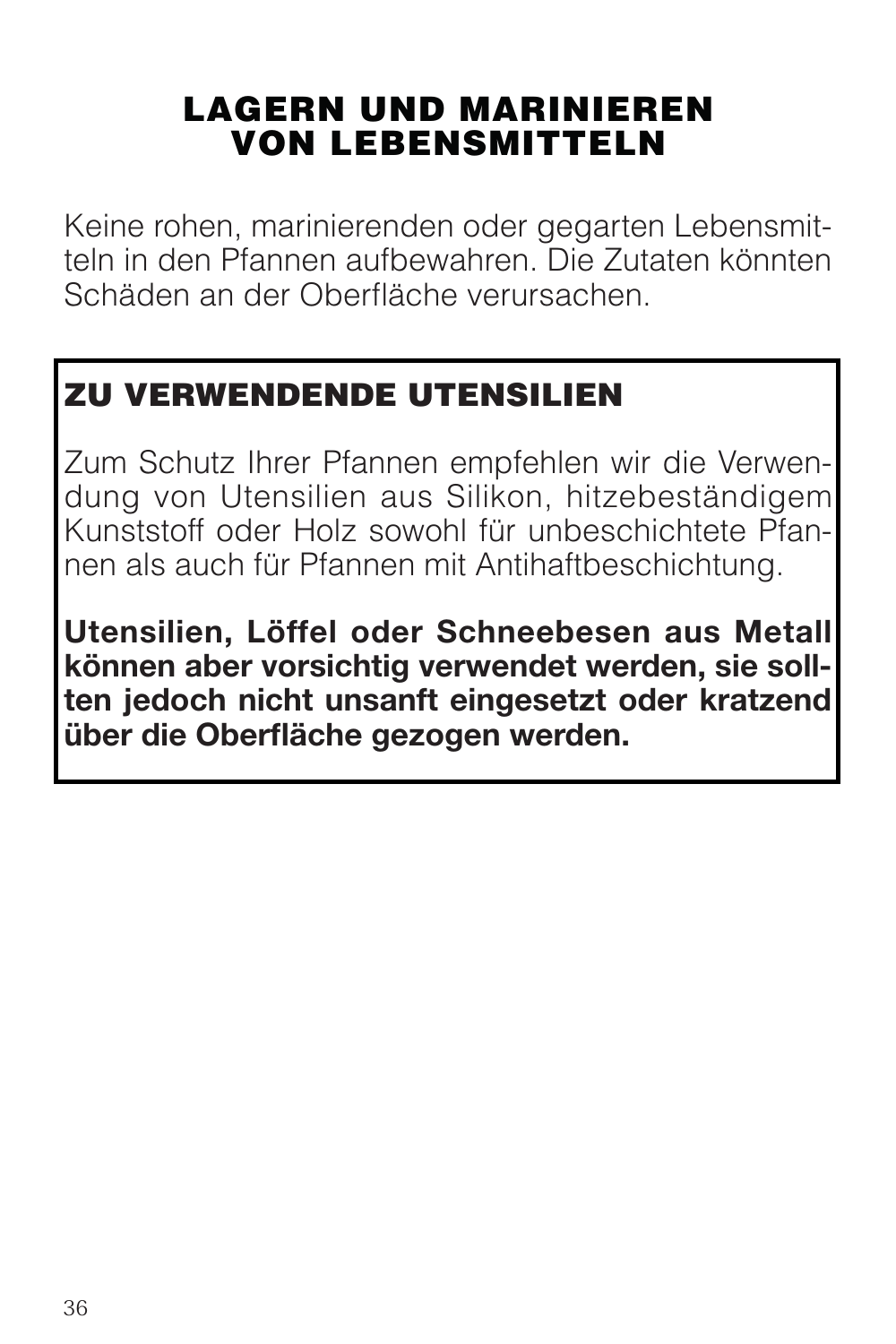## VERWENDUNG IM BACKOFEN

Geeignet für die Verwendung in allen konventionellen Backöfen (nicht für die Mikrowelle geeignet).

Backofenfest bis 260°C

## VERWENDUNG MIT GRILL

Flache Formen können unter dem Grill verwendet werden.

Wenn eine Antihaft-Pfanne unter einem heißen Grill verwendet wird, sollte ein Mindestabstand von 5cm zwischen der Hitzequelle und dem oberen Rand der Pfanne eingehalten werden.

## GRIFFE

Die Griffe sind mit Edelstahlnieten an den Pfannen befestigt.

Bei der Handhabung heißer Pfannen während und nach dem Garen immer einen trockenen Topfhandschuh verwenden.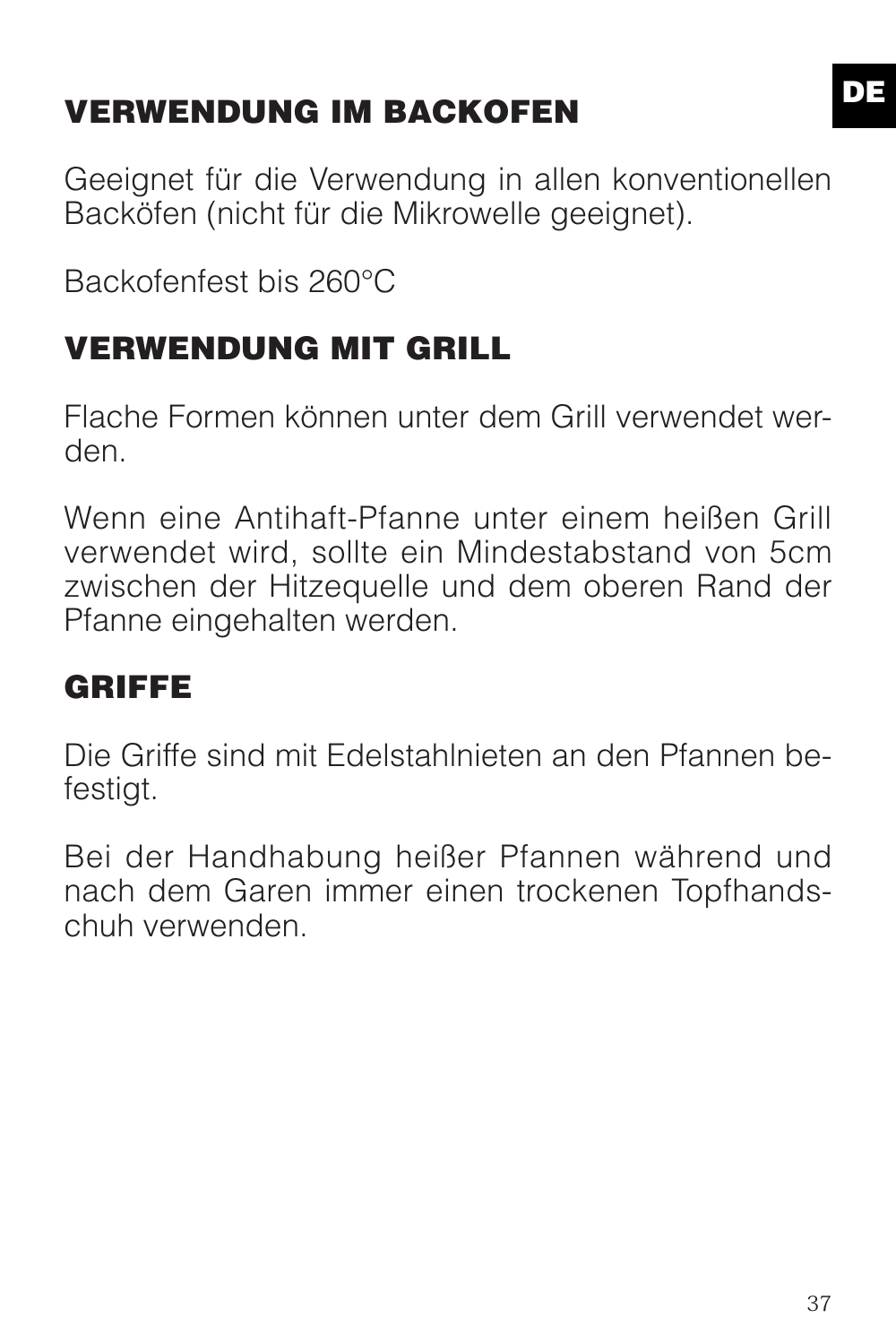### REINIGUNG UND AUFBEWAHRUNG

Pfannen einige Minuten lang abkühlen lassen, dann in heißem Wasser mit Spülmittel reinigen, abspülen und gründlich trocken, oder in der Spülmaschine reinigen.

Bei hartnäckigeren Rückständen die Pfanne mit warmem Wasser füllen und 10-15 Minuten lang einweichen lassen.

#### Heiße Pfannen nicht mit kaltem Wasser füllen oder in kaltes Wasser eintauchen.

Zum Entfernen hartnäckiger Rückstände nur weiche Kunststoffschwämme oder -bürsten verwenden. Auf keiner der Oberflächen harte Scheuerschwämme oder scharfe Reinigungsmittel verwenden, da das Schäden verursachen kann.

Um Kalkablagerungen von hartem Wasser und andere Flecken zu entfernen, kann ein Edelstahlreiniger verwendet werden. Dieser kann auch verwendet werden, um die Innenseite zu behandeln, zu polieren und zu schützen.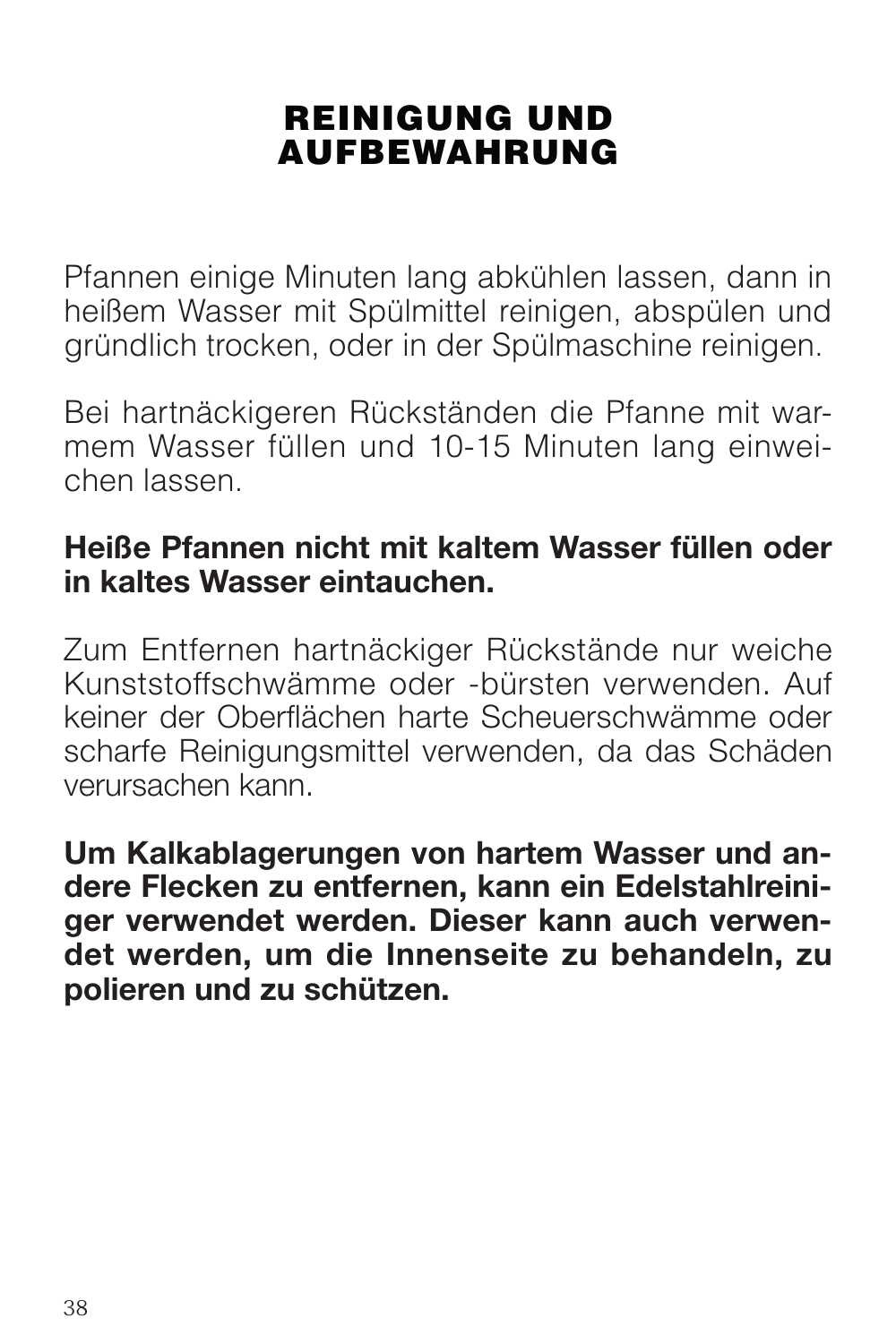## REINIGUNG VON ANTIHAFT-PFANNEN

Die Pfanne nach jedem Gebrauch einige Minuten lang abkühlen lassen und anschließend gründlich reinigen.

Von der widerstandsfähigen, verstärkten Antihaftbeschichtung lösen sich Lebensmittel sehr leicht ab, weshalb sie sehr einfach zu reinigen ist. Um das Erscheinungsbild und die Leistung der Antihaftbeschichtung zu bewahren, empfehlen wir die Reinigung von Hand in heißem Wasser mit Spülmittel anstelle der Reinigung in der Spülmaschine. Das verlängert die Lebensdauer der Antihaftbeschichtung und verbessert die Garleistung.

Wenn die Antihaft-Pfanne in der Spülmaschine gereinigt wird:

- Nur für Privathaushalte bestimmte Reinigungsmittel verwenden (wir empfehlen, auf Sorten mit Zitrone zu verzichten)
- Die Garfläche sollte vor jeder nachfolgenden Nutzung wieder mit Pflanzen- oder Maiskeimöl behandelt werden.
- Bitte beachten Sie, dass regelmäßiges Maschinenreinigen über einen längeren Zeitraum hinweg bei jedem Kochgeschirr zu Flecken und Verfärbungen führen und die Ablöseeigenschaften jeder Antihaftbeschichtung beeinträchtigen kann. Das ist als normale Abnutzung zu betrachten und fällt nicht unter die Lebensdauergarantie.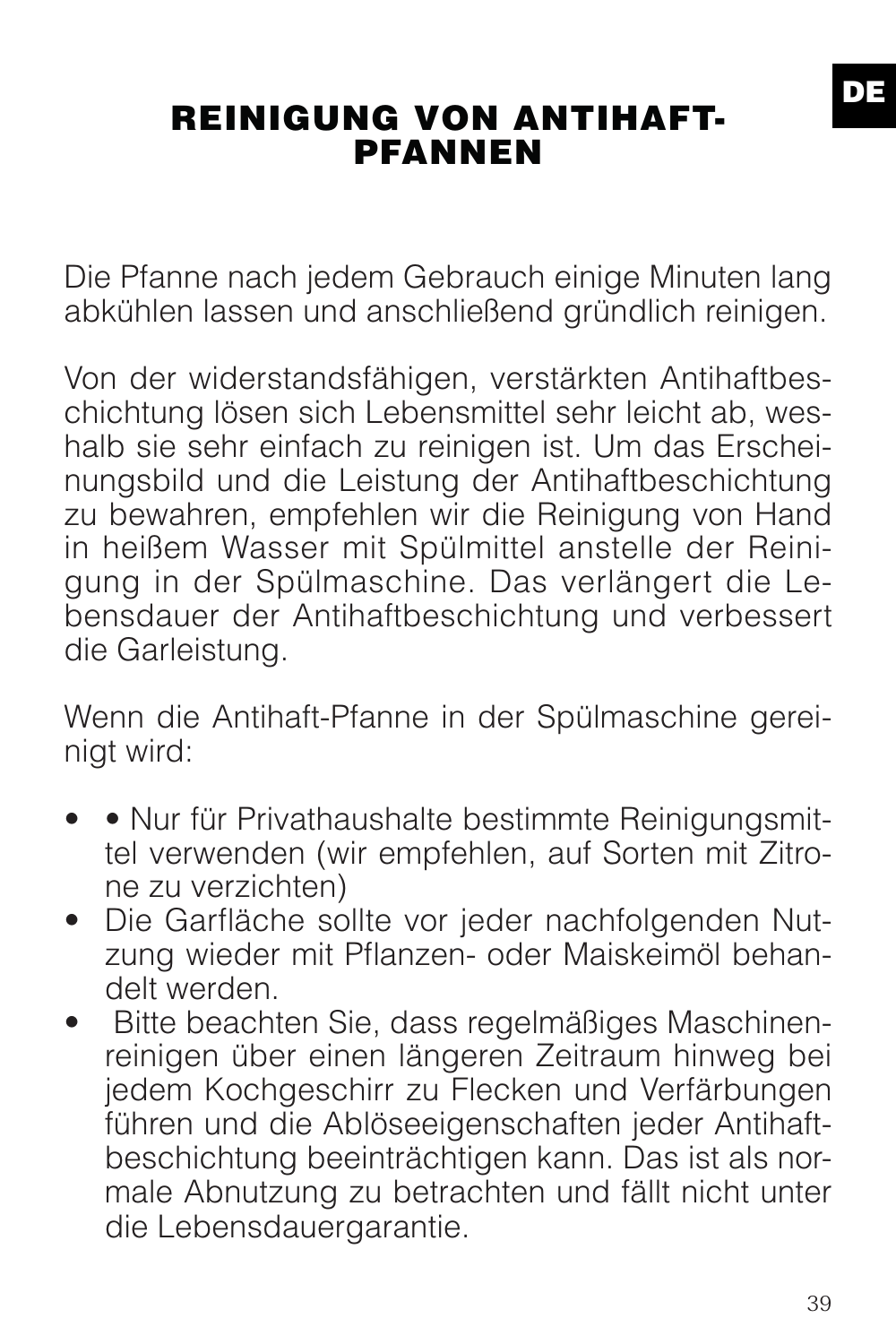## ÜBERHITZUNG

Schäden durch Überhitzung sind sofort sichtbar, da die Edelstahloberfläche die Farbe verändern kann und golden/braun/blau erscheint. Das lässt sich nicht rückgängig machen und kann nicht abgewaschen werden. Die Leistung wird dadurch aber in keiner Weise beeinträchtigt. Artikel mit Antihaftbeschichtung können sich ebenfalls verfärben, und in schweren Fällen kann sich die Beschichtung in Form von Blasenbildung und Abblättern von der Pfanne lösen.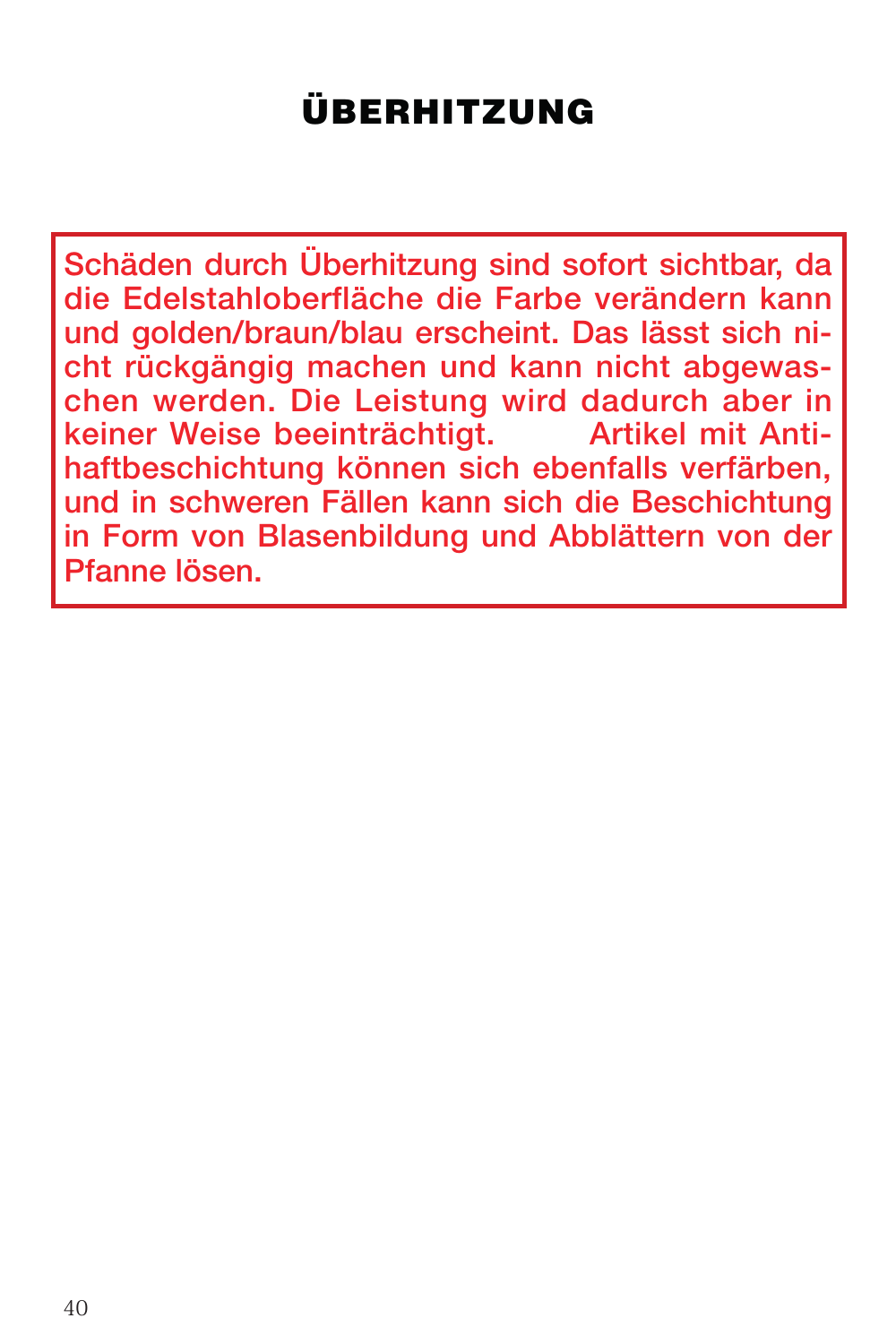## INTERNATIONALE GARANTIEERKLÄRUNG

## In der EU vertrieben und importiert von:

Astor Warehouse Europe GmbH, Goerzalle 299, 14167 Berlin, Deutschland.

**Produkt:** Dreischichtige Antihaft-Pfanne für In-<br>duktionsherde

Marke: Schönes Bauen

Modelle: TPHFP28JR-F2/TPHFP24JR-F2/TPHFP20JR-F2 Bei jeglichen Fragen oder Zweifeln bezüglich der Verwendung wenden Sie sich bitte an eine der folgenden Nummern:

- DE (+49) 303977387
- $\bullet$  UK  $(+44)$  2392160813
- Email: soporte@astor.mx

#### Um Gewährleistungsansprüche geltend zu machen, müssen Sie die folgende Informations-E-Mail ausfüllen: soporte@astor.mx

Name des Kunden:

Adresse:

Telefonnummer:

Email:

Kassenzettel, Rechnung oder anderer Kaufbeleg:

Modell:

Seriennummer:



Shop-Garantiesiegel

D) E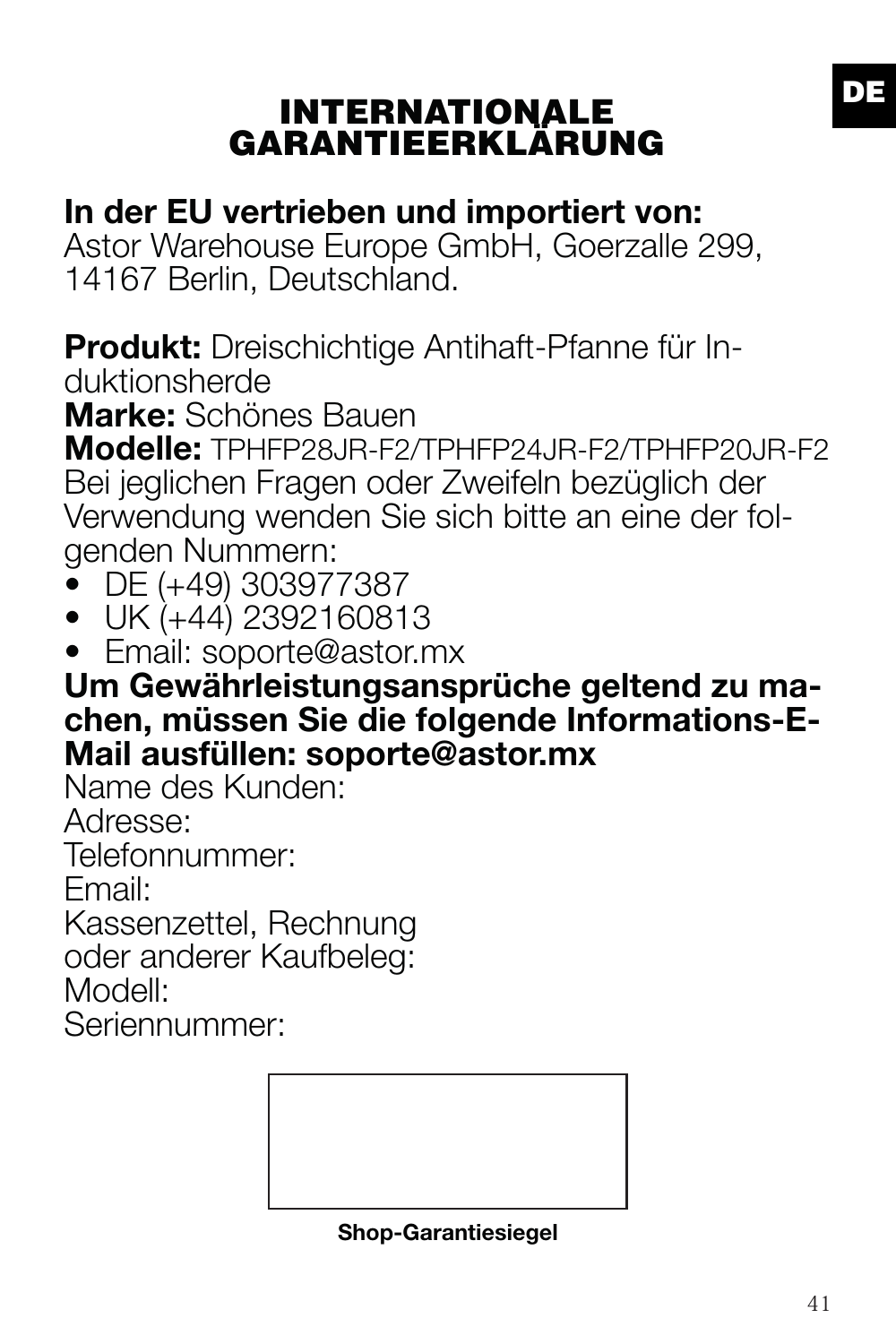## INDEX

| Cuisson Sur Plaque À Induction46 |  |
|----------------------------------|--|
| Nettovage Et Conservation50      |  |
|                                  |  |
|                                  |  |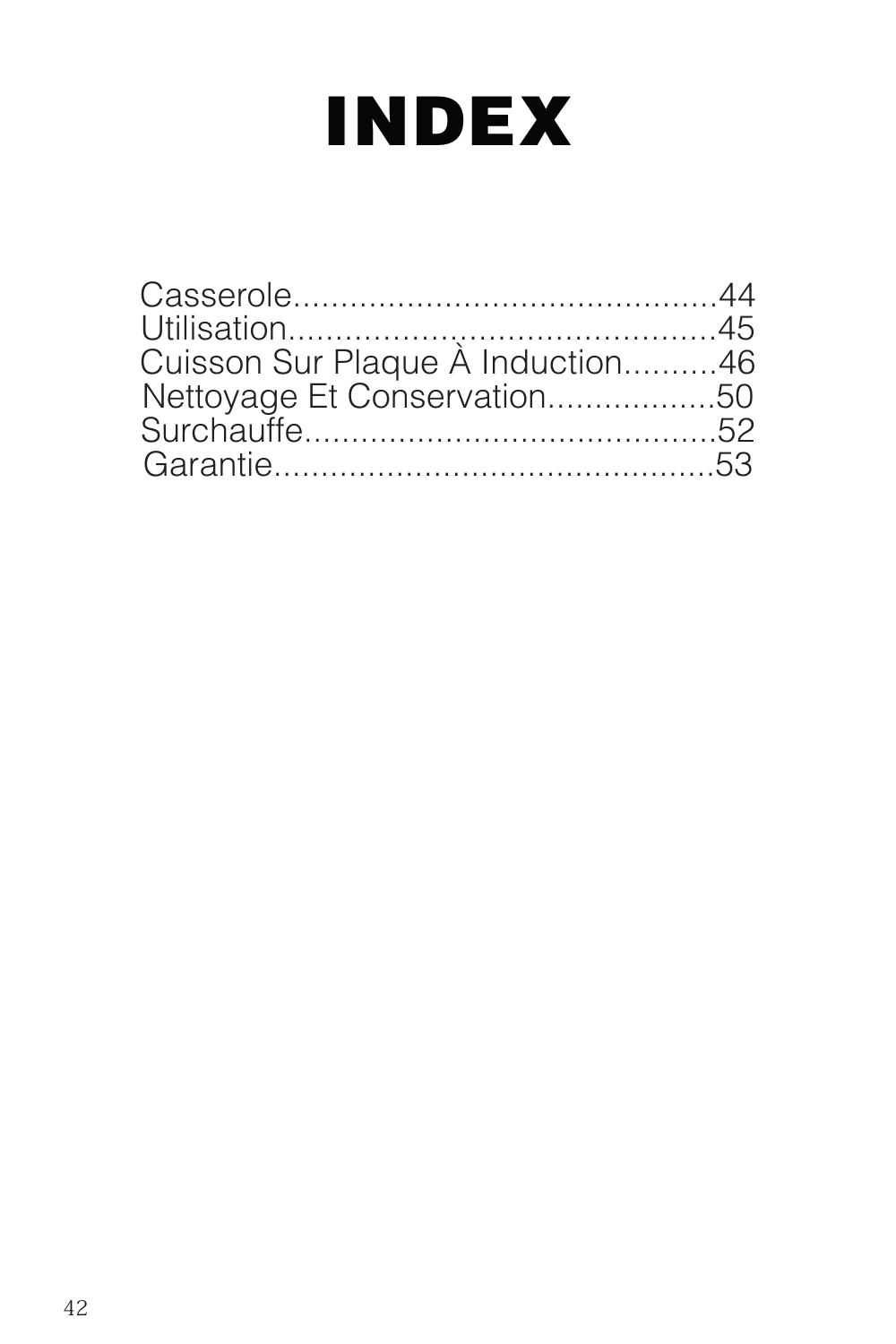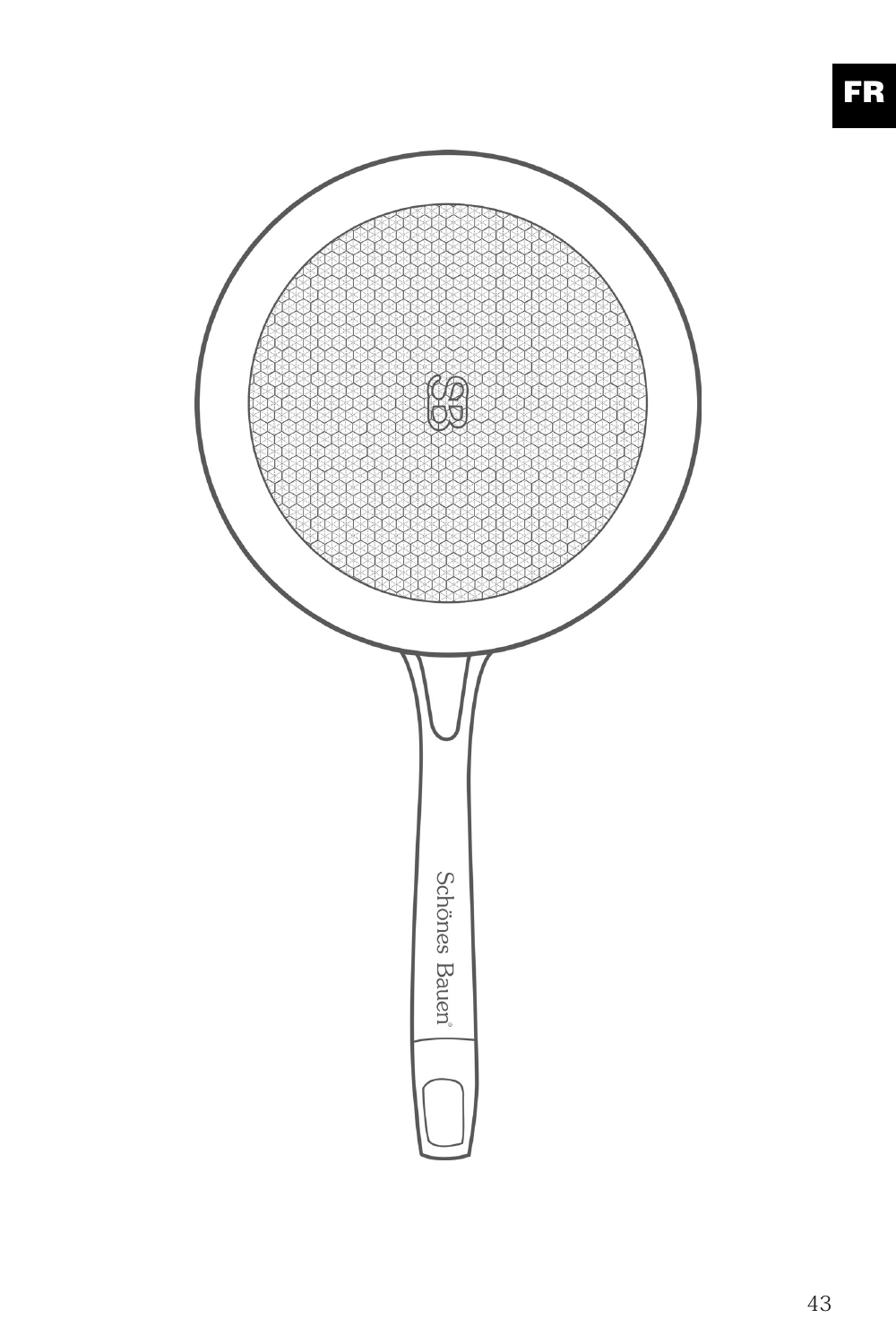## CASSEROLE ANTI-ADHÉSIVE POUR INDUCTION

Ôter tous les emballages et étiquettes, laver la casserole à l'eau chaude savonneuse, la rincer et la sécher soigneusement.

Pour les articles dotés d'un revêtement anti-adhésif, nous recommandons de traiter la surface anti-adhésive avant d'utiliser la casserole pour la première fois. Enduire toute la surface de cuisson d'un film d'huile végétale ou d'huile de maïs avec du papier absorbant. Rincer à l'eau chaude, sécher soigneusement. La casserole est prête à l'emploi. Répéter ensuite cette opération de temps à autre pour protéger la surface et favoriser une durée de vie plus longue.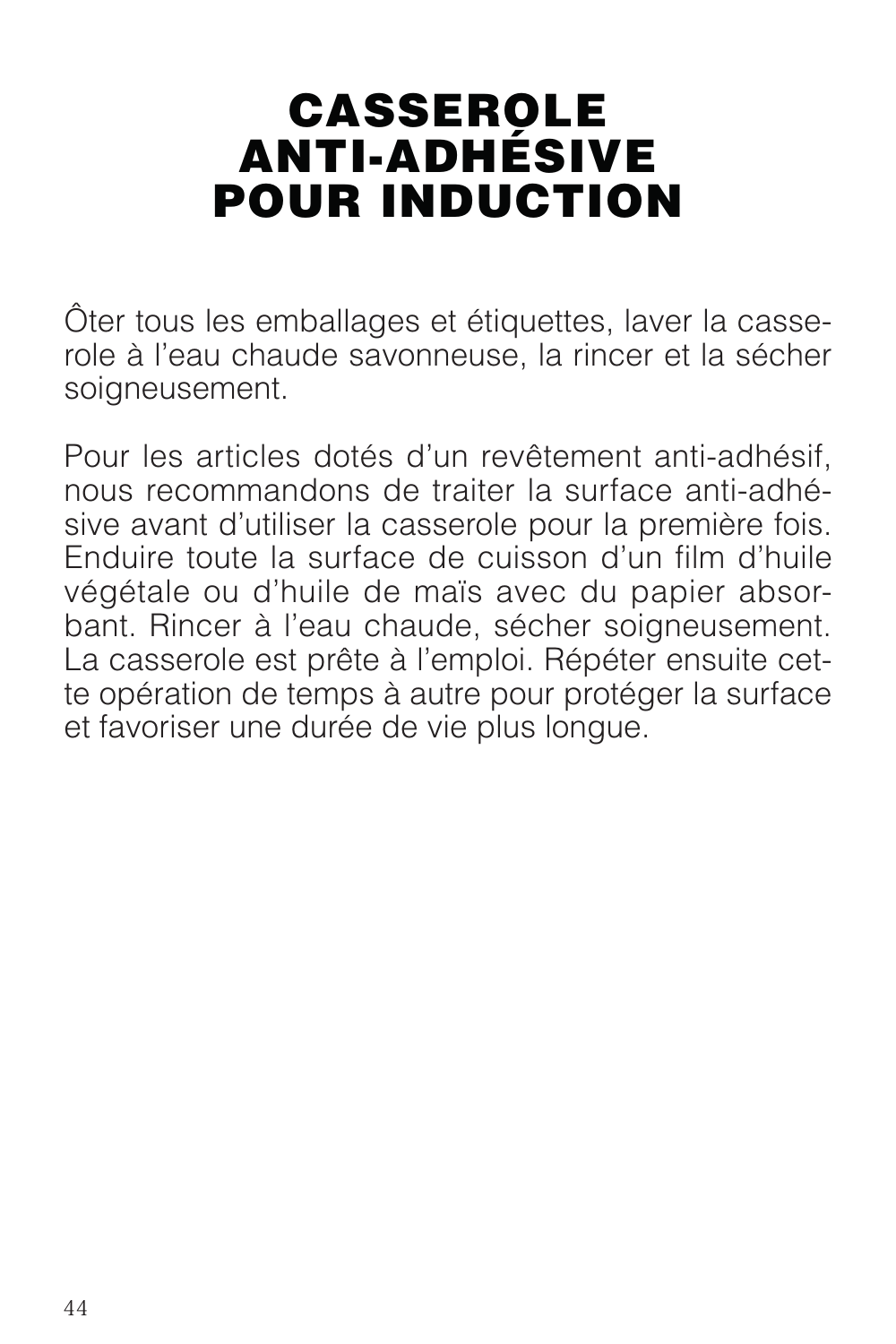# UTILISATION FR

Zones et sources de chaleur Les casseroles en acier inoxydable triple épaisseur:

- Conviennent à toutes les plaques de cuisson, y compris l'induction. Elles peuvent également être utilisées dans tous les fours conventionnels.
- La conception triple épaisseur des casseroles signifie qu'il n'est pas nécessaire de cuisiner à feu vif. Un feu MOYEN à FAIBLE suffit pour la plupart des cuissons, même les fritures et grillades.
- TOUJOURS faire correspondre la taille du fond de la casserole à la zone de chaleur de la plaque de cuisson sur laquelle elle est utilisée. Les flammes de la cuisson au gaz doivent toujours être confinées sur le fond et ne doivent JA-MAIS se propager vers le haut autour des parois latérales
- Sur les plaques de cuisson avec revêtement en verre, toujours soulever la casserole pour la poser, la retirer ou la déplacer. Ne jamais faire glisser la casserole, au risque
- NE JAMAIS chauffer une casserole vide.
- En cas d'utilisation de sel, l'ajouter toujours au jus de cuisson ou aux aliments chauds afin qu'il puisse se dissoudre complètement. Ne jamais verser directement sur la surface en acier inoxydable, au risque de provoquer des piqûres.

Protéger et éviter les dommages sur le revêtement des casseroles anti-adhésives. Casseroles anti-adhésives : pour protéger et éviter les dommages sur le revêtement, utiliser exclusivement un feu MOYEN à FAIBLE pour toutes les cuissons. NE JAMAIS chauffer à feu vif.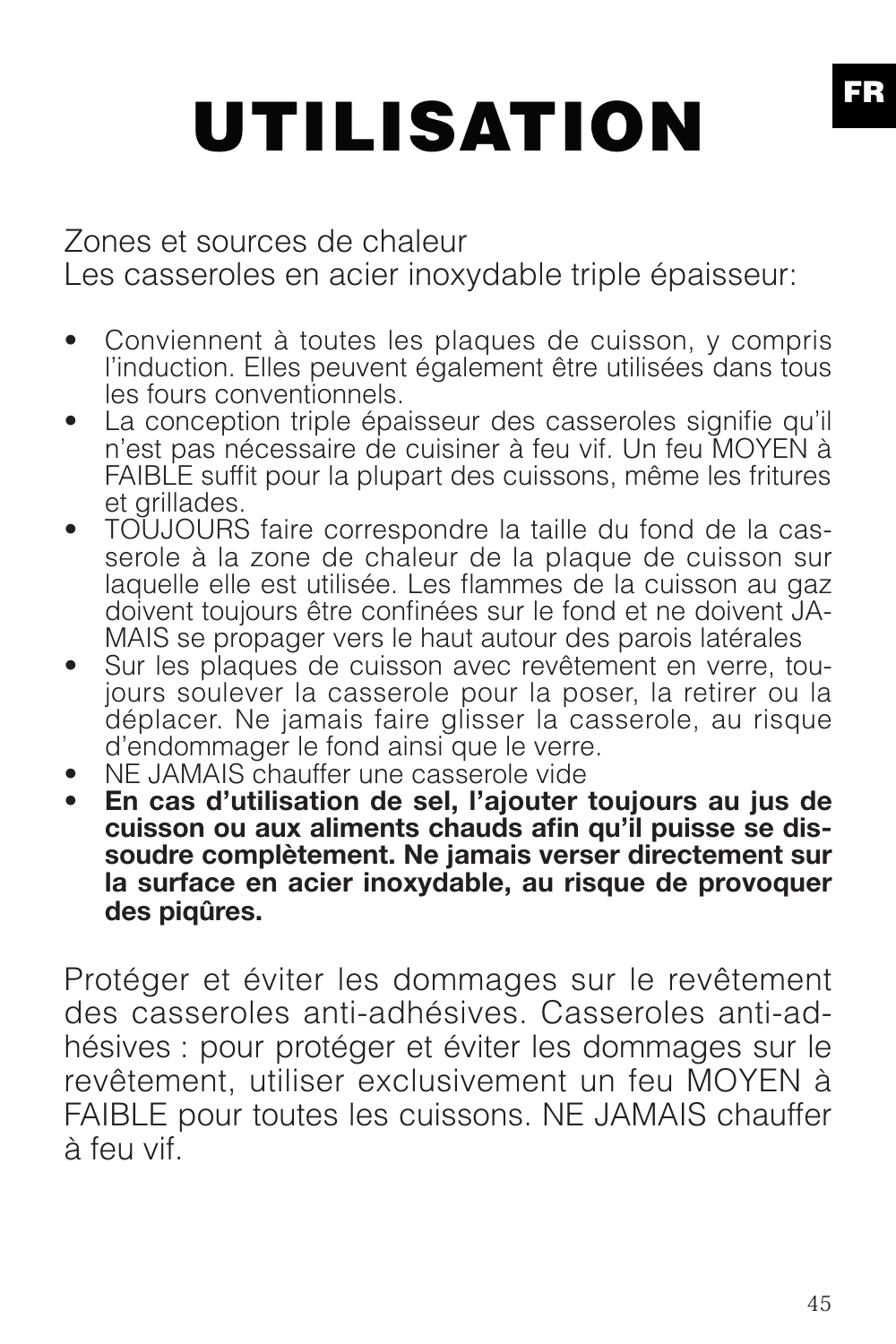## CUISSON SUR PLAQUE À INDUCTION

Toujours faire correspondre le fond de la casserole à la zone de cuisson de la plaque à induction. L'utilisation d'une casserole avec un fond de petit diamètre sur une large zone de cuisson peut diminuer le champ magnétique et réduire la puissance calorifique. Dans certains cas, la plaque de cuisson ne peut pas « identifier » la casserole et aucune chaleur n'est générée.

NE PAS utiliser la fonction « boost » plus longtemps que nécessaire pour porter le contenu de la casserole à ébullition. La fonction « boost » doit être utilisée uniquement pour chauffer rapidement de grandes quantités d'eau, par ex. pour cuire des pâtes ou des légumes. Pendant la cuisson, il est possible qu'un léger bruit se dégage de la casserole par la plaque à induction. Cela n'endommage pas la casserole et n'affecte pas les performances de cuisson.

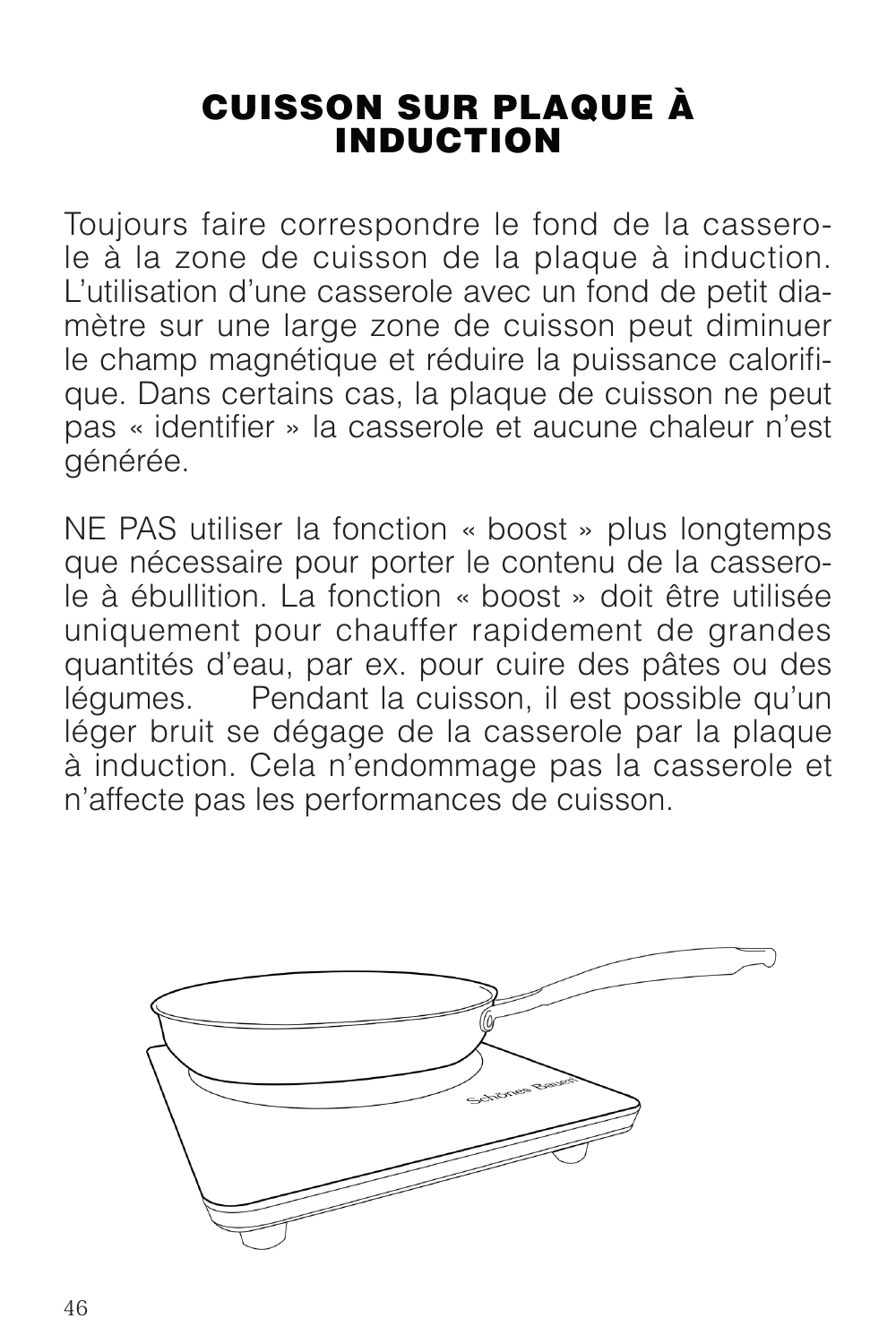#### CUISSON SANS GRAISSE (CASSEROLES ANTI-ADHÉSIVES UNIQUEMENT)

Pour une cuisson sans ajout de graisse ou d'huile, préchauffer la casserole sur un réglage intermédiaire pendant environ 2 minutes avant d'ajouter les aliments.

NE PAS laisser la casserole sans surveillance pendant ce temps ou ne pas laisser la surface anti-adhésive sèche surchauffer car des dommages permanents pourraient survenir.

## CUISSON AVEC UN VOLUME D'EAU RÉDUIT

La répartition uniforme de la chaleur et les excellentes qualités de rétention de la chaleur des ustensiles de cuisine en acier inoxydable triple couche permettent de cuisiner avec très peu de liquide. Cette méthode convient parfaitement aux légumes et aux fruits, pour concentrer leurs saveurs et conserver leurs nutriments.

Placer les aliments et le liquide dans une casserole froide. Dans les casseroles de 16-20 cm, prévoir 100 ml d'eau pour une cuisson de 20 à 30 minutes. Dans une casserole de 24 cm, prévoir 150 ml d'eau.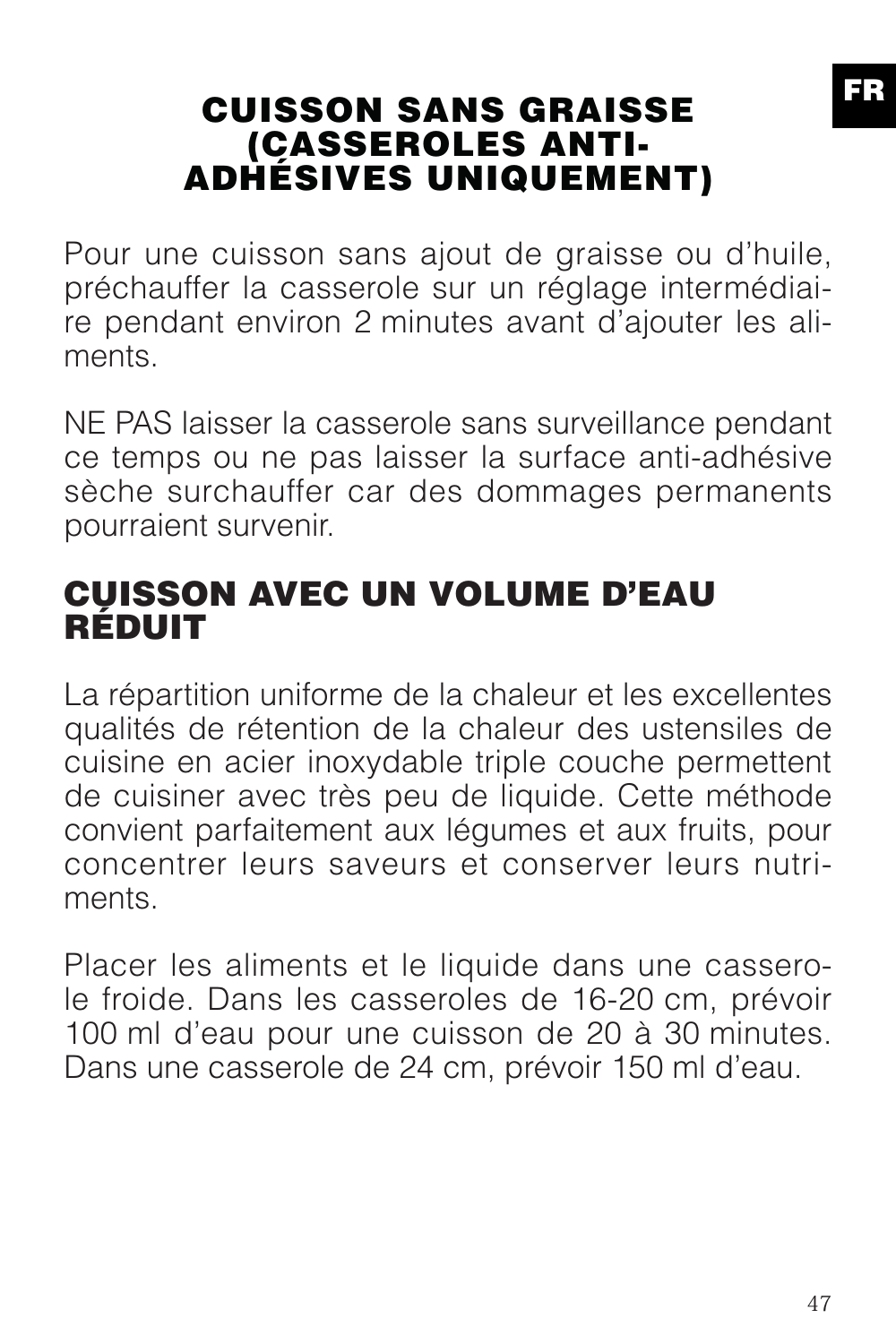## CONSERVATION D'ALIMENTS ET MARINADES

Ne pas conserver les aliments crus, marinés ou cuits dans les casseroles. Les ingrédients peuvent endommager la surface.

#### ÷ OUTILS A UTILISER

Pour protéger vos casseroles, nous recommandons l'utilisation d'ustensiles en silicone, en plastique résistant à la chaleur ou en bois, sur les casseroles avec ou sans revêtement anti-adhésif.

Toutefois, il est possible d'utiliser des ustensiles, des cuillères ou des fouets en métal avec précaution, mais sans frotter ni racler fort sur la surface.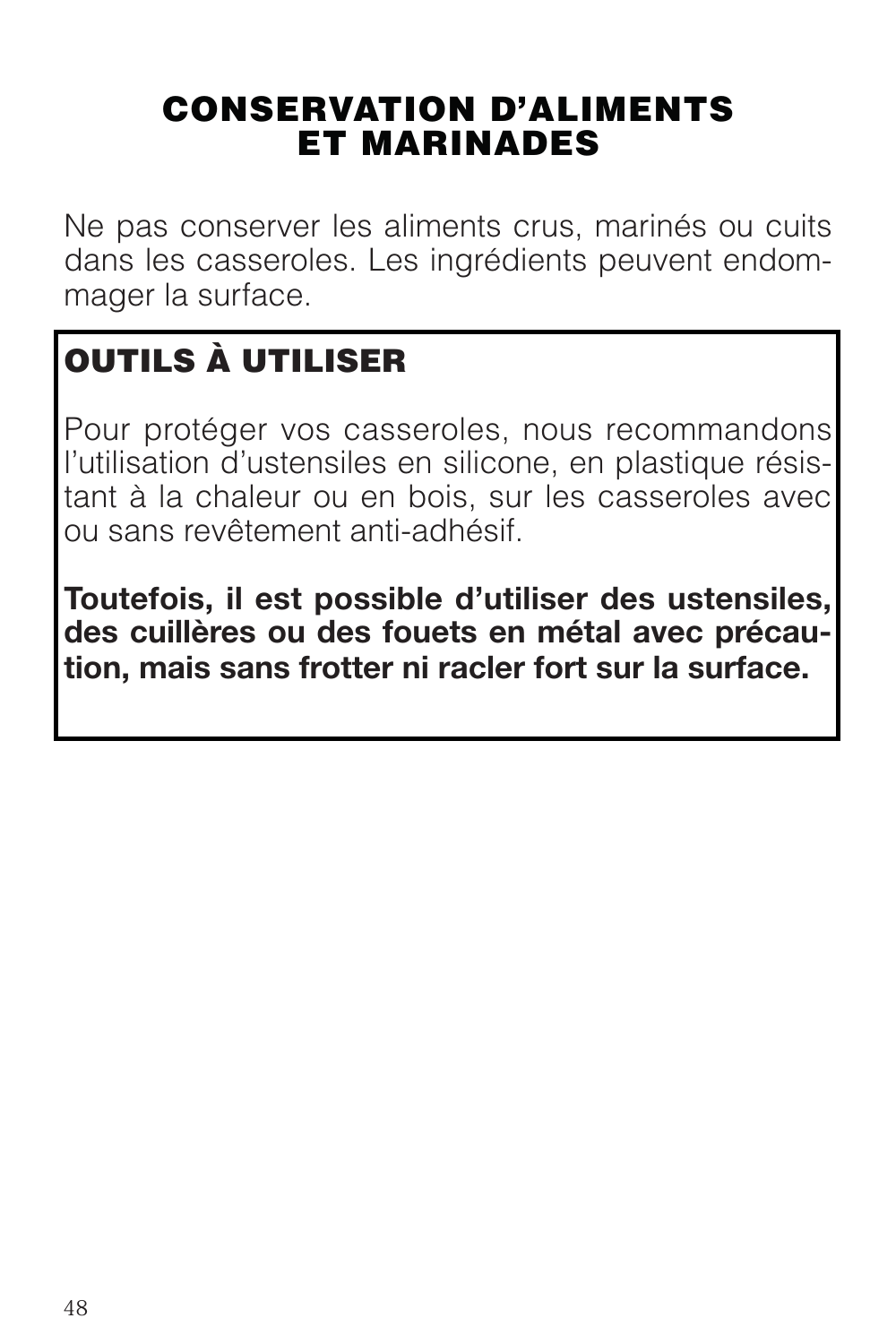## CUISSON AU FOUR

Convient à tous les usages dans tous les types de fours conventionnels (non adaptés aux fours à micro ondes).

Cuisson au four jusqu'à 260 °C

## UTILISATION DU GRILL

Les modèles peu profonds peuvent être utilisés sous le grill.

Lors de l'utilisation d'une casserole anti-adhésive sous un grill chaud, une distance minimum de 5 cm doit être maintenue entre la source de chaleur et le bord supérieur de la casserole.

## POIGNÉES

Les poignées sont solidement fixées à la casserole par des rivets en acier inoxydable.

Utiliser toujours un gant de cuisine ou un chiffon sec pour manipuler les casseroles chaudes pendant et après la cuisson.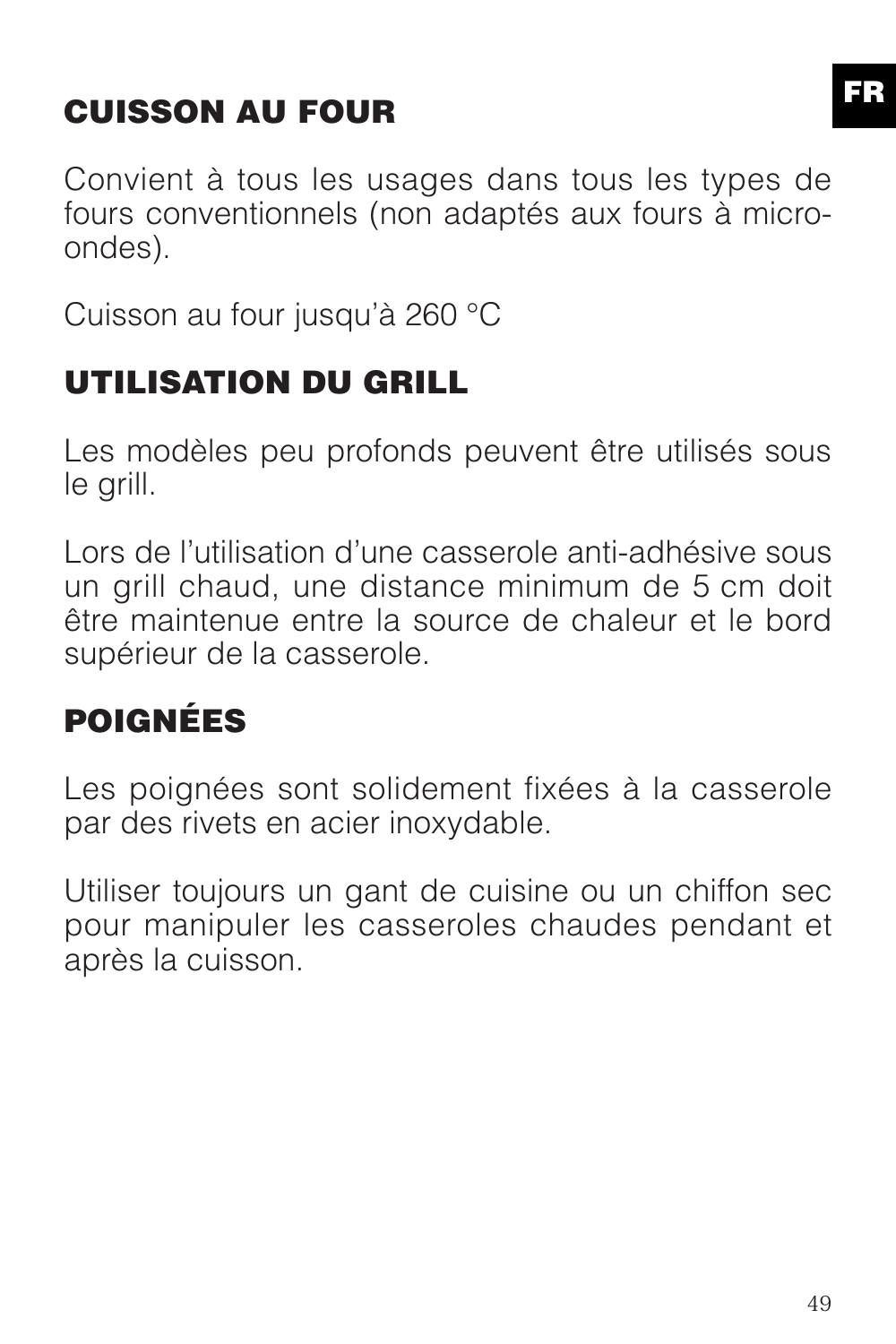## NETTOYAGE ET **CONSERVATION**

Laisser refroidir les casseroles pendant quelques minutes avant de les laver à l'eau chaude savonneuse, rincer et sécher soigneusement, ou passer au lavevaisselle.

Pour les résidus plus tenaces, remplir la casserole d'eau chaude et laisser tremper pendant 10 à 15 minutes

#### Ne pas remplir les casseroles chaudes d'eau froide, ni les immerger.

Utiliser uniquement des éponges ou des brosses douces en nylon pour éliminer les résidus tenaces. Ne pas utiliser d'éponges abrasives ou des agents de nettoyage sur quelque surface que ce soit, au risque de l'endommager.

Un nettoyant pour acier inoxydable peut être utilisé pour éliminer les dépôts calcaires et minéraux et les autres traces. Il peut également être utilisé pour traiter, polir et protéger les surfaces intérieures.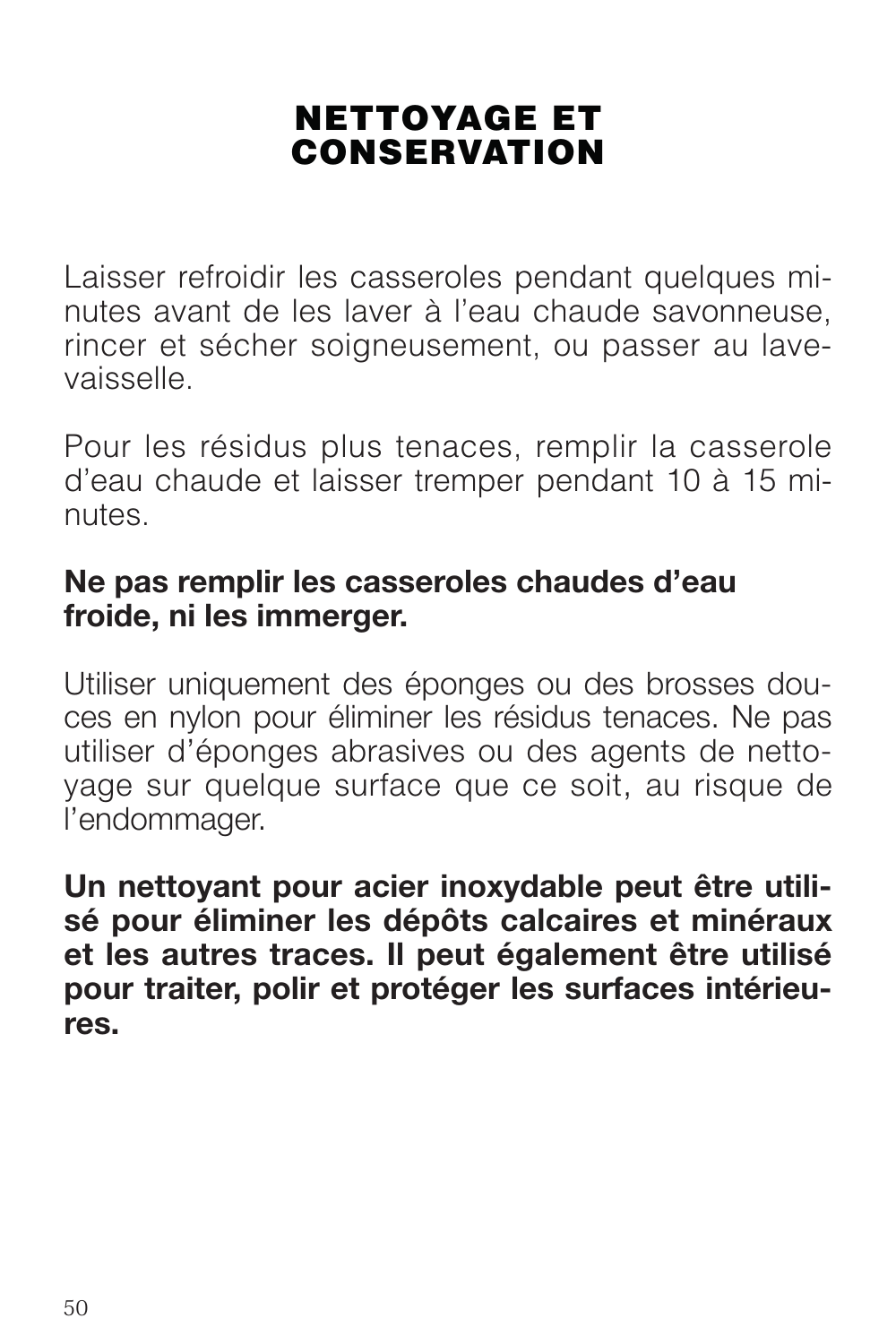#### FR

## NETTOYAGE DES CASSEROLES ANTI-ADHÉSIVES

- Après chaque utilisation, laisser refroidir la casserole quelques minutes avant le nettoyage, puis laver soigneusement.
- Le revêtement anti-adhésif, robuste et renforcé, permet de détacher parfaitement les aliments, et est donc très facile à nettoyer. Pour conserver l'apparence et la performance du revêtement antiadhésif, nous recommandons de le nettoyer à la main dans l'eau chaude savonneuse plutôt qu'en lave-vaisselle. Cette mesure permet de prolonger la durée de vie de la surface anti-adhésive et d'améliorer les performances de cuisson.
- Si la casserole anti-adhésive est nettoyée en lavevaisselle :
- Utiliser un détergent pour lave-vaisselle à usage ménager (nous recommandons les produits non citronnés)
- La surface de cuisson doit être à nouveau traitée à l'huile végétale ou l'huile de maïs avant chaque nouvelle utilisation.
- Veuillez noter que l'utilisation régulière et prolongée du lave-vaisselle peut marquer ou décolorer les ustensiles de cuisine quels qu'ils soient, et affecter les propriétés anti-adhérentes des surfaces antiadhésives. Ces caractéristiques sont considérées comme une usure normale et ne sont pas couvertes par la garantie à vie.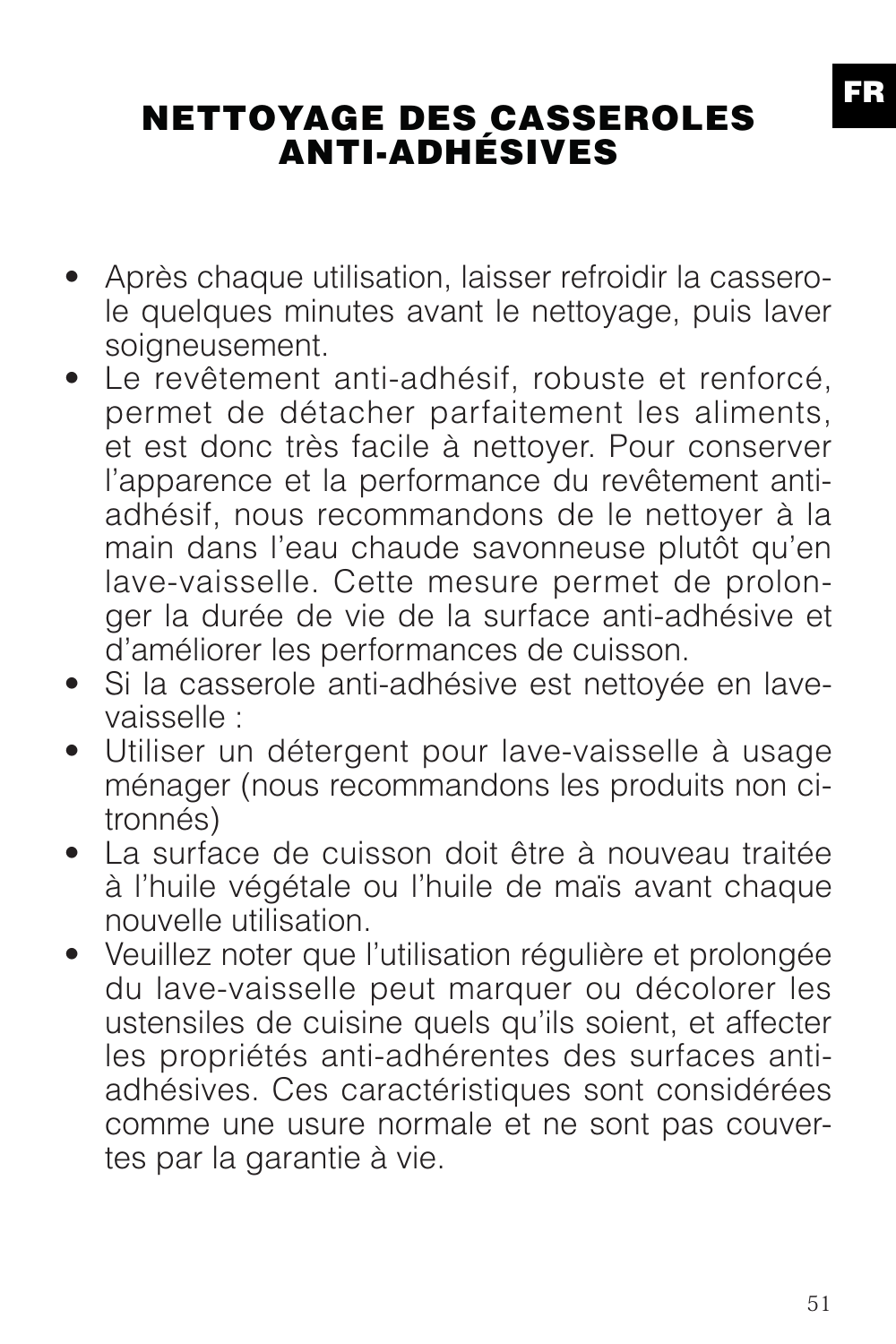## **SURCHAUFFE**

Les dommages causés par la surchauffe sont instantanément identifiables puisque la surface en acier inoxydable peut changer de couleur et produire un aspect doré/brun/bleu. Ce phénomène est irréversible et ne peut disparaître. Toutefois, cela n'altère en rien les performances.

Les produits dotés d'une surface anti-adhésive peuvent également se décolorer et, dans certains cas graves, le revêtement peut se détacher de la casserole en formant des bulles ou en s'écaillant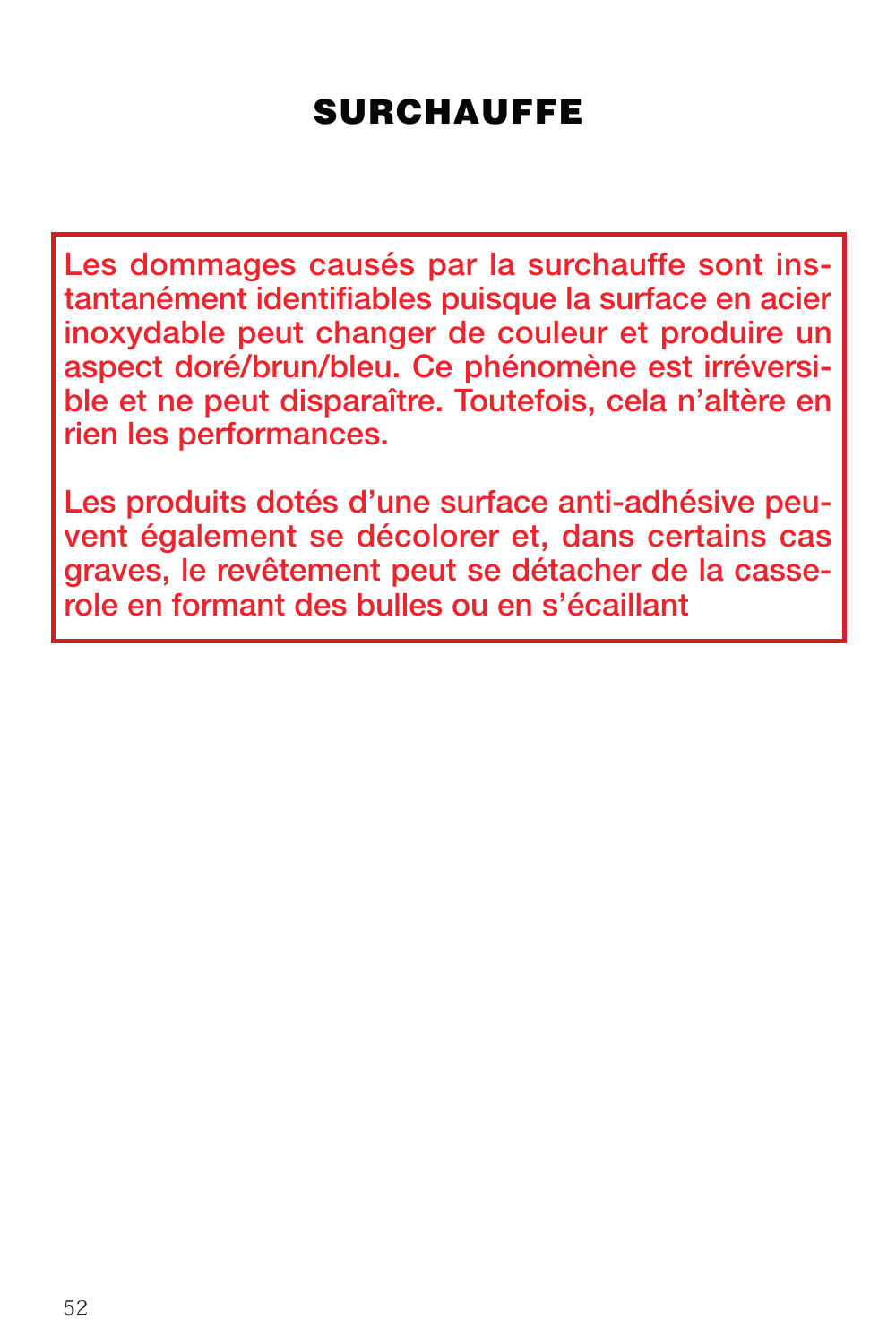#### POLITIQUE DE GARANTIE INTERNATIONALE

### Importateur en UE:

Astor Warehouse Europe GmbH, Goerzalle 299, 14167 Berlin, Allemagne.

**Produit:** Casserole anti-adhésive triple couche pour induction **Marque:** Schönes Bauen Modelo: TPHFP28JR-F2/TPHFP24JR-F2/TPHFP20JR-F2 Si vous avez besoin de renseignement ou si vous avez des doutes quant à son utilisation, veuillez con- tacter les numéros suivants: (+49) 3039773874 (+44) 2392160813

Pour que la garantie soit valide, vous devez indiquer les informations suivantes, e-mail : soporte@astor.mx

Nom du client : Adresse : Téléphone : E-mail : Ticket, facture ou autre preuve d'achat : Modèle : Numéro de série :



Sello de Garantía de la tienda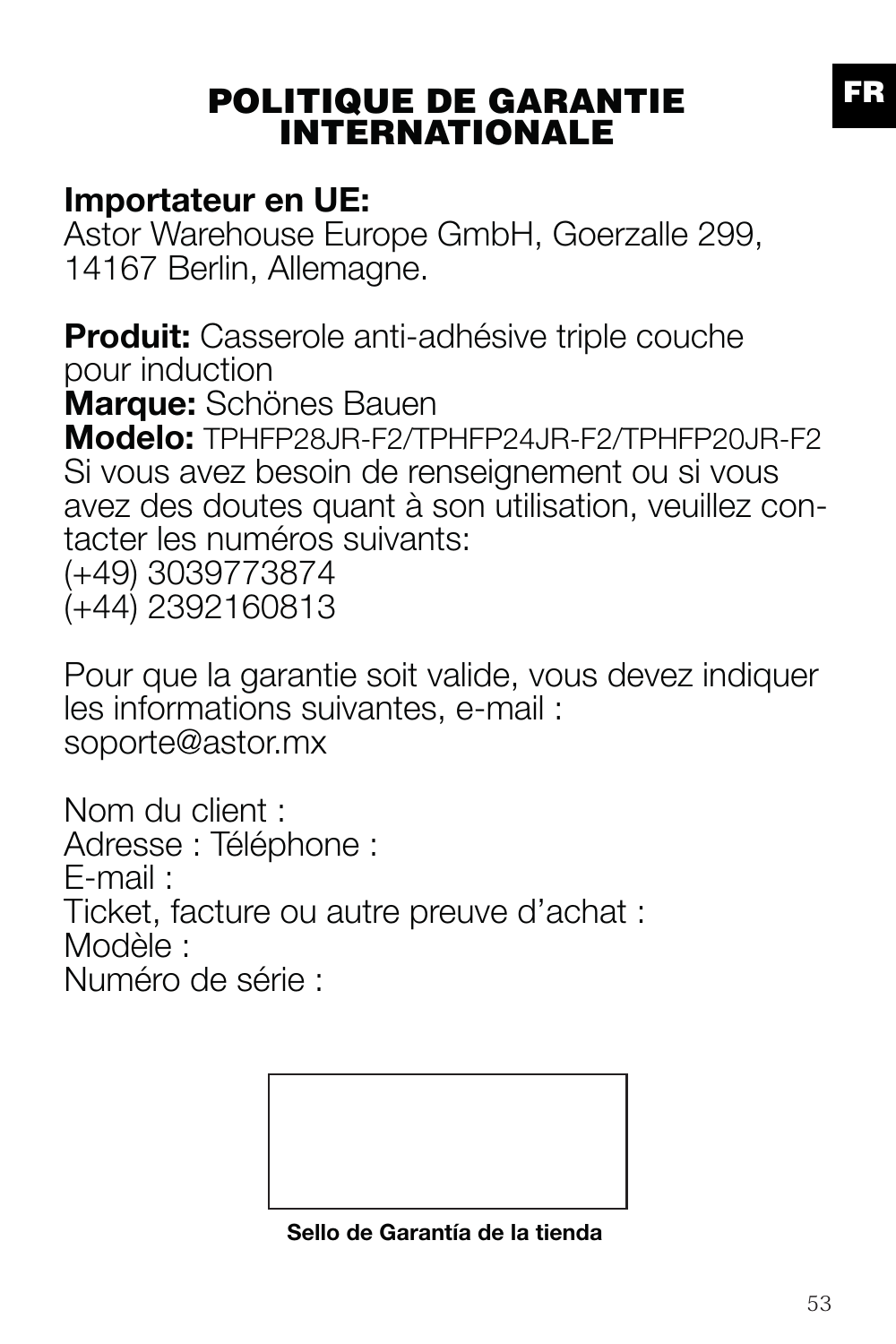### POLITIQUE DE GARANTIE **INTERNATIONALE**

## Importateur en CANADA:

Astor Warehouse S.A de C.V, Av. Jorge jiménez<br>Cantú Lote 14, Col. Rancho Viejo, Atizapán de Zaragoza, Estado de México, México. CP 52930 RFC AWA100224BI8.

**Produit:** Casserole anti-adhésive triple couche pour induction Marque: Schönes Bauen Modelo: TPHFP28JR-F2/TPHFP24JR-F2/TPHFP20JR-F2 Si vous avez besoin de renseignement ou si vous avez des doutes quant à son utilisation, veuillez con- tacter les numéros suivants: USA (+1) 2064 5236 01

Pour que la garantie soit valide, vous devez indiquer les informations suivantes, e-mail : soporte@astor.mx

Nom du client : Adresse : Téléphone : E-mail : Ticket, facture ou autre preuve d'achat : Modèle : Numéro de série :



Sceau de garantie de magasin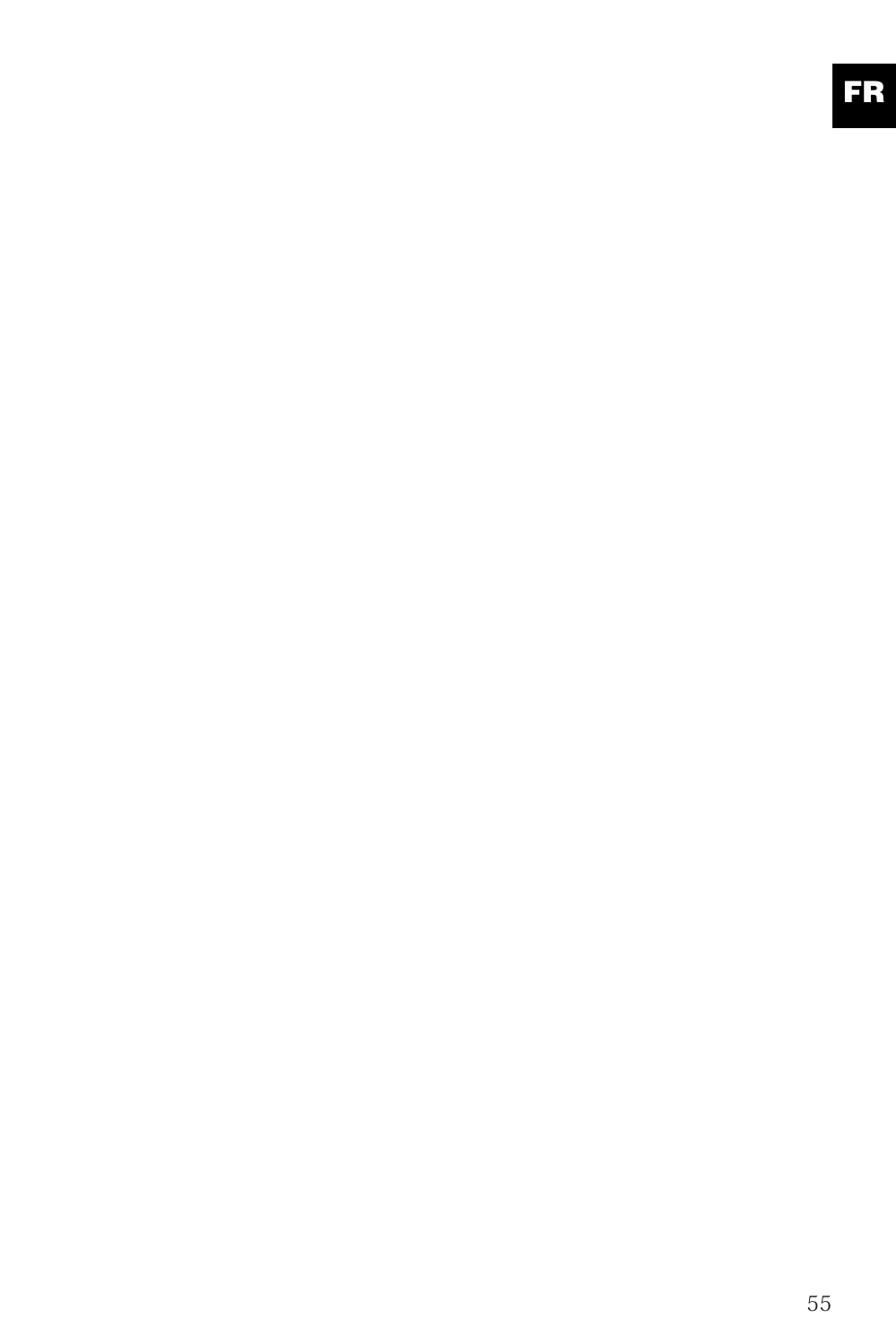# INDICE

| Induzione Magnetica60<br>Pulizia E Conservazione64 |  |
|----------------------------------------------------|--|
|                                                    |  |
|                                                    |  |
|                                                    |  |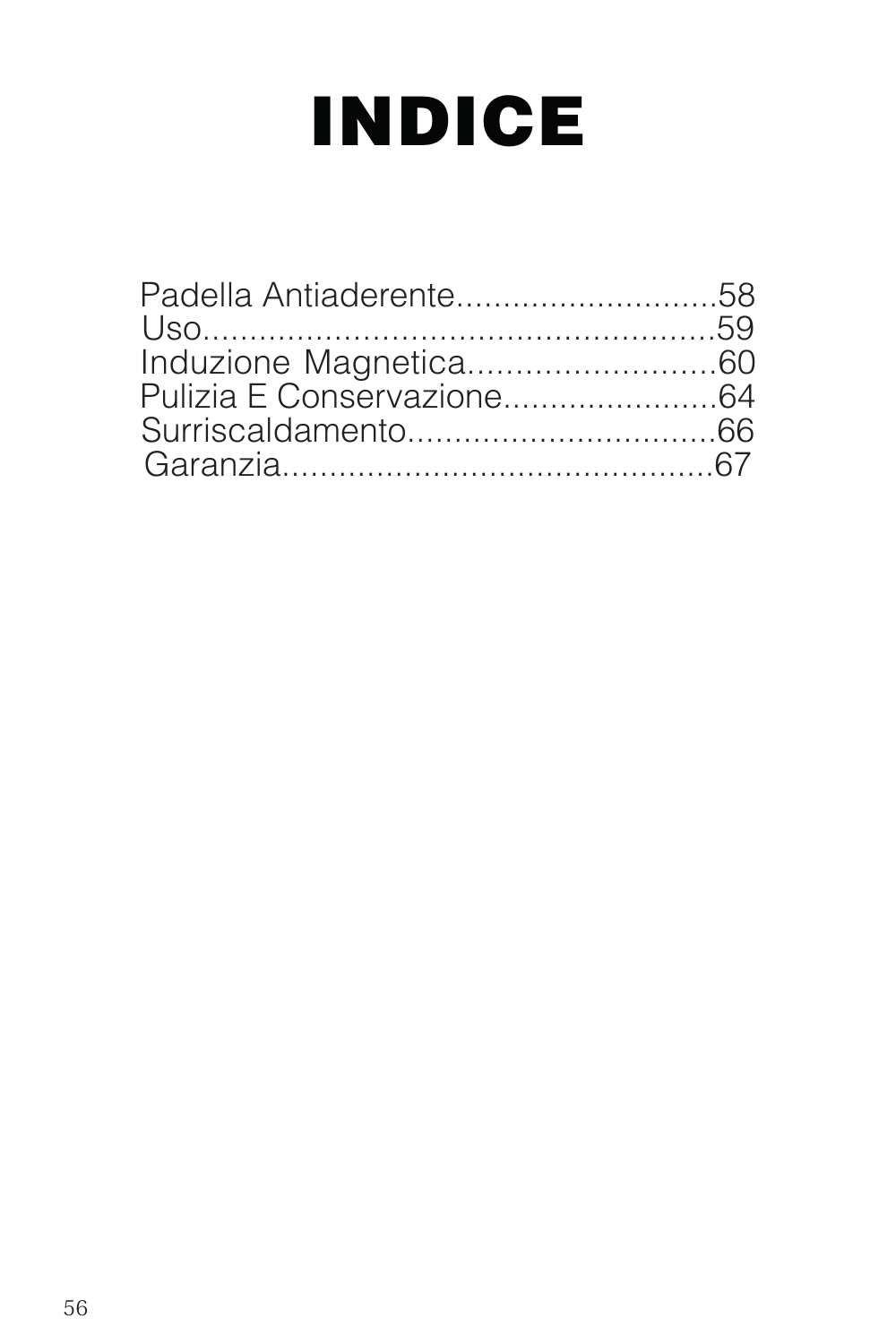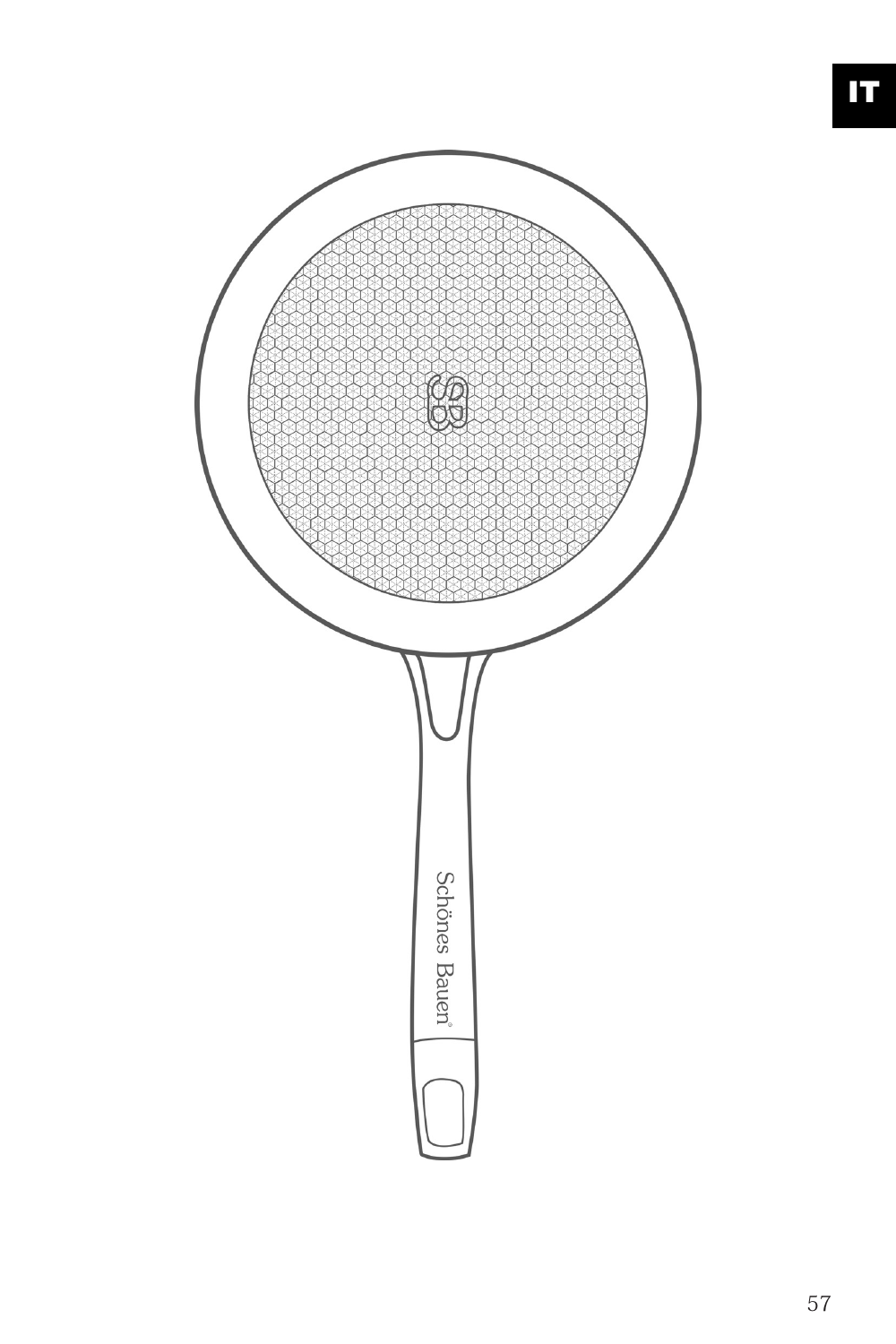## PADELLA ANTIADERENTE

Rimuovere tutti gli imballaggi e le etichette, lavare la padella con acqua calda e sapone, risciacquare e asciugare completamente.

Per articoli con rivestimento antiaderente, si consiglia di condizionare la superficie antiaderente prima del primo utilizzo. Strofina un film di mais o olio vegetale su tutta la superficie di cottura con un dischetto di carta. Risciacquare con acqua calda, asciugare completamente e la padella è pronta per l'uso. Ripetere questo passaggio di tanto in tanto aiuterà a proteggere la superficie e promuoverà una vita più lunga.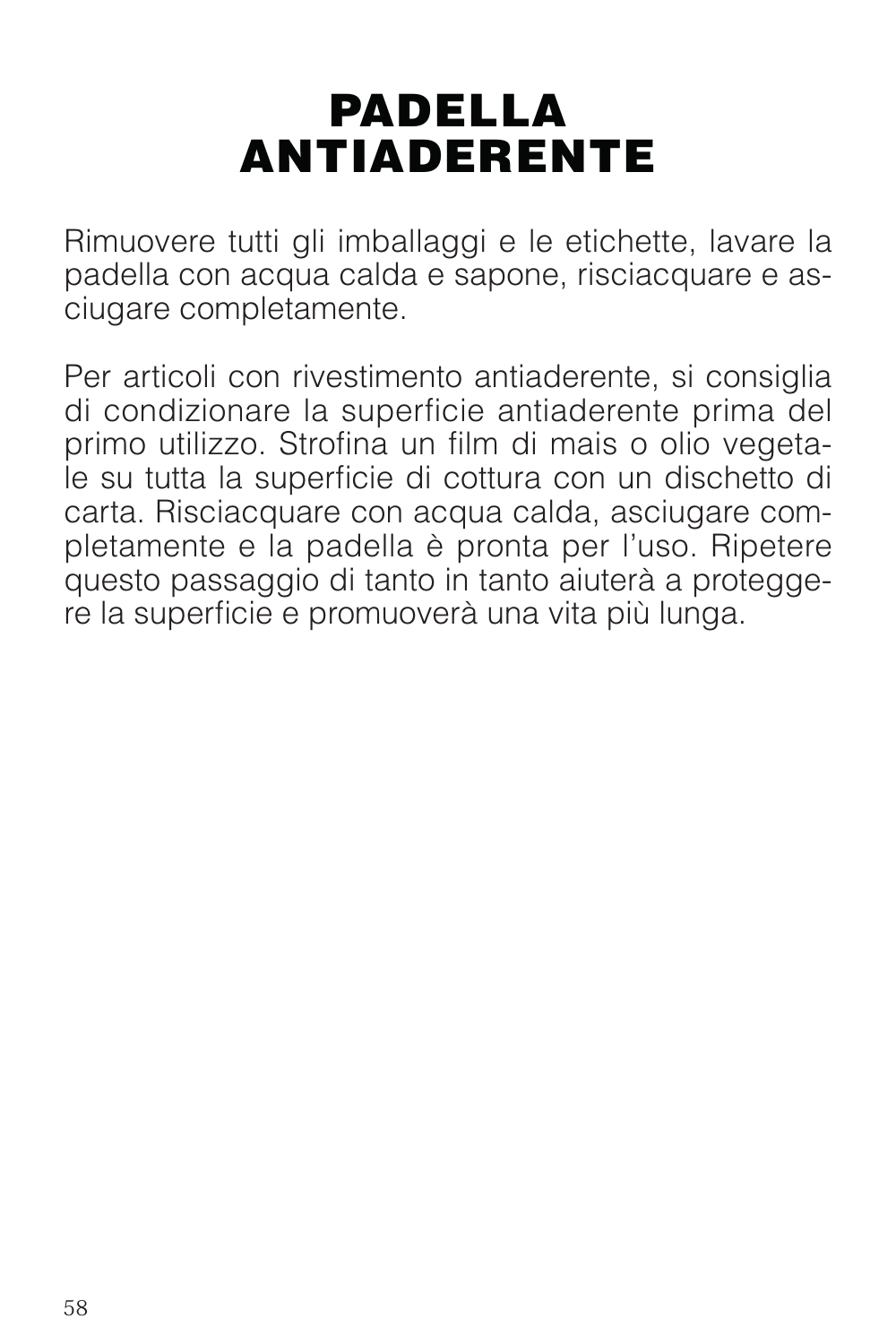# **USO**

Le padelle antiaderenti in acciaio inossidabile a 3 strati sono:

- Adatto per l'uso su tutte le stufe, comprese quelle a induzione. Possono anche essere utilizzati in tutti i tipi di forni convenzionali.
- La costruzione a 3 strati delle padelle rende superfluo cucinare a temperature elevate. Per la maggior parte dei cuochi è necessario solo un calore da MEDIO a BASSO, comprese le fritture e la tostatura.
- Abbinare SEMPRE le dimensioni della base della padella con la zona di calore della stufa in cui verrà utilizzata. Le fiamme del gas devono sempre essere limitate all'area di base e non diffondersi MAI attorno alle pareti laterali della pentola.
- In qualsiasi stufa in vetroceramica posizionare sempre la padella con attenzione sulla superficie. Non far scorrere mai la padella in quanto ciò potrebbe danneggiare la base della padella e il vetro.
- Non riscaldare MAI una padella vuota.
- Se usi il sale, aggiungilo sempre al liquido di cottura o al cibo caldo in modo che si dissolva completamente. Non versare mai direttamente sulla superficie in acciaio inossidabile in quanto può causare vaiolature.

Per proteggere e prevenire danni alla superficie della padella antiaderente Padelle antiaderenti: utilizzare solo temperature MEDIE e BASSE per tutte le cotture. MAI usare temperature elevate.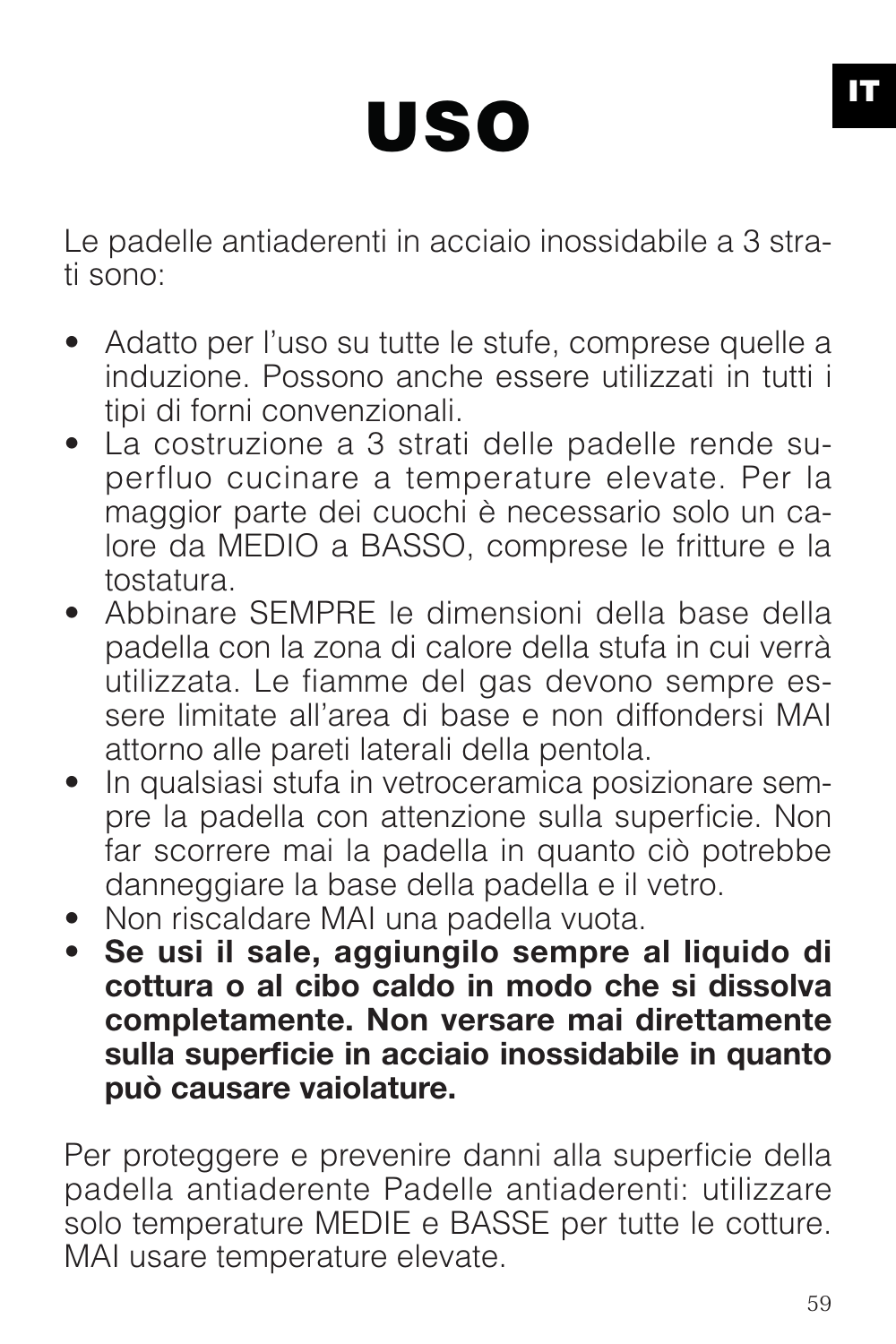## CUCINANDO IN UNA STUFA A INDUZIONE MAGNETICA

Abbinare sempre il diametro della base della padella con l'area di cottura della stufa a induzione magnetica.

L'uso di una padella con un diametro di base ridotto in una zona di induzione più ampia può generare un campo magnetico più debole e ridurre la produzione di calore. In alcuni casi, la stufa potrebbe non "riconoscere" la padella e non genererà calore.

NON utilizzare la funzione Boost più del necessario per far bollire il contenuto della padella. La funzione Boost deve essere utilizzata solo per il riscaldamento rapido di grandi quantità di acqua, per bollire pasta o verdure.

Durante la cottura, il piano cottura a induzione può emettere un leggero rumore nella padella. Ciò non danneggerà la padella né influirà sulla cottura.

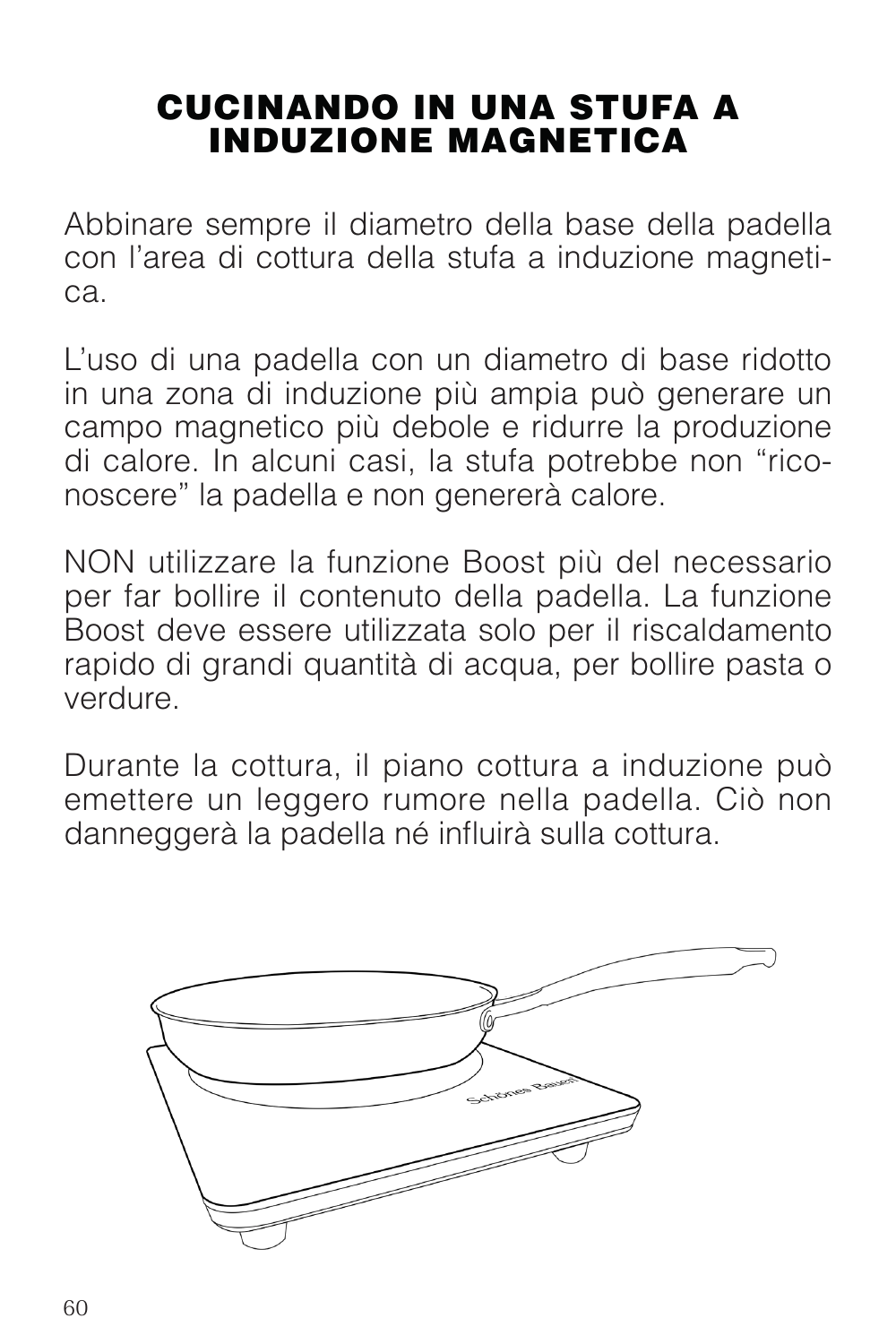Quando si cucina senza grassi e senza olio, preriscaldare la padella a fuoco medio per circa 2 minuti prima di aggiungere cibo.

NON lasciare la padella incustodita durante questo periodo o lasciare che la superficie antiaderente si surriscaldi poiché potrebbe essere danneggiata in modo permanente.

## CUCINARE CON PICCOLA ACQUA

La distribuzione uniforme del calore e le eccellenti qualità di ritenzione del calore della padella Schönes Bauen in acciaio inossidabile consentono di cucinare con pochissimo liquido. Questo metodo è ideale per frutta e verdura in cui il sapore può essere concentrato e i nutrienti conservati.

Metti il cibo e il liquido in una padella fredda. In padelle da 16-20 cm, concedi 100 ml di acqua per una cottura di 20-30 minuti. In una padella da 24 cm, lasciare 150 ml di acqua.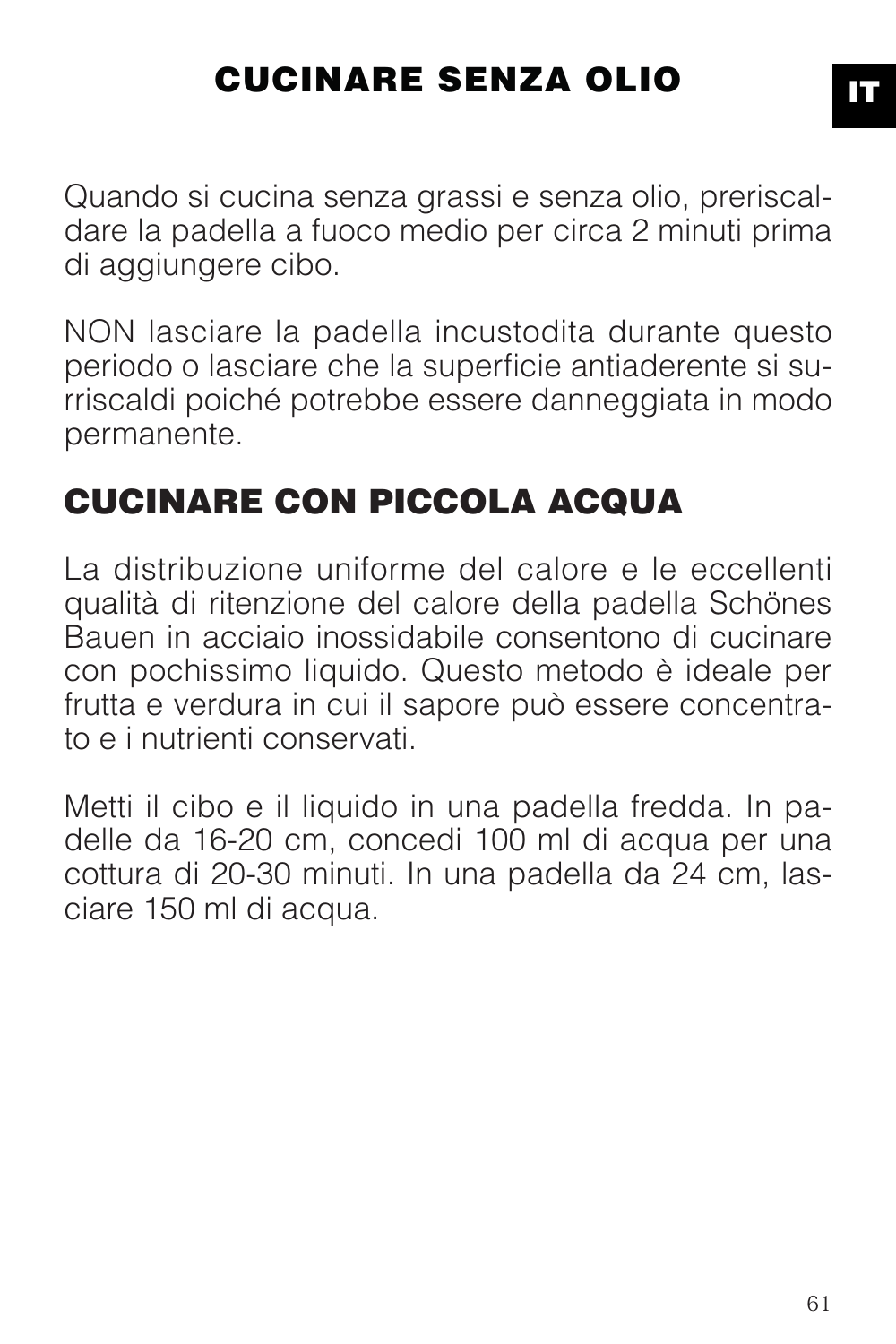## STOCCAGGIO E MARINAZIONE

Non conservare cibi crudi, marinati o cotti in padelle. Gli ingredienti possono causare danni alla superficie.

#### ÷ UTILIZZO DEGLI UTENSILI

Per proteggere le tue padelle, ti consigliamo di utilizzare silicone, plastica resistente al calore o strumenti di legno in padelle non patinate e antiaderenti.

Tuttavia, strumenti di metallo, cucchiai o battitori di palloncini possono essere usati con cura, ma non devono essere usati con forza o graffiati sulla superficie.  $\overline{\phantom{0}}$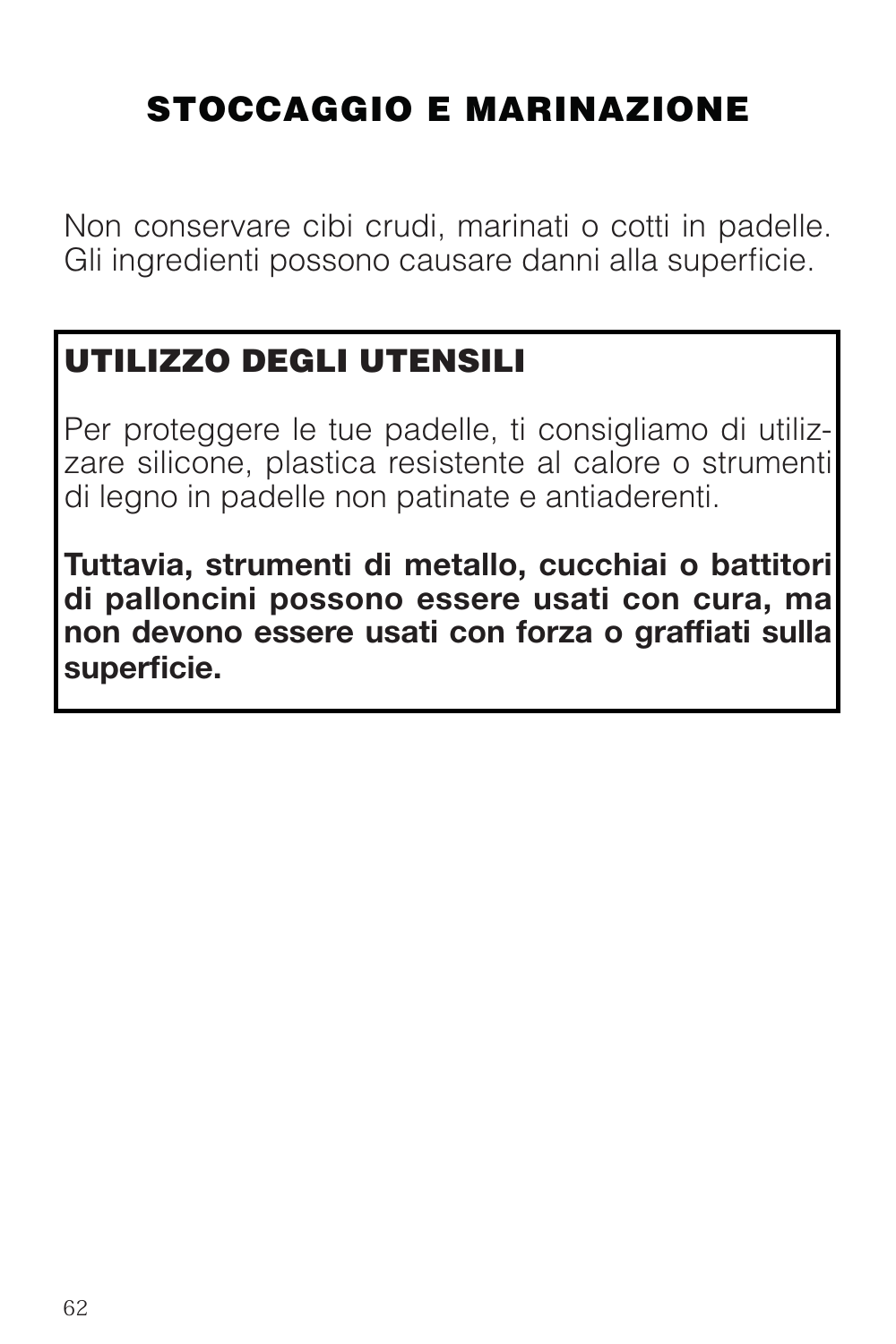## USO NEL FORNO

Adatto per l'uso in tutti i tipi di forni convenzionali. (non adatto per forni a microonde).

Forno sicuro a 260 ° C

## USO DELLA GRIGLIA

Quando si utilizza la padella antiaderente su una griglia calda, dovrebbe esserci una distanza minima di 5 cm tra la fonte di calore e il bordo superiore della padella.

### MANICO PER PADELLA

L'impugnatura è fissata su ogni teglia con rivetti in acciaio inossidabile.

Usare sempre un guanto da forno asciutto o un panno quando si maneggia la padella calda durante e dopo la cottura.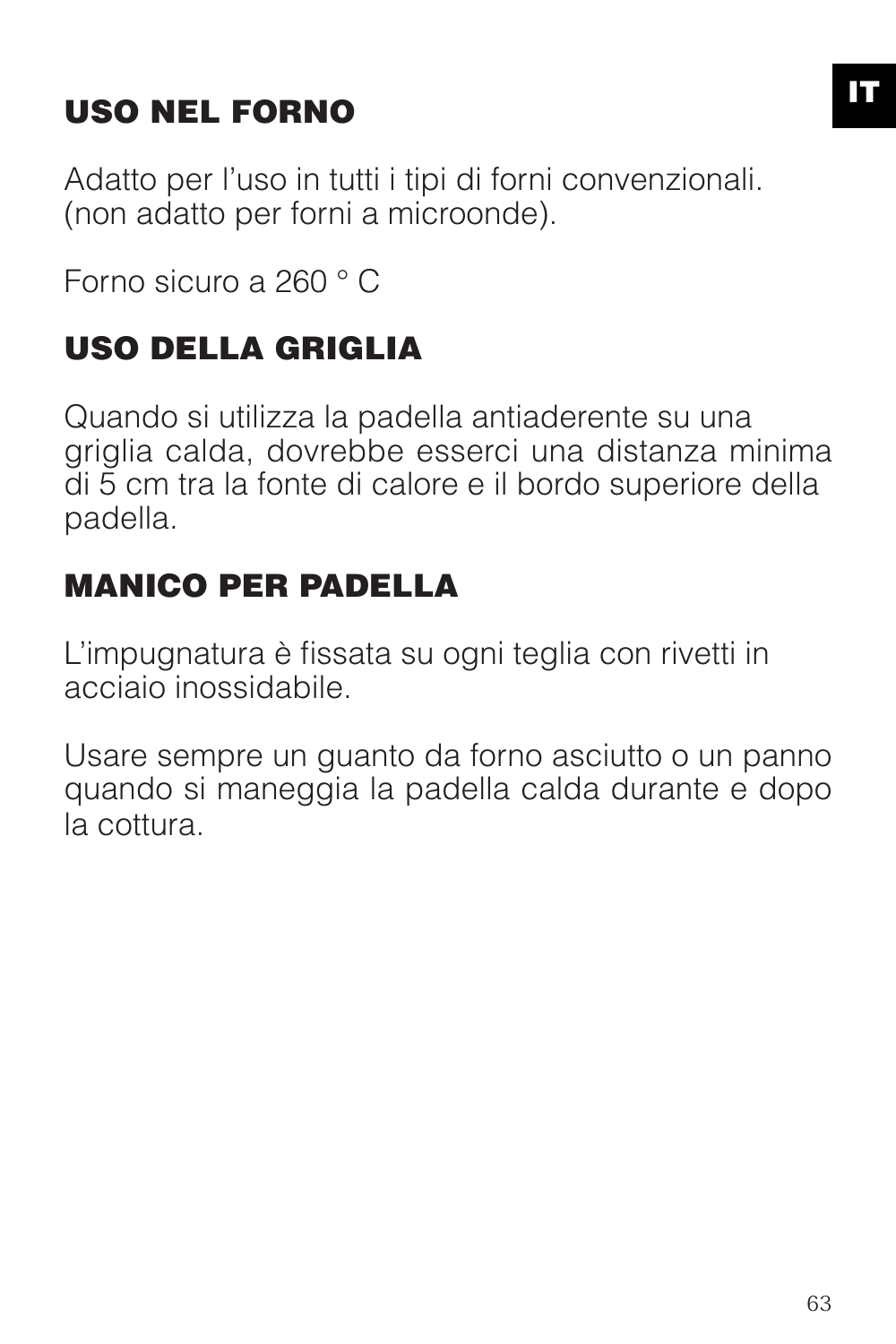## PULIZIA E CONSERVAZIONE

Raffreddare la padella per alcuni minuti prima di lavarla in acqua calda e saponata, sciacquare e asciugare accuratamente o pulire in lavastoviglie.

Per i residui più difficili, riempire la padella con acqua calda e immergerla per 10-15 minuti.

#### Non riempire pentole calde o immergere in acqua fredda.

Utilizzare solo cuscinetti o spazzole in nylon morbido per rimuovere i residui ostinati. Non utilizzare spugnette abrasive o detergenti su nessuna delle superfici, in quanto possono causare danni.

Un detergente per acciaio inossidabile può essere usato per rimuovere depositi di calcare duro e altri segni. Può anche essere usato per condizionare, lucidare e proteggere l'interno e l'esterno.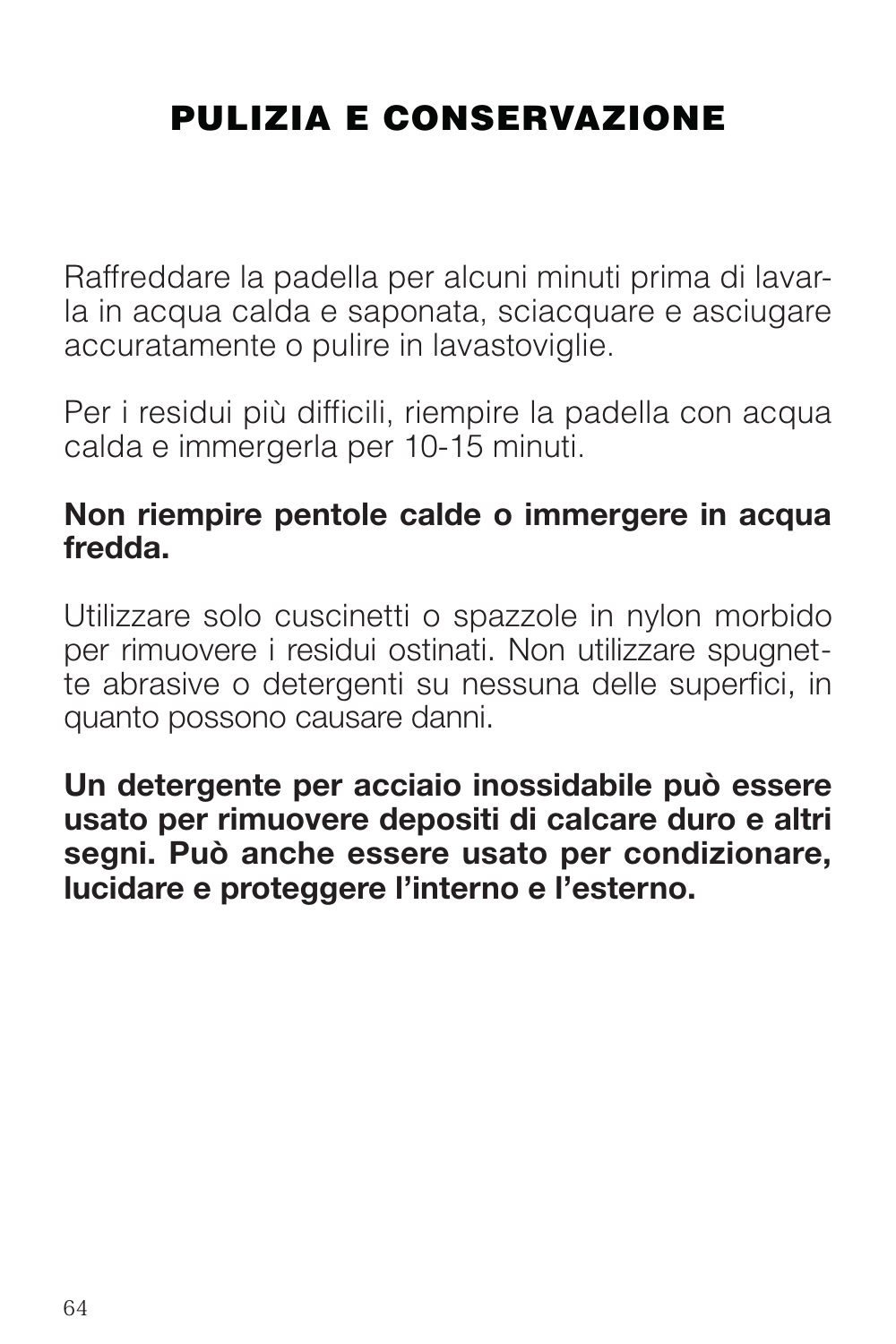## PULIZIA DELLA SUPERFICIE **ANTIADERENTE**

Dopo ogni utilizzo, raffreddare la padella per alcuni minuti prima di pulirla, quindi lavarla accuratamente.

Il robusto rivestimento antiaderente rinforzato impedisce agli alimenti di attaccarsi ed è quindi molto facile da pulire. Per mantenere l'aspetto e le prestazioni del rivestimento antiaderente, si consiglia di lavarlo a mano con acqua calda e sapone piuttosto che pulirlo in lavastoviglie. Ciò prolungherà la durata della superficie antiaderente e migliorerà le prestazioni di cottura.

Se la padella antiaderente è lavabile in lavastoviglie:

- Utilizzare solo detergenti per la casa per lavare i piatti (si consigliano varietà non al limone)
- La superficie di cottura deve essere ricondizionata con olio vegetale o di mais prima di ogni utilizzo successivo.
- Tenere presente che il lavaggio prolungato e regolare può eventualmente contrassegnare o scolorire qualsiasi articolo di pentole e influire sulle proprietà di rilascio delle superfici antiaderenti. Questo è considerato normale usura e non è coperto dalla garanzia a vita.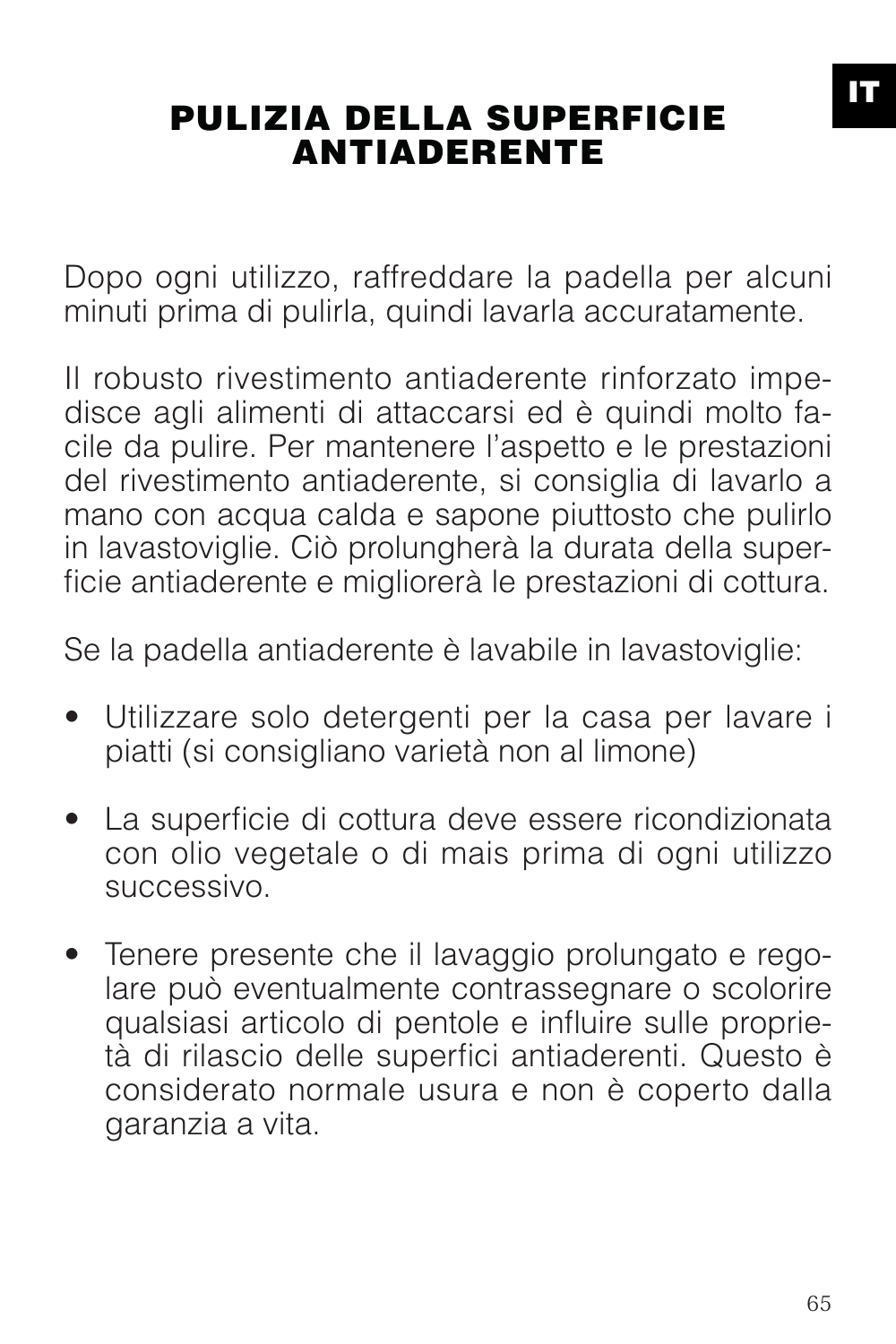## SURRISCALDAMENTO

Il danno da surriscaldamento è immediatamente riconoscibile poiché la superficie in acciaio inossidabile può cambiare colore producendo un aspetto oro / marrone / blu. Questo non è reversibile e non può essere pulito.

Tuttavia, non altererà le prestazioni in alcun modo.

Anche gli oggetti con una superficie antiaderente possono scolorirsi e, nei casi più gravi, il rivestimento può fuoriuscire dalla padella sotto forma di vesciche o peeling.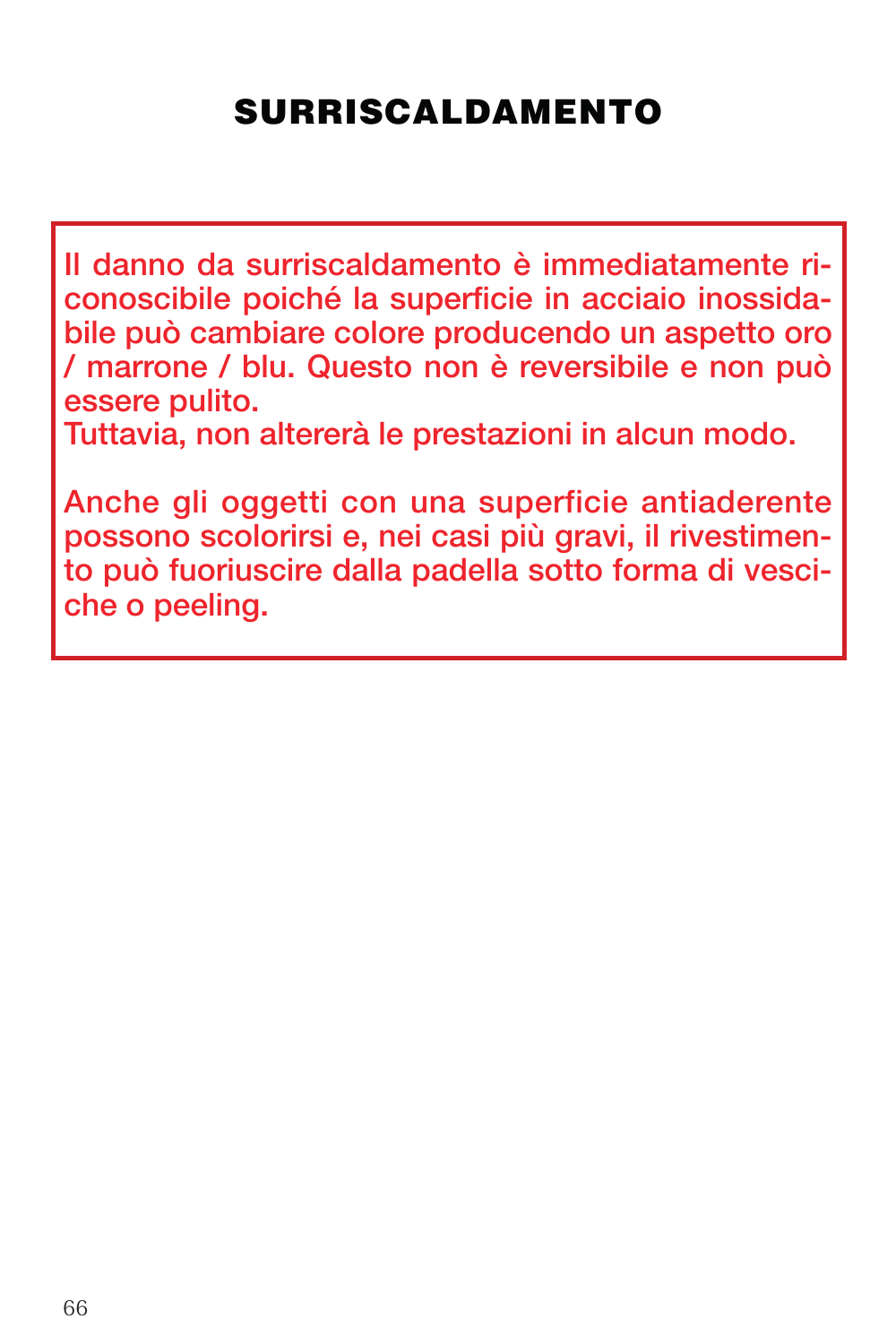#### POLITICA DI GARANZIA INTERNAZIONALE

## Importato e distribuito in Europa da:

Astor Warehouse Europe GmbH, Goerzalle 299, 14167 Berlin, Germania.

Prodotto: Padella antiaderente a induzione Marca: Schönes Bauen Modello:

TPHFP28JR-F2/TPHFP24JR-F2/TPHFP20JR-F2

Per qualsiasi chiarimento o dubbio sull'uso del pro- dotto, si prega di contattare il seguente numero: (+49) 3039773874 Email: soporte@astor.mx

Affinché la garanzia sia valida, è necessario comple- tare le seguenti informazioni alla seguente e-mail: soporte@astor.mx

Nome: Indirizzo: Telefono: Email: Numero di acquisto: Modello: Serial:



Sigillo di garanzia del negozio